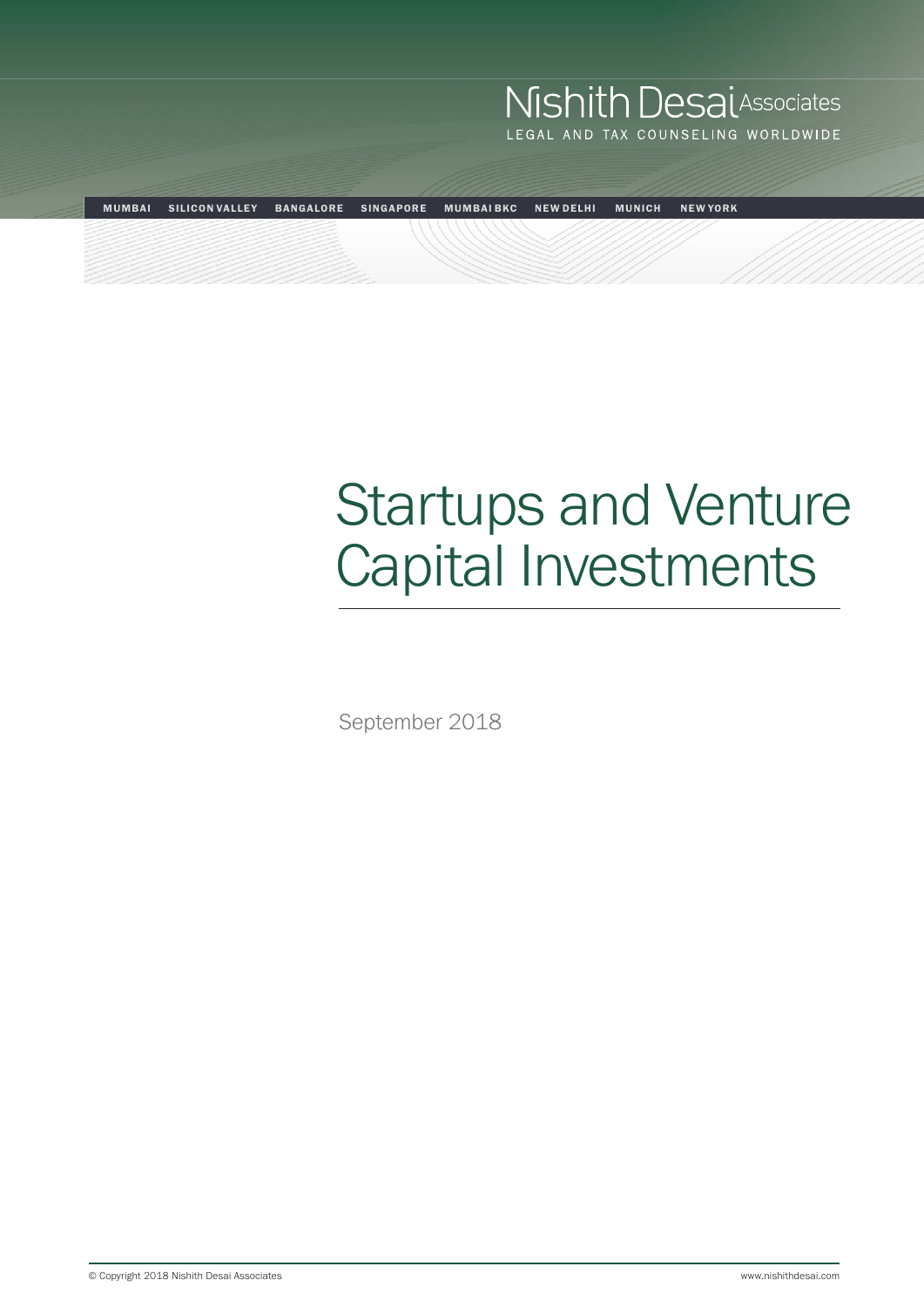## Startups And Venture Capital Investments

September 2018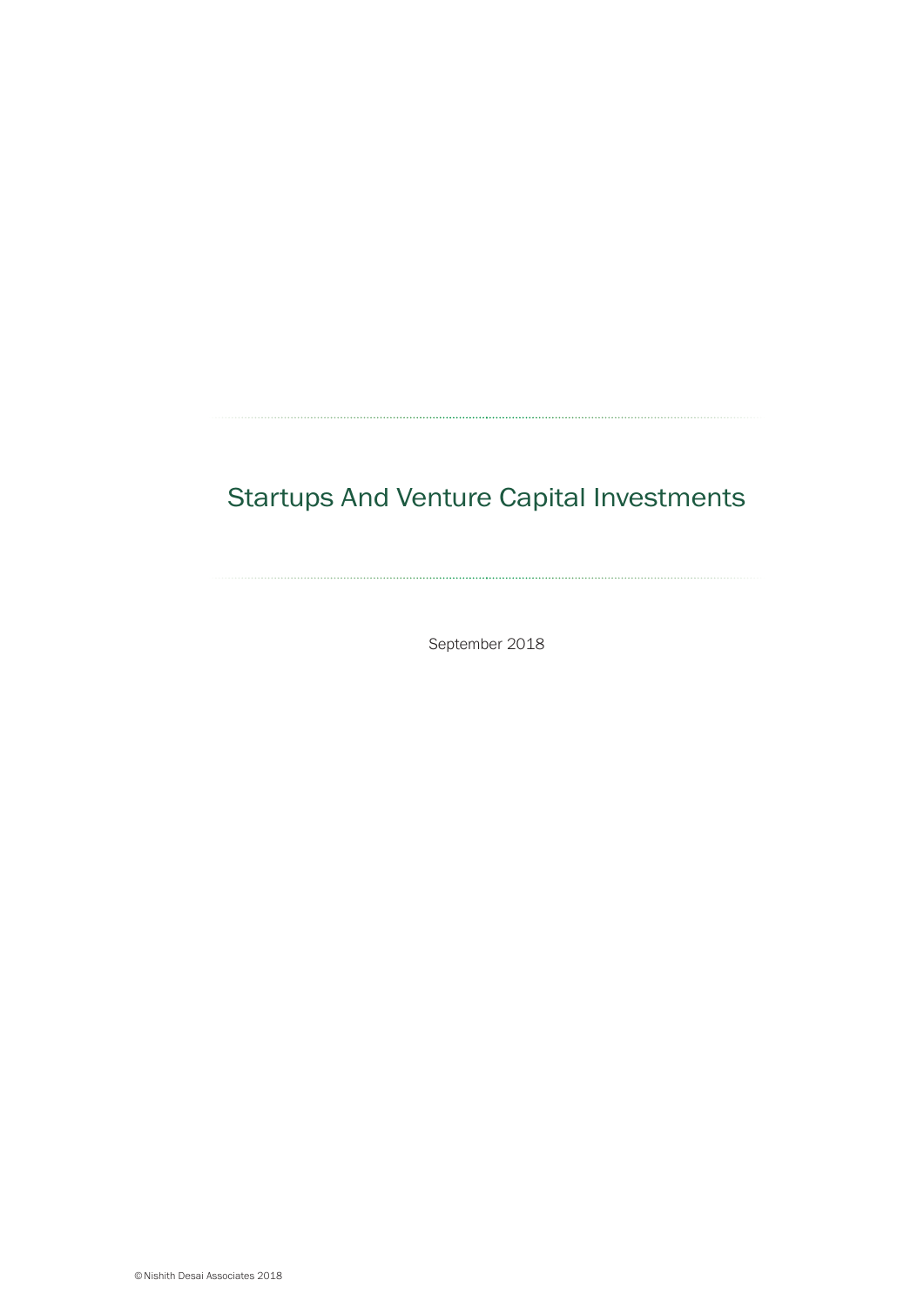## **Contents**

| 1. | <b>INTRODUCTION</b>                                           | 01 |  |
|----|---------------------------------------------------------------|----|--|
| 2. | <b>STARTUP INDIA ACTION PLAN AND POLICY</b>                   | 03 |  |
|    | $\mathbf{L}$<br>Incentives by RBI                             | 04 |  |
|    | ΙΙ.<br>Incentives for Ease of Doing Business                  | 04 |  |
| З. | <b>STRUCTURING BUSINESSES</b>                                 | 07 |  |
|    | Location of business<br>$\mathbf{L}$                          | 07 |  |
|    | Ⅱ.<br>Presence of management team / founders                  | 07 |  |
|    | III.<br>Ease of doing business                                | 07 |  |
|    | IV.<br>Regulatory and tax considerations                      | 07 |  |
| 4. | <b>INCORPORATING A LIMITED LIABILITY PARTNERSHIP IN INDIA</b> | 11 |  |
| 5. | <b>INCORPORATING A COMPANY IN INDIA</b>                       | 12 |  |
|    | $\mathbf{L}$<br>Governing Act                                 | 12 |  |
|    | Types of Companies<br>Ⅱ.                                      | 12 |  |
|    | III.<br>Private Company                                       | 12 |  |
|    | IV.<br>One Person Company                                     | 12 |  |
|    | V.<br>Public Company                                          | 12 |  |
|    | VI.<br>Incorporation Process (as per Companies Act)           | 13 |  |
|    | VII.<br>Post incorporation steps                              | 14 |  |
| 6. | <b>TAXATION</b>                                               | 15 |  |
|    | <b>Direct Taxation</b><br>$\mathbf{L}$                        | 15 |  |
|    | $\mathbb{I}$ .<br><b>Indirect Taxation</b>                    | 18 |  |
| 7. | <b>BASIC DOCUMENTATION</b>                                    |    |  |
|    | <b>Confidentiality Agreement</b><br>Ι.                        | 20 |  |
|    | ΙΙ.<br>Offer Letters/Employment Agreements                    | 20 |  |
|    | III.<br>Non-competition/non-solicitation agreements           | 21 |  |
|    | IV.<br>Intellectual Property Assignment Agreement             | 22 |  |
|    | V.<br>HR Policy / Employee Handbook                           | 22 |  |
|    | VI.<br><b>ESOP</b>                                            | 22 |  |
|    | VII.<br>Other Agreements                                      | 23 |  |
| 8. | <b>APPLICABLE EMPLOYMENT LAWS</b>                             | 26 |  |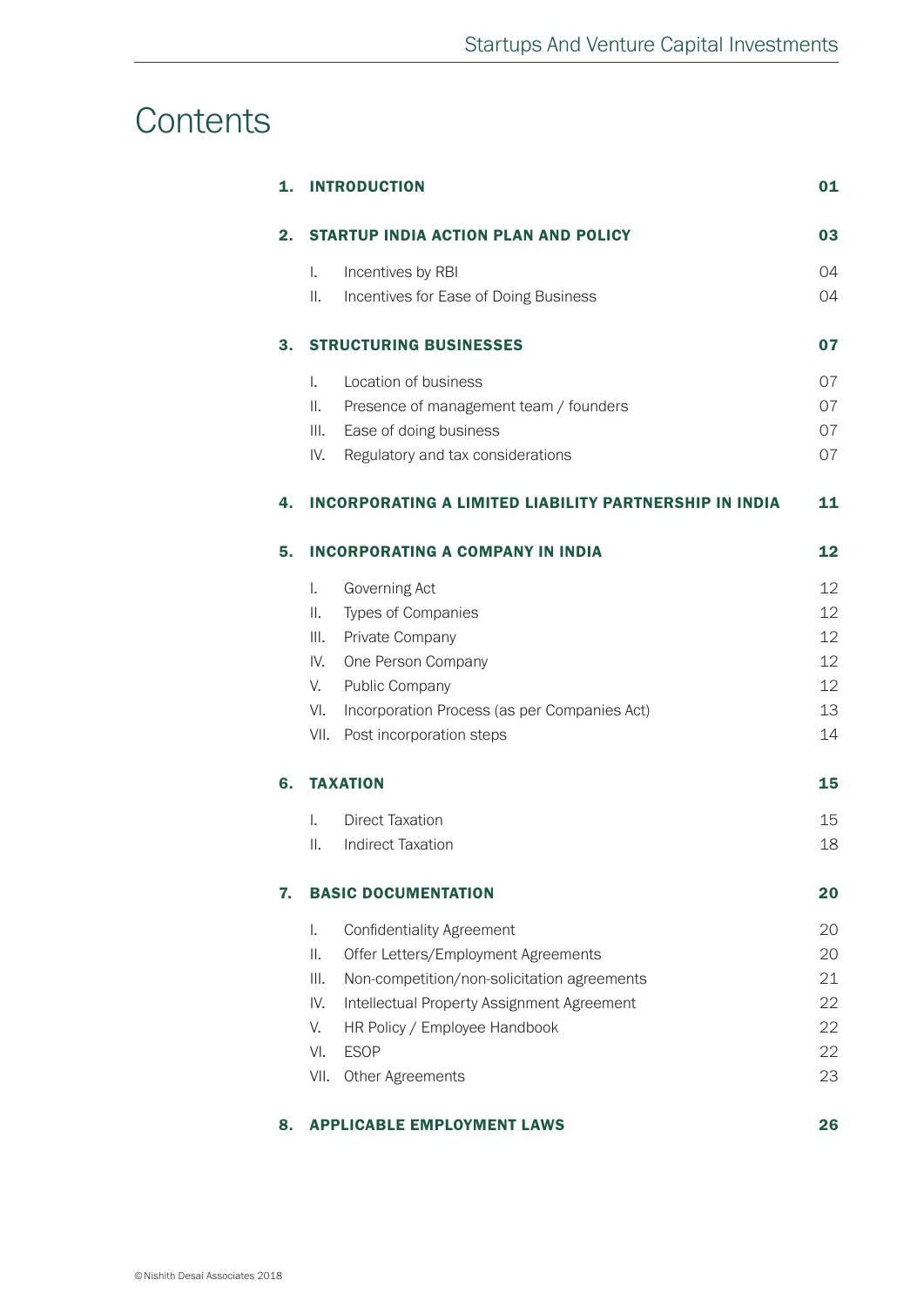|      | <b>SEEKING INVESTMENT &amp; INVESTMENT DOCUMENTATION</b>       | 30                   |
|------|----------------------------------------------------------------|----------------------|
| I.   | Information Memorandum / Business Plan                         | 30                   |
| ΙΙ.  | Copy of charter documents and any existing founders' agreement | 30                   |
| III. | Draft term sheet                                               | 30                   |
| IV.  | Diligence Ready                                                | 30                   |
| V.   | Investment from angel investors                                | 31                   |
| VI.  | Venture Capital funding                                        | 31                   |
| VII. | Investment Instruments                                         | 31                   |
|      | VIII. Documentation                                            | 32                   |
|      | 10. MATURITY/ EXIT                                             | 35                   |
| T.   | <b>IPO</b>                                                     | 35                   |
| ΙΙ.  | M&A                                                            | 35                   |
|      | <b>11. RISK MANAGEMENT</b>                                     | 37                   |
|      |                                                                |                      |
| I.   | For an e-commerce / internet based company                     | 37                   |
| Ш.   | Information Technology Act, 2000                               | 37                   |
| III. | <b>Content Regulation</b>                                      |                      |
|      | <b>12. LEVERAGING IP</b>                                       |                      |
| L.   | Patents                                                        |                      |
| Ш.   | Copyright                                                      | 37<br>39<br>39<br>39 |
| III. | Trademarks                                                     |                      |
| IV.  | <b>Trade Secrets</b>                                           | 40<br>41             |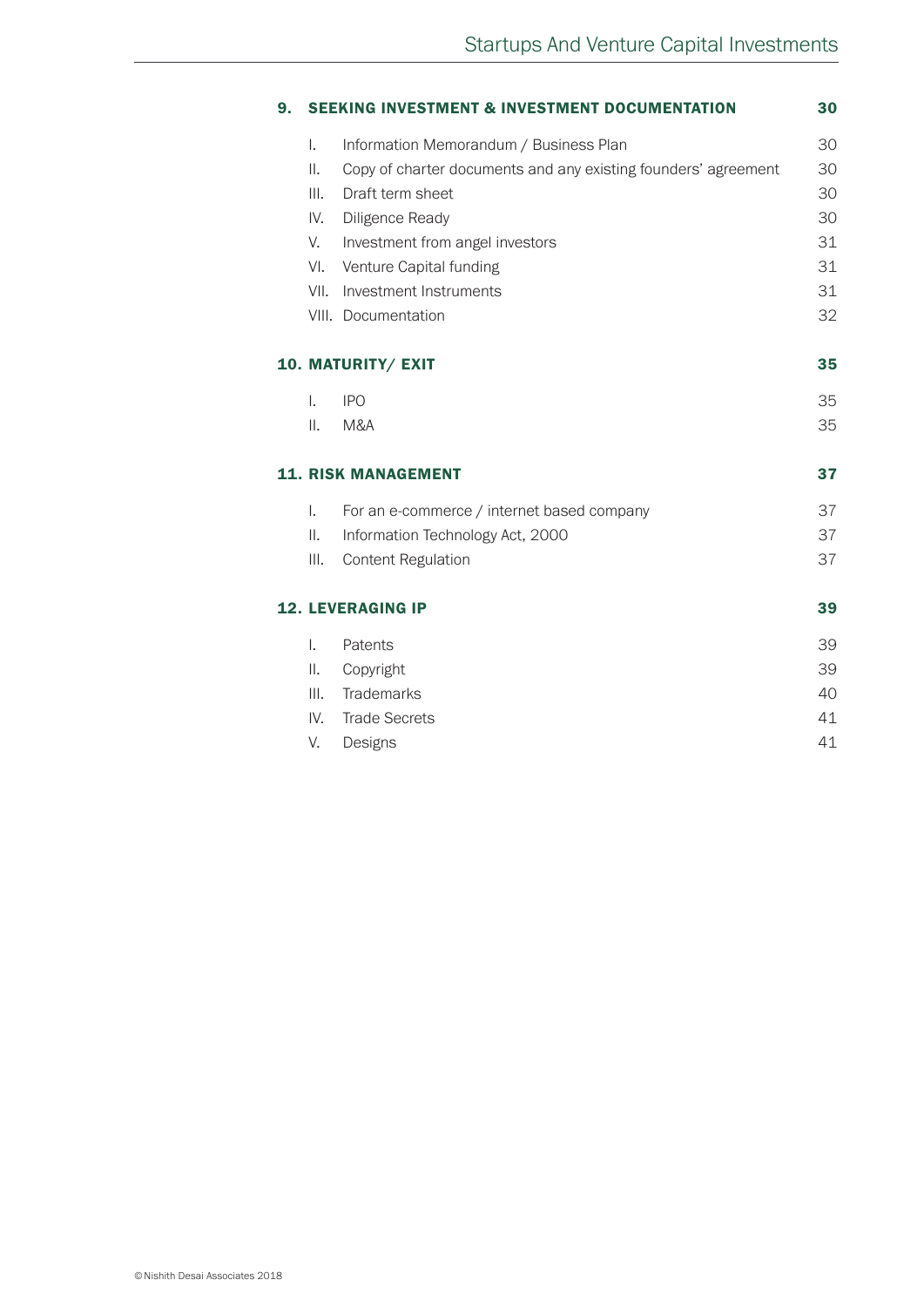## 1. Introduction

The startup sector in India has, over the last few years, become a key indicator of the economic growth of the country. A startup is primarily an entrepreneurial venture which is in its initial years of operations and backed by its founders.

A startup is faced with a number of issues that have to be dealt with in order for it to grow into a successful organization. Apart from planning the most effective business strategy, a startup needs to look at the regulatory, legal and tax regimes of the country where the startup is proposed to be set up and carry on business.

In many instances, structuring the correct set up for a startup helps to prevent future complications, and mitigate regulatory and tax risks at a future stage when the startup is nearing maturity. At Nishith Desai Associates (NDA), we have advised companies at every stage of inception, growth and maturity. With this expertise in mind, we have outlined the various stages, right from the inception of an idea, which a startup typically goes through in the process of its development. We refer to this process of development of the startup as *"Start to Maturity".*

Perhaps the first step a startup needs to take is to determine how it will be setup, from where the seed investment required to set up the startup entity needs to be brought in and what sort of entity it would like to function as (colloquially referred to as **"Structuring"**). This includes decisions in relation to whether the founders should register as a company or limited liability partnership and whether the founders should approach incubators/ angel investors for initial funding.

Once a startup is incorporated, it will need to set up its offices. This process gives rise to numerous issues that startups may not even be aware of. For instance, the startup will need to obtain registrations with various labour authorities and will need to establish human resources (HR) related policies in tune with the relevant labour laws in each state.

Once business commences, a startup will find itself positioned in various supply chains and

will need to understand the myriad contracts it will enter into with suppliers, customers, partners, service providers and many others. The key is for startups to choose the right partners/ collaborators in its initial days and also enter into a mutually beneficial contractual relationship with such persons.

Most important of all, a startup looking to protect its intellectual property should enter into a non-disclosure agreement to ensure that the data it provides to various contractors, customers, vendors etc. are not improperly used and all contracts (including with employees) contain sufficient provisions for assignment of intellectual property in favour of the company.

Once the business is up and running, it is usual for the startup to look for investors. These investors come in at various stages in the growth of a startup. In order to get the startup off the ground, the startup is invariably capitalized by either the founders themselves or by an "angel investor" (usually someone with benevolent intentions).

Venture capital (also known as VC) is a type of private equity capital typically provided to startup companies with high-growth potential, in the interest of generating a return through an eventual liquidity event such as an IPO or trade sale of the company.

Venture capital investments are generally made as cash in exchange for shares in the invested company. Venture capital typically comes from institutional investors and high net worth individuals and is pooled together by dedicated investment firms.

Venture capital is most attractive for startups with limited operating history that are too small to raise capital in the public markets and are too immature to secure a bank loan or complete a debt offering. In exchange for the high risk that venture capitalists assume by investing in smaller and less mature companies, venture capitalists usually get certain protective rights in the company with respect to management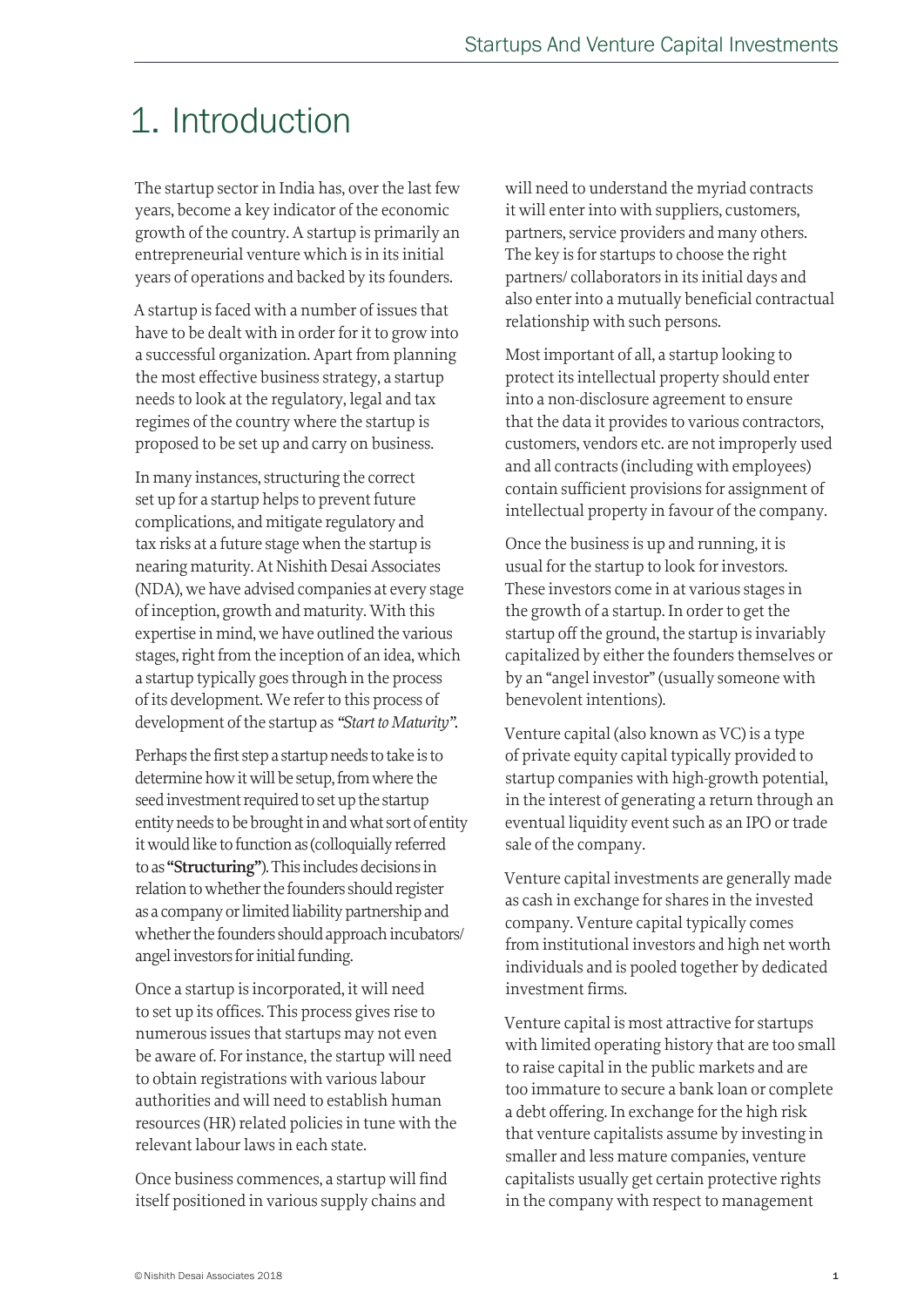decisions, in addition to a significant portion of the company's ownership (and consequently value). This is a particularly taxing time for the founders as it often requires them to give up a considerable quantum of stock in the start up and also collaborate with the right investor.

An institutional investor such as a venture capitalist typically conducts a financial and legal due diligence on the startup in order to uncover the risks pertaining to the startup. Issues that come up often relate to corporate, labour law and foreign exchange law compliances. In order to keep the startup's valuation high, it is essential for the startup to ensure that such issues do not arise, or to iron them out prior to a diligence process.

The due diligence process has become even more relevant in recent times as both investors, and financiers have grown cognizant of potential risks involved in investing in a startup – many investors having already suffered from issues in exiting their previous investments. The present circumstances are likely to breed distrust in India's institutional and internal mechanisms to administer corporate governance. It is therefore essential for any startup anticipating investment to be financially and legally sound and to have the cleanest track record possible in terms of corporate governance.

Once the startup has gone through the acid test of venture capital investment, it can usually aim to receive a Series A growth investment from a private equity fund followed by a few more rounds of investments (depending on the growth and capital requirements of the company) and possibly, a pre-IPO investment that will bulk up its valuation for the IPO process. Investors in startups typically look to exit either by way of an IPO or a buyout. Both options usually give them a high return on their investment.

Since most of the investments are expected from abroad, it is typically necessary to structure the investment from a legal, tax and regulatory point of view in order to comply with the necessary foreign exchange laws and regulations. Often, in the process, the tax incidence of the most convenient legal structure may be excessive. It is therefore essential to strike a balance and keep the tax incidence at a minimum.

The considerations covered below are an indication of the sort of legal, regulatory and tax considerations applicable to startups as they go from 'Start to Maturity'. It must be noted that the considerations outlined may not be strictly applicable in all instances, and the applicable rules will vary on a case to case basis depending on the industry, geography and type of activity sought to be pursued by a startup.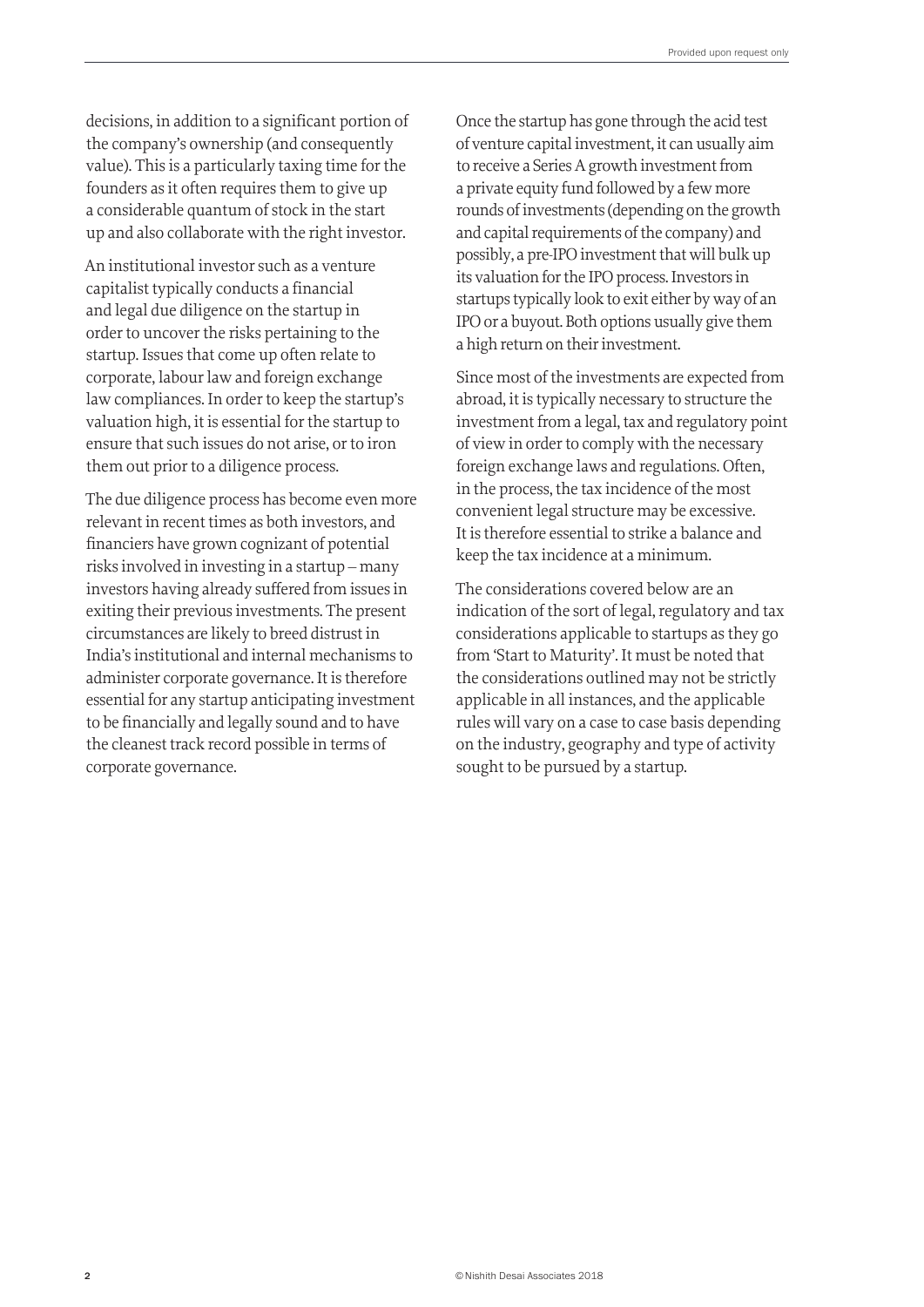## 2. Startup India Action Plan and Policy

On India's Independence Day in August 2015, the Prime minister of India announced that the Government intended to launch an initiative titled "Startup India, Stand up India" to encourage entrepreneurship among the youth.

As the first step to this initiative, a full action plan for startups in India was launched by the Prime Minister on January 16, 2016 (**"Action Plan"**) in New Delhi. This Action Plan set the stage for wide ranging reforms which are expected to give an impetus to the fast burgeoning startup culture in India.

The Prime Minister, whilst announcing the Action Plan, once again reiterated the Government's intention of *'less government more governance'*  where he attempted to reduce the regulatory hurdles for starting up a business in India.

The launch has garnered an overwhelming response from the startup community and the investors alike. While the Action Plan and subsequent changes brought by the Government under various legislations has laid down a road map for wide ranging reforms to give a boost to the startup culture in India, there are various additional steps which the Government will need to take to truly bring about a change in the startup culture in India.

As per the framework laid down by the Government, a "startup" is defined as follows: An entity (i.e. a private limited company / limited liability partnership or a registered partnership firm) incorporated/ registered in India shall be considered as a "startup" if:

- 1. It has been in existence for less than 7 years from the date of its incorporation/ registration (10 years in case of biotechnology),
- 2. Its turnover for any of the financial years has not exceeded Rs. 25,00,00,000 (Rupees Twenty Five Crores), and
- 3. development, deployment or commercialization of new products, processes or services driven by technology

or intellectual property or it is a scalable business model with a high potential of employment generation or wealth creation.

However, any such entity formed by splitting up or reconstruction of a business already in existence will not be considered as a 'startup'. Further, the benefits available to an entity which was considered a startup would cease to apply once the turnover of the entity for any financial year exceeds Rs. 25,00,00,000 (Rupees Twenty Five Crores) or it has completed 7 (seven) years/10 (ten) years, as applicable, from the date of incorporation.

The Government has further clarified that a business would be covered under the definition of startup only if it aims to (a) develop and commercialize a new product or service; or (b) significantly improve an existing product, service or process that will create and add value for customers or the workflow. As such, the mere act of developing the following would not be covered under the definition of 'startup':

- 1. Products or services which do not have a potential for commercialization; or
- 2. Undifferentiated products or services or processes; or
- 3. Products or services or processes with no or limited incremental value for customers or workflow.

The Government has also laid down the process of recognition as a 'startup'. Accordingly, the recognitions shall be through a 'Startup India' portal and mobile app. However, in order to obtain tax and IPR related benefits, a startup shall be required to be certified as a business which involves innovation, development, deployment or commercialisation of new products, processes or services driven by technology or intellectual property by the Inter-Ministerial Board of Certification which comprises of the Joint Secretary, Department of Industrial Policy and Promotion, representative of Department of Science and Technology, and representative of Department of Biotechnology.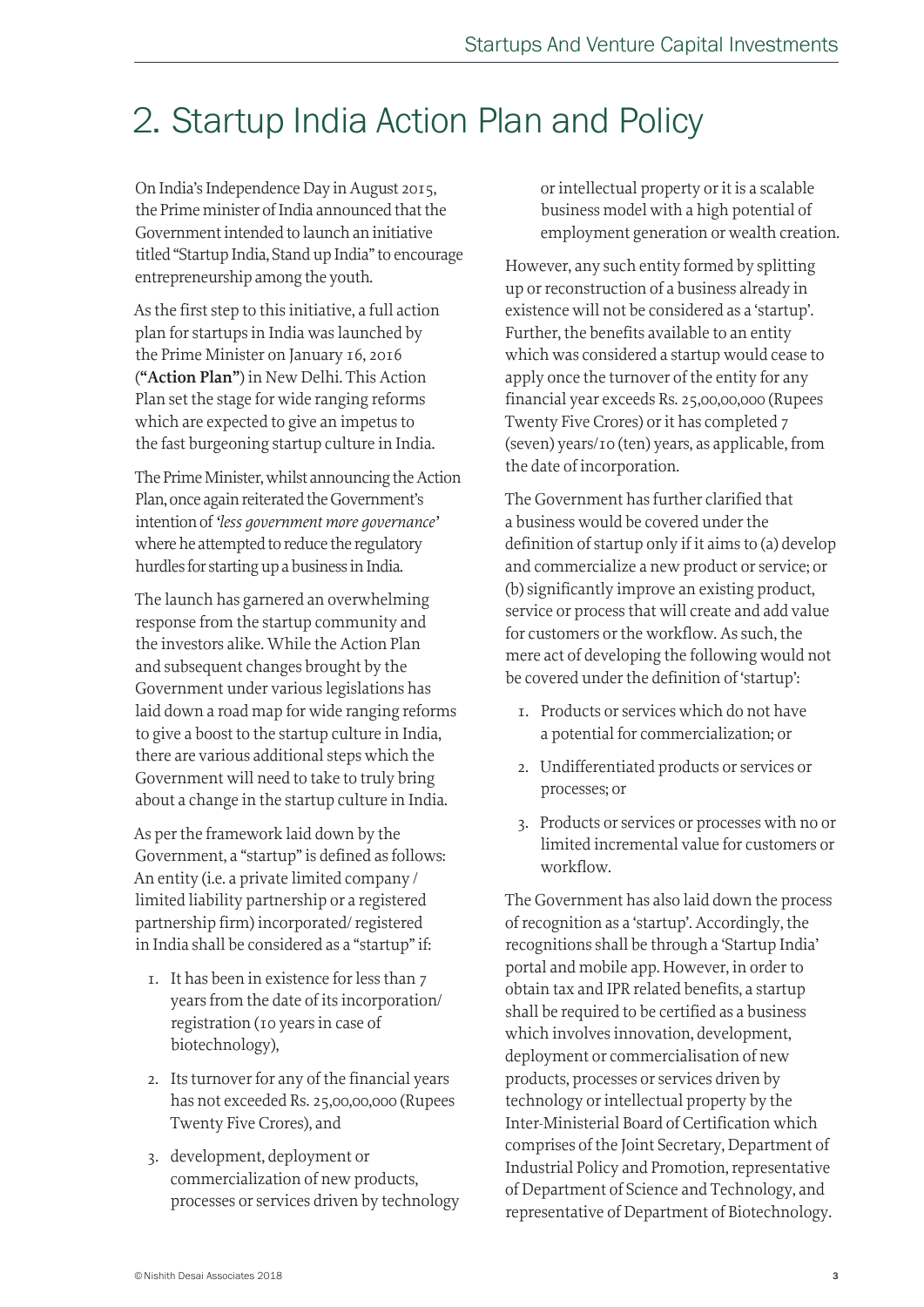For the purposes of making applications for being recognized as a startup, the proposed startup is required to comply with the following:

- 1. A startup shall make an online application over the mobile app or portal set up by the Department of Industrial Policy and Promotion.
- 2. The application shall be accompanied by
	- a. a copy of certificate of incorporation or registration, as the case may be, and
	- b. a write-up about the nature of business highlighting how it is working towards innovation, development or improvement of products or processes or services, or its scalability in terms of employment generation or wealth creation.
- 3. The Department of Industrial Policy and Promotion may, after calling for such documents or information and making such enquires, as it may deem fit,
	- a. recognise the eligible entity as 'Startup'; or
	- b. reject the application by providing reasons.

It is important at this stage to lay down the various incentives which have made available to startups in order to fully appreciate the benefits of recognition or registration as a startup. As of this date, the incentives can be divided into 3 (three) broad categories:

- 1. Incentives by the Reserve Bank of India (**"RBI"**)
- 2. Tax Incentives *(discussed in Chapter VI)*
- 3. Incentives for ease of doing Business.

## I. Incentives by RBI

The RBI Governor in his statement on the sixth Bi-monthly Monetary Policy Statement, 2015- 16 had laid out that in line with Government's Startup India initiative, the central bank will take steps to ease doing business and contribute to an ecosystem that is conducive for growth of

startups. Accordingly, Foreign Venture Capital Investors are now able to invest in startups regardless of the sectors that they fall into.

Further, the RBI has now also permitted transfer of shares or ownership with deferred considerations and facilities for escrow or indemnity arrangements for a period of 18 (eighteen) months and upto 25% (twenty five percent) of the total consideration. Deferred payments, escrows and indemnities are typically used to structure different types of transactions. For example, deferred payments are often required when the payment of consideration is based on achieving certain milestones or completion of certain conditions subsequent.

In order to help startups, the RBI has already created a dedicated mailbox to provide assistance and guidance to the startup sector. Further, the RBI has also permitted electronic reporting of investment and subsequent transactions on e-Biz platform only, and has now moved to a single reporting format for all foreign investments.

In addition to these measures, the External Commercial Borrowing (**"ECB"**) framework has also been amended to permit eligible startups to obtain ECB (upto USD 3 million per financial year for any expenditure connected with the startup's business) under the automatic route for an average maturity period of 3 (three) years.

This is particularly important, considering the limited availability of venture debt in India. Further, streamlining of overseas investment operations will help the startups in setting up foreign subsidiaries and provide them with operational ease in terms of inflow and outflow of funds.

## II. Incentives for Ease of Doing Business

### A. Incorporation & Other Formalities

Realizing the inefficiencies in the existing systems causing inordinate delays in the incorporation of entities as well as the fact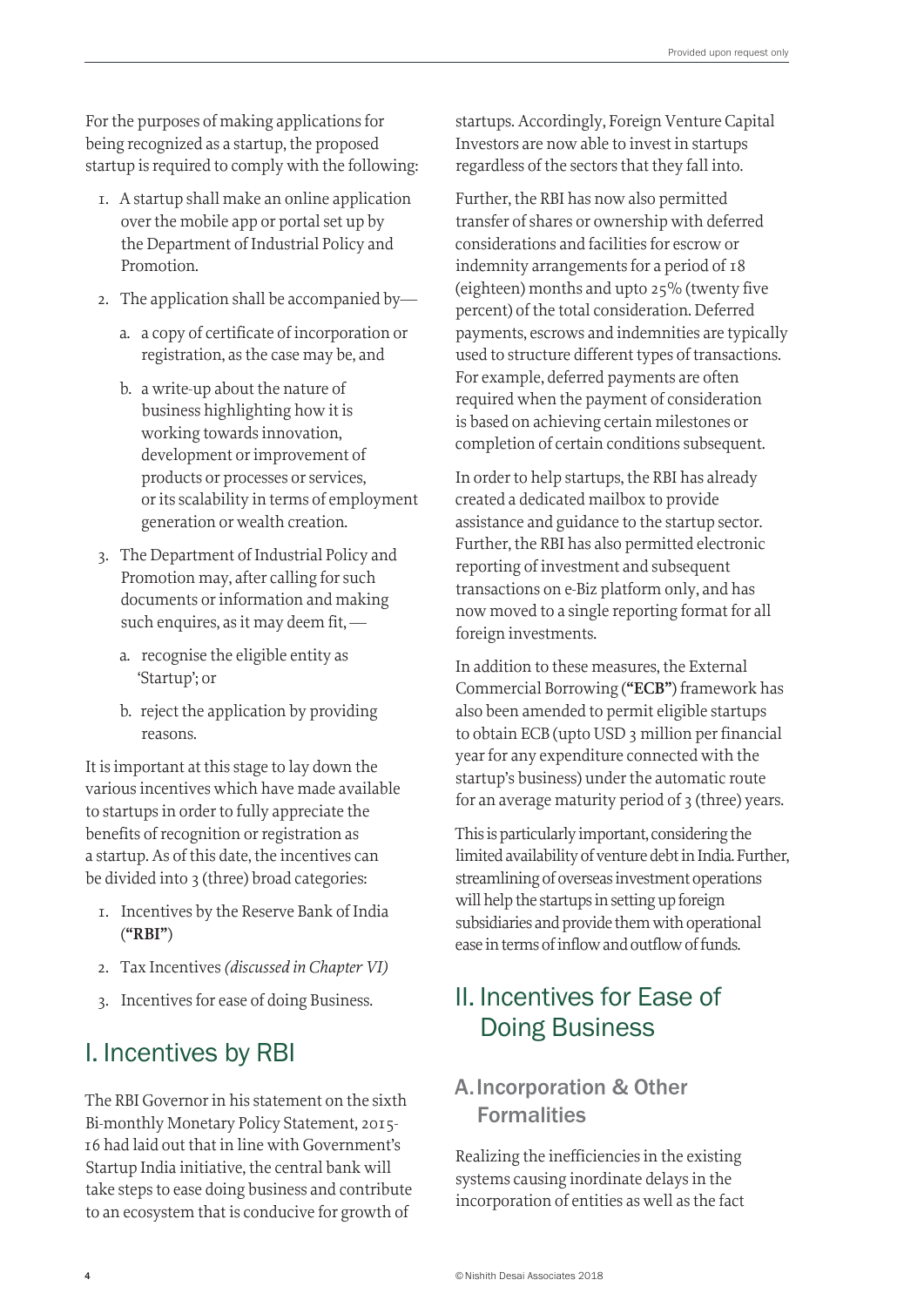that startup founders at most times are simply unaware of the various formalities involved in starting a business, the Government, in order to ease the incorporation process, has set up a mobile application as well as a dedicated web portal whereby:

- a. A simplified form can be filled for registration of startup with various governmental agencies. Importantly, this mobile application has been integrated with the Ministry of Corporate Affairs for seamless integration;
- b. A checklist of various applicable laws and licenses and FAQs has been provided for founders to know of various compliances;
- c. Filing for compliances and obtaining information on the status of various clearances and approvals has also been made possible on the app.

## B. Self-Certification

In recognition of the fact that labour and environment law compliances are time consuming in nature and that startups are often caught unaware as to the issues pertaining to such laws, the Government has proposed a selfcertification mechanism for certain compliances for 5 (five) years. Under this initiative, the Government has set up a mobile application as well as a dedicated web portal where startups can complete this self-certification process.

## i. Labour Laws

After the self-certification process, it is proposed that there will be no inspection for a period of 3 (three) years, unless instances of specific violations are reported. Even in such a case, approval from a senior officer would be required prior for any inspection. The following labour laws have been covered under this initiative:

i. Building and Other Construction Workers (Regulation of Employment & Conditions of Service) Act, 1996

- ii. Inter State Migrant Workmen (Regulation of Employment & Conditions of Service) Act, 1979
- iii. Payment of Gratuity Act, 1972
- iv. Contract Labour (Regulation and Abolition) Act, 1970
- v. Employees' Provident Fund and Miscellaneous Provisions Act, 1952 (**"EPF Act"**)
- vi. Employees' State Insurance Act, 1948

Acting on the directions issued by the Labour Department, the Employees Provident Fund Organisation (**"EPFO"**) on January 21, 2016 notified a circular (**"EPFO Circular"**): (a) exempting the startup enterprises from compliance under the EPF Act in relation to inspection of establishments and (b) permitting submission of self-certified compliance returns.

Additionally, it has been clarified that from second year onwards (upto the fifth year), startups maybe taken up for inspection only when a credible and verifiable complaint of violation is filed in writing and approval has been obtained from atleast one level senior to the inspecting officer or from the Central Analysis and Intelligence Unit, as the case maybe.

## ii. Environment Laws

Startups which fall under the 'white category' (as defined by Central Pollution Control Board) would be allowed to self-certify compliance and only random checks would be undertaken to ensure compliance.

## C. Intellectual Property Rights

The Government had recently announced that about several patent applications and trademark registrations have been pending with the Government due to shortage of manpower. To address this backlog, at the Action Plan it was announced that the Government is recruiting various patent and trademark examiners to reduce the huge back log of pending applications. Further, Action Plan has proposed a 1 (one) year pilot program under which: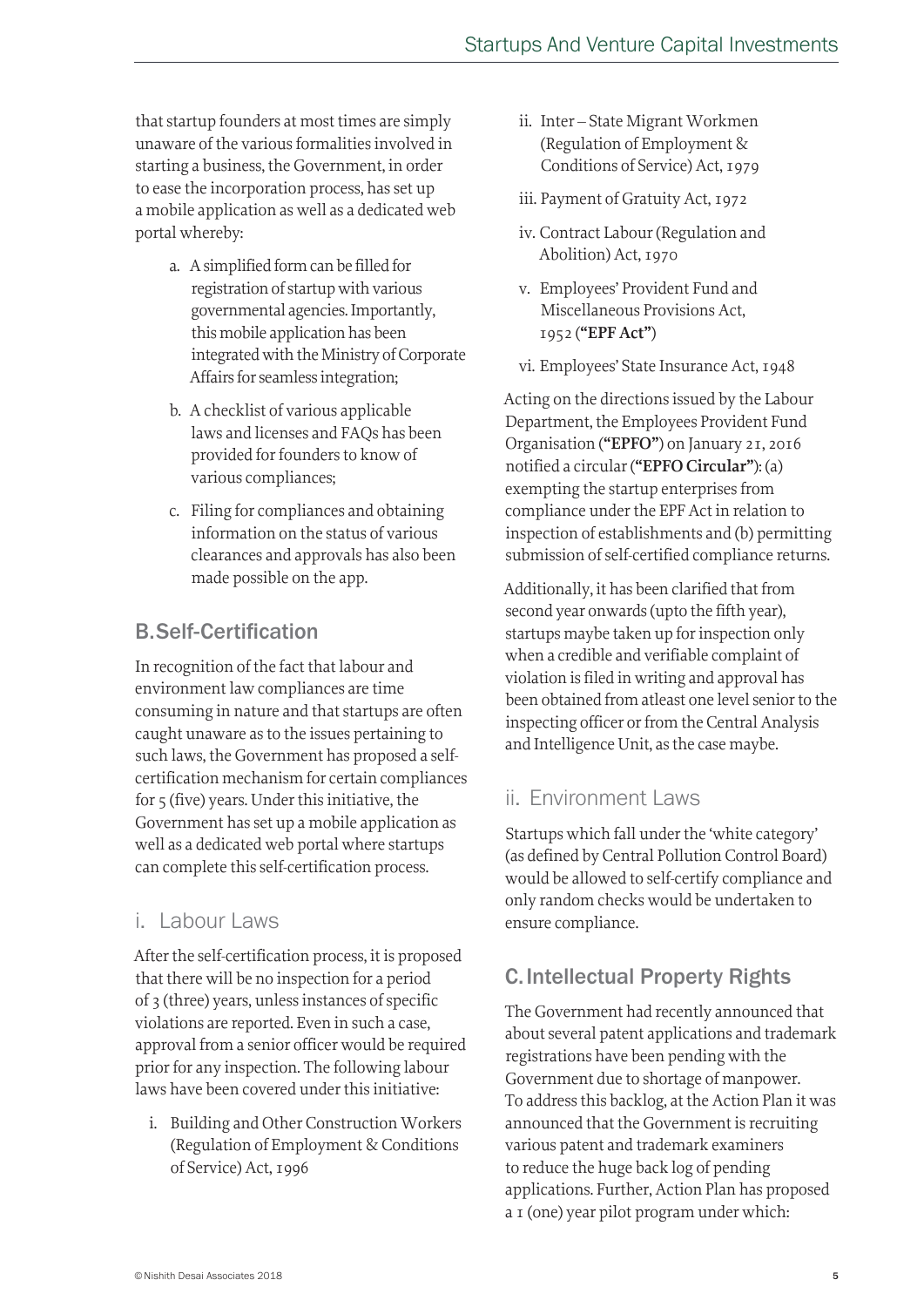- a. Patent applications filed by startups will be fast tracked for examination and disposal;
- b. The Government will empanel facilitators who will be responsible for providing startups with (i) general advisory on intellectual property rights; (ii) filing and disposal of applications dealing with patents, trademark and design. The Government would pay fees to facilitators and startups would only be required to pay statutory filing fees;
- c. Eligible startups would be given an 80% (eighty percent) rebate in filing of patents.

On April 13, 2017, the Government has also introduced a policy to promote awareness and adoption of intellectual property rights amongst startups including assisting startups in filing for necessary intellectual property protection. The fees charged by facilitators in provision of their services to start-ups is to be borne entirely by the Government and not the startup. This scheme was applicable for a period of 1 (one) year.

#### D. Ease of Winding Up

With the notification of the Insolvency and Bankruptcy Code, 2016 (**"IBC"**), the process of revival of a corporate debtor has become easier. Section 55 of the IBC provides for a fast track corporate insolvency resolution mechanism. Provisions in this regard are yet to be notified. The Action Plan also provided that startups with simple debt structures or with the criteria as may be set out by the Government, may be wound up in 90 (ninety) days from date of making an application on a fast track basis. In such a case, an insolvency professional shall be appointed who shall be responsible for liquidating its assets and paying its creditors within 6 (six) months.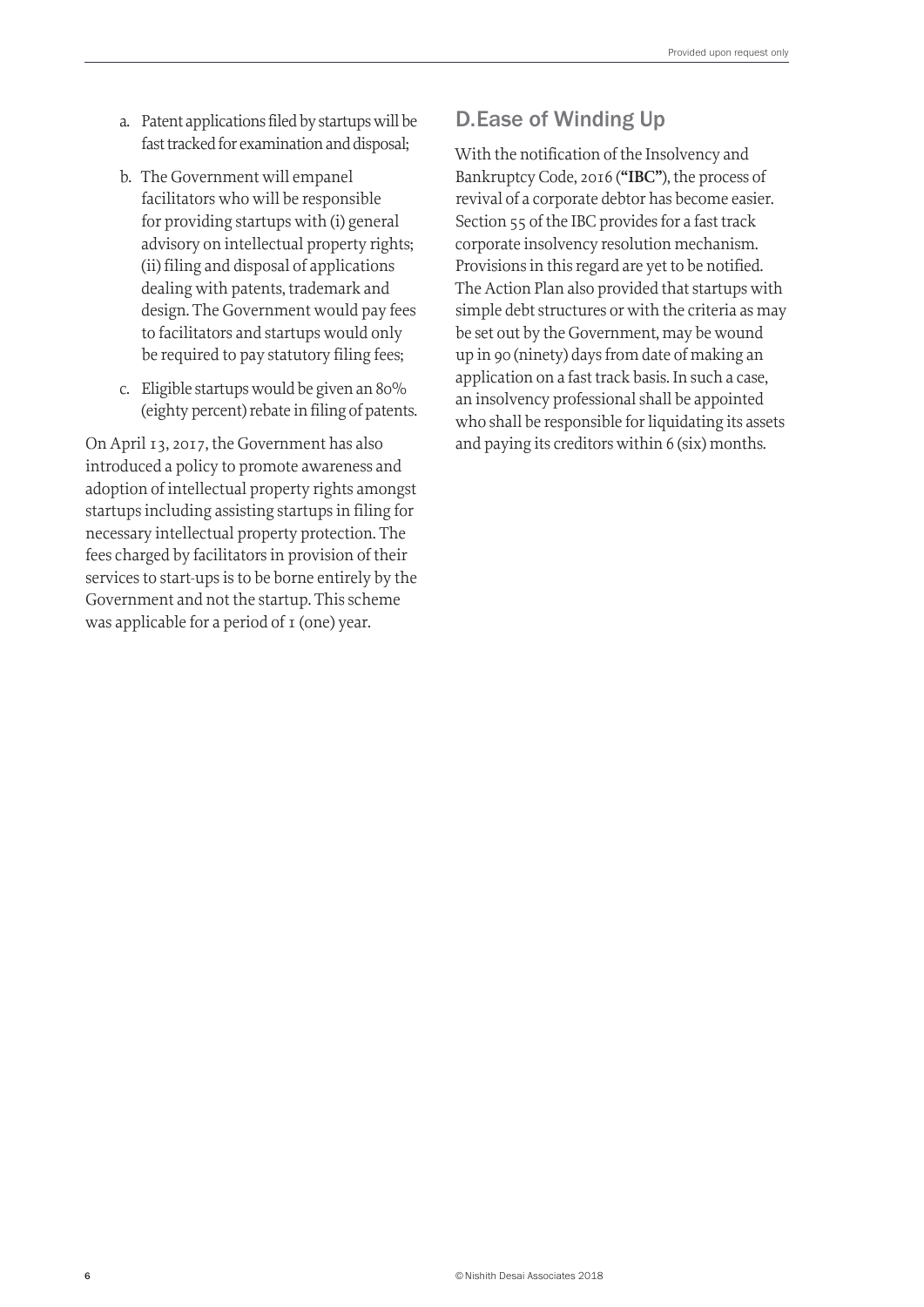## 3. Structuring Businesses

Startups primarily are set up by the founders based on the location in which they are based, without taking into account other considerations applicable in setting up the business. Following are the factors relevant to selecting a location for setting up of a startup:

## I. Location of business

One of the more important considerations relies on where the startup expects to do its business. A startup geared towards local customers should ideally be close to the place where it intends to operate.

Conversely, where a startup intends to do business across the globe (for example, launching an application or service which they expect to be used not just in India but outside), then the startup will have to ensure that its setup is properly structured.

## II. Presence of management team / founders

The other primary consideration is the presence of the management team. It may not be very cost effective for a startup incorporated in the US, to have a management team that effectively operates out of India, besides there being tax implications on the same as well.

## III. Ease of doing business

Seeking licenses to do certain kinds of business, ease and efficiency of registering intellectual property and ability to procure the relevant licenses required to set up a business are also considerations that should be taken into account when choosing a location for a startup.

## IV. Regulatory and tax considerations

One must also take into account and ensure that the startup is compliant with applicable regulatory requirements. Although, initially, tax may not act as a primary consideration for setting up a business, as it grows and generates income, it may want to restructure to more efficiently plan its affairs. It must be noted that if not initially thought through (on at least a preliminary level) re-structuring later may be expensive and fraught with potential risk of being subject to additional taxes.

The structure gives the startup a different identity as far as the laws and regulations are concerned, which will be instrumental in determining the taxation policies governing it as well as the regulatory environment. Accordingly, it is necessary to decide an appropriate structure for the startup and the jurisdiction where any intermediary holding company is to be situated. A startup needs to be structured in a manner that takes into consideration tax efficiency, corporate flexibility and adequate protection of its intellectual property so that it may attain the maximum level of success without getting into too many legal complexities or pay too much tax. There are various issues which need to be carefully examined by a startup while structuring its operations. The startup has to consider the nature of its operations, the attributes of the markets, and where it proposes to hold its intellectual property while determining the location which is most suitable for its business.

The choice of jurisdiction and region for setting up the business of a startup varies on a case to case basis; however, we have considered a few instances below where specific consideration may play a role in determining the choice of jurisdiction for setup.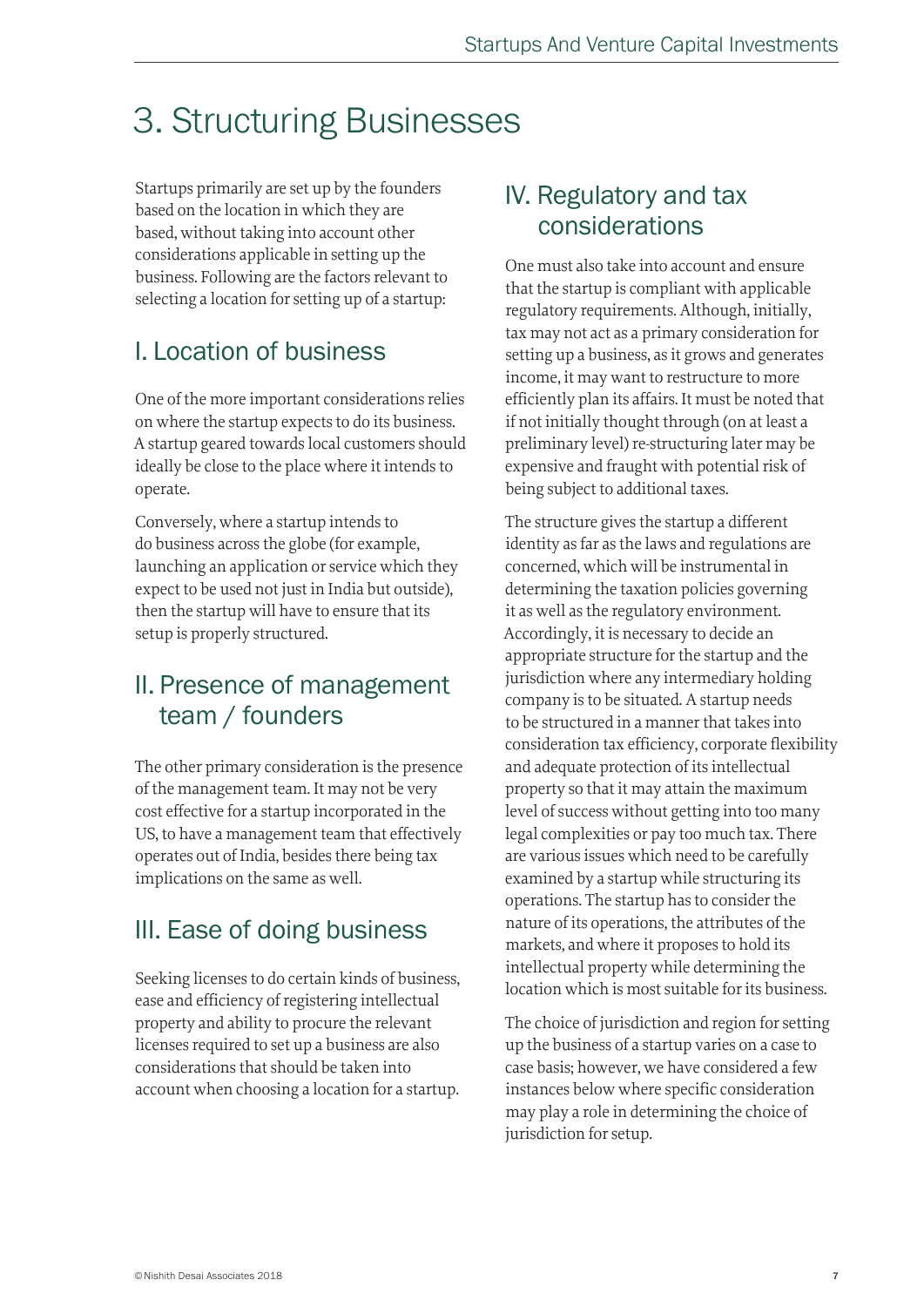## A. Intellectual property lead global business

A business that relies heavily on specific intellectual property rights and which aspires to cater to a global audience should look to ensure that its intellectual property is adequately protected. Whilst the Indian government has also proposed several steps to ease the backlog of several pending intellectual property applications (as discussed in the previous chapter), it may still be easier to protect certain kind of intellectual property in certain developed offshore jurisdictions. Further, planning for potential tax implications in the future can also be achieved by housing the intellectual property in a friendly jurisdiction, such as Ireland or Netherlands, which provide tax incentives for intellectual property residing in such countries.

## B. Flipping business to go global

As startups grow into maturity, they may look to externalize their management in order to more easily access global capital. One of the principal ways in which startups can procure easier access to global capital is by migrating the holding structure of the startup from India to a reputed offshore jurisdiction (such as Singapore or Mauritius). From a tax standpoint, flipping the ownership offshore may entail substantial tax leakage, and to that extent it is advisable if the flip is undertaken at early stages before value is built up in the Indian asset. However, the flip structure also entails considerations of Indian exchange control laws to ensure that such structures do not result in "round tripping".

### C. Indian founders investing outside India

Indian foreign exchange control laws place certain restrictions on the ability of an Indian resident to remit monies outside India. Individuals looking to set up entities outside India typically do so under a scheme introduced in February 2004 by the RBI, "Liberalised Remittance Scheme" (**"LRS")**. Under the LRS, resident individuals can acquire and hold

shares or debt instruments or any other assets including property outside India without requiring any specific approval of the RBI.

When setting up entities outside India, resident individuals utilize the LRS in order to make such remittances. However, certain restrictions have since been prescribed by the RBI including restricting resident individuals from making direct investment in entities involved in real estate business, banking business or financial services activity. Further, investment by individuals is only allowed in entities engaged in bonafide business activity. Further, the joint venture/wholly owned subsidiary set up by the Indian individuals cannot have further step down subsidiaries, which is key while structuring the startup in terms of its future expansion.

## D. Potential tax implications arising from founders conducting business of an offshore company in India

Till very recently, offshore companies have been treated as "non-resident" in India unless wholly controlled and managed from India. The consequence of this is that the income of such offshore company is not taxable in India unless distributed to an Indian resident shareholder.

However, this has been changed to a more subjective test of "place of effective management" (**"POEM"**), and considers a foreign company resident in India if its POEM is in India. This has been discussed in detail in Chapter VI.

This means that startups set up outside India whose management team is deemed to have primarily sat in India may now face the risk of being classified as a tax resident of India for which all of its income may become taxable in India.

General business considerations for choice of jurisdiction would include an instance where if a startup proposes to have purely Indian operations and operate in the Indian market, the most likely jurisdiction for setting up the operations could be India, so that it does not have to face the various intricacies of a foreign entity operating in the Indian market. However, if a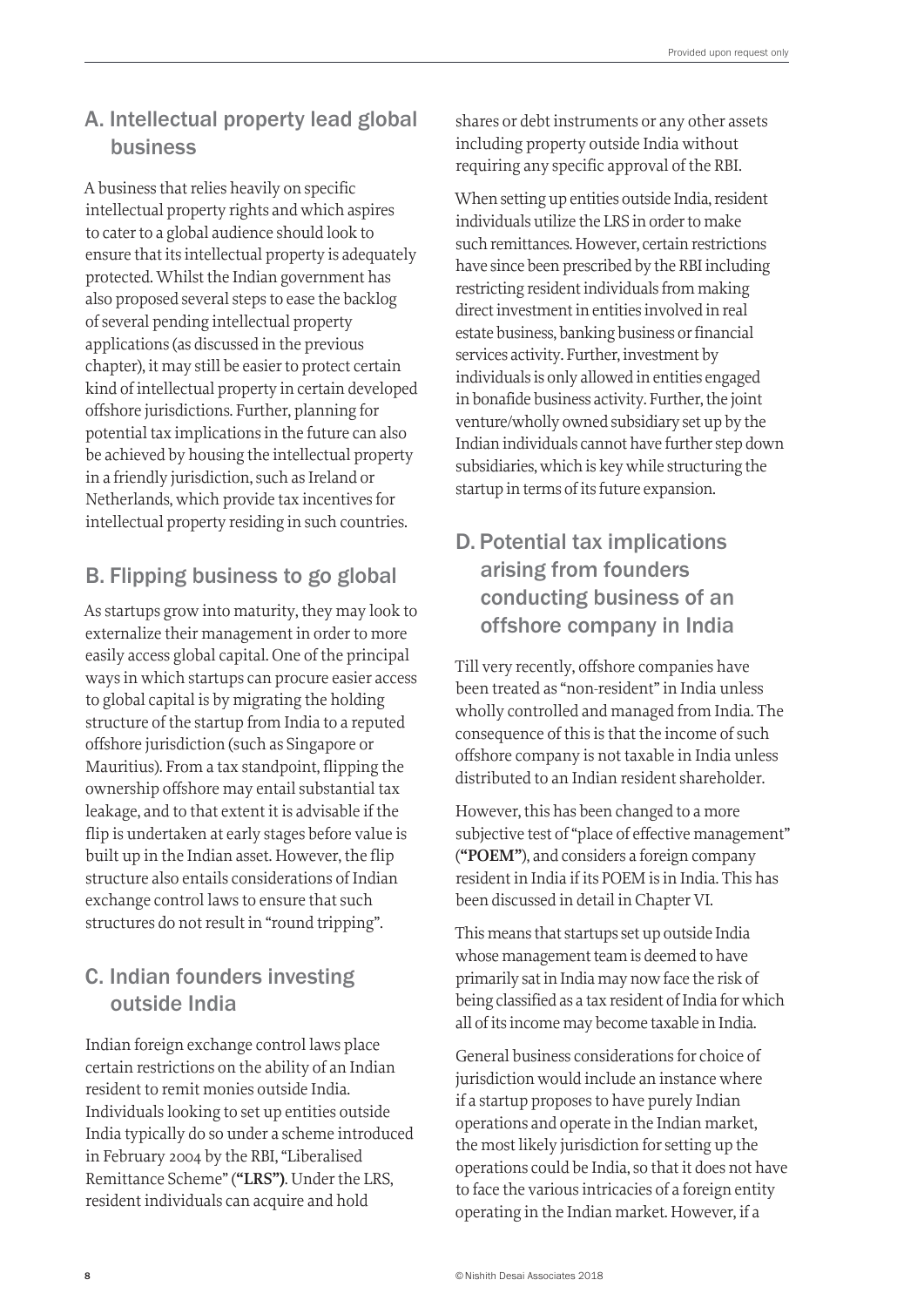startup envisages global operations and a global market, then the location and the structure of the startup could be decided depending upon the nature of business and the market of the startup.

## E. Exchange control considerations involved when non-resident Indian / foreign resident founders are setting up an Indian business

Where a founder or promoter who is not resident in India wants to carry on business in India, it can only be done through, (1) a company or subsidiary set up in India under the Indian Companies Act, 2013 (**"Companies Act"**), or (2) a branch office set up by the foreign entity already set up outside India, or (3) setting up a limited liability partnership (**"LLP"**) under the Limited Liability Partnership Act, 2008 (**"LLP Act"**) *(which has been discussed in detail in Chapter IV).*

Although foreign investment is freely permitted in most of the sectors, special care must be taken when foreign investment is sought to be made in any Indian company to ensure that it is permitted under Indian law, and if any conditions are prescribed, then that such conditions are satisfied.

India's exchange control regime is set out within the Foreign Exchange Management Act, 1999 (**"FEMA"**) and the rules and regulations thereunder. FEMA regulates all inbound and outbound foreign exchange related transactions, in effect regulating (or managing) the capital flows coming into and moving out of the country.

Section 3 of FEMA states that other than as provided (and specifically enunciated) in either FEMA (or its underlying rules and regulations) or unless special or general permission of the RBI has been obtained, no person shall (i) deal in or transfer any foreign exchange or foreign security to any person not being an authorized person; or (ii) make any payment to or for the credit of any person resident outside India in any manner; or (iii) receive otherwise than through an authorized person any payment by order or on behalf of any person resident outside India in any manner; or

(iv) enter into any financial transaction in India as consideration for or in association with the acquisition or creation or transfer of a right to acquire, any asset outside India by any person.

FEMA extends to the whole of India and also applies to all branches, offices and agencies outside India owned or controlled by a person who is a resident of India including any remittance or debit made by a person not resident in India into or out of India. Consequently, it also applies to any contravention committed outside India by any person to whom the FEMA applies when capital flows into or out of the country are affected.

Currently, under the FEMA and its underlying regulations, foreign companies or individuals are permitted to invest up to 100% (one hundred percent) in Indian companies in most sectors, without the prior approval of any governmental or regulatory authority. In certain other sectors such as non-banking financial services, e-commerce, etc., conditions have been prescribed for making foreign investment, whereas in sectors such as telecommunications and insurance, equity shareholding caps have been prescribed and any investment beyond such caps will require the prior approval.

### i. General rules applicable to foreign investment in Indian companies

Foreign Direct Investments can be made either through the "automatic route" or the "approval route". Under the "automatic route", neither the foreign investor nor the Indian company, requires any approval from the relevant governmental authority. The startup in such case is only required to file certain forms and declarations with the RBI after the foreign investment is brought into the Indian company, whereas under the "approval route", prior approval of the relevant governmental authority will be required.

Foreign investment usually comes in either by way of subscription to, or purchase of, equity shares and/ or convertible preference shares/ debentures of the startup. The investment amount is normally remitted through normal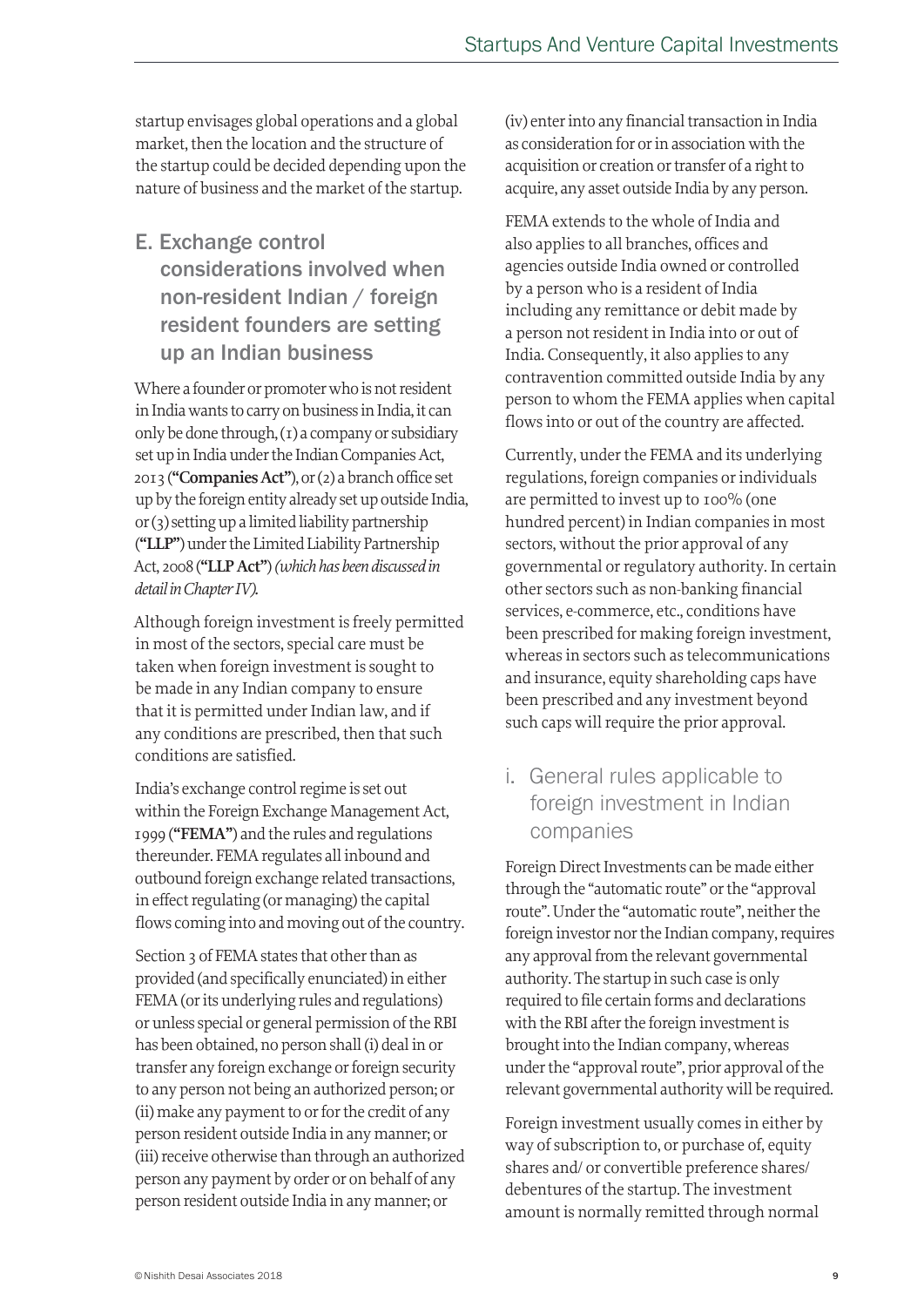banking channels or into a Non-Resident External Rupee (NRE)/Foreign Currency Non-resident (FCNR) account of the Indian company with a registered Authorized Dealer (a designated bank authorized by the RBI to participate in foreign exchange transactions).

The company is required to report the details of the amount of consideration received for issuing its securities to the regional office of the RBI in the forms prescribed under the regulations relating to Foreign Direct Investment together with copies of the Foreign Inward Remittance Certificate, arranged for by the Authorized Dealer (**"AD"**) bank evidencing the receipt of the remittance along with the "Know Your Customer" (e-KYC) report on the non-resident investor within 30 (thirty) days of the receipt of the foreign investment. With an objective of integrating the various reporting structures of foreign investments in India, a Single Master Form (**"SMF"**) has been introduced as an online reporting portal of the RBI effective from September 01, 2018. After the eKYC is completed, the SMF will be required to be filed, through the procedure set out for each of the specified forms which the SMF has replaced and a unique reference number will be generated for the filed SMF for the amount reported and against which the securities have been allotted. The AD Banks will then be required to verify the SMF filed by the relevant entity and if the details are in order, AD Banks will approve the form and send its acknowledgement to the concerned Indian entity. A certificate from a duly qualified merchant banker or a chartered accountant indicating the manner of calculating the price of the shares

issued is also required. Pricing restrictions apply on any issuance of shares by Indian companies to non-residents which state that shares may be issued only at a price which is not less than the fair market value of shares calculated as per any internationally accepted pricing methodology.

While it is possible for a company to raise external debt, the same is governed by the ECB guidelines prescribed by the RBI which make all such borrowings subject to end use restrictions, limit on interest payable in relation to the borrowing – i.e. it would have to comply with an 'all-in-costceiling' as well as restrictions on who can borrow (eligible borrower limitations) and who can lend (eligible lender restrictions). As mentioned above, the Government has made specific provisions to enable startups to obtain such ECB.

### ii. Foreign Investment in Limited Liability Partnerships

An LLP is a form of business entity which permits individual partners to be shielded from the liabilities created by another partner's business decision or misconduct. In India, LLPs are governed by the LLP Act. LLP is a body corporate and exists as a legal person separate from its partners. Foreign investment in LLPs is permitted only in sectors where 100% (one hundred percent) foreign direct investment is allowed through the automatic route and there are no performance linked conditions. An LLP is utilized in certain instances by founders, but due to issues in procuring investment into an LLP under Indian exchange control laws, a company incorporated under the Companies Act is usually preferred.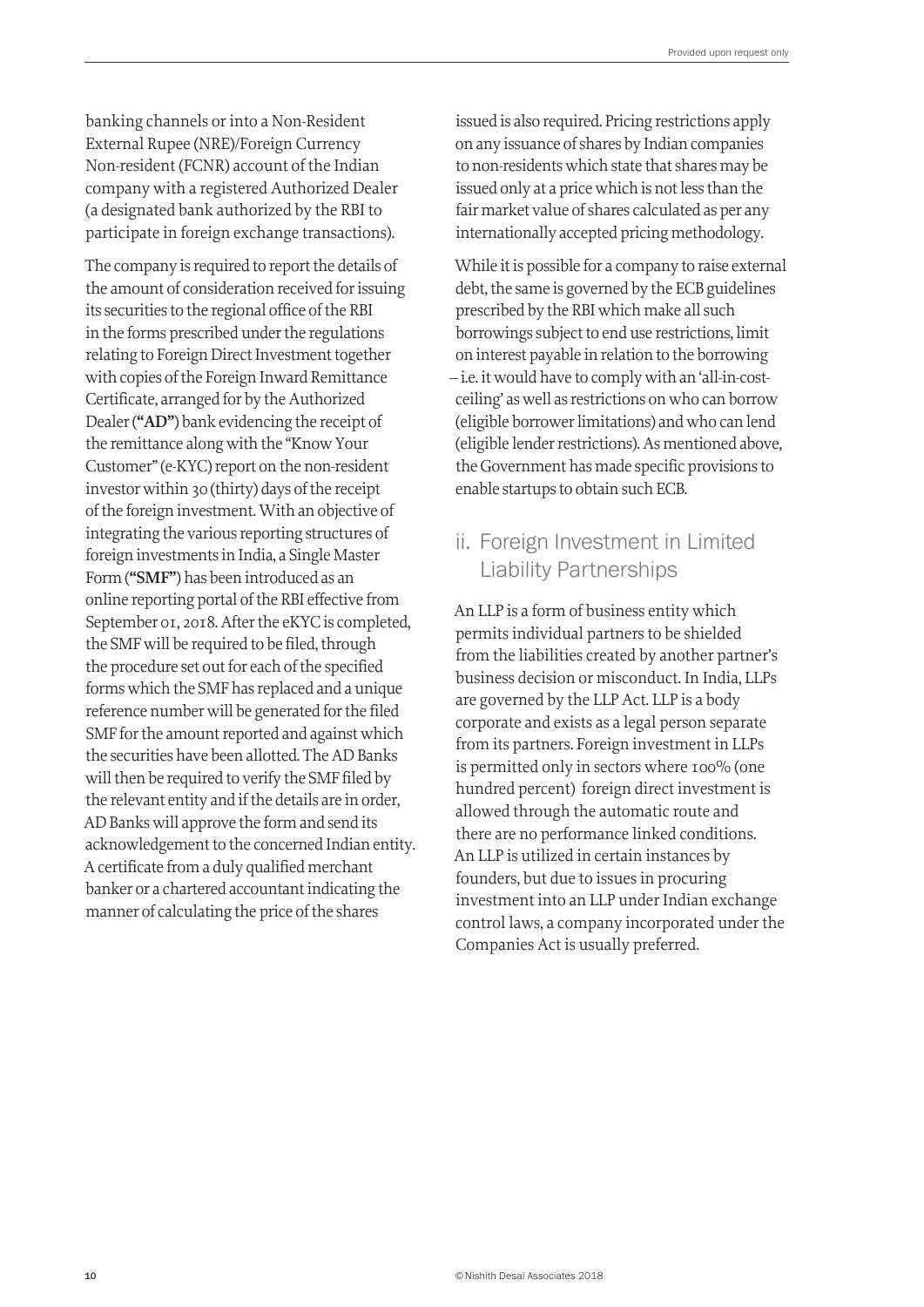## 4. Incorporating A Limited Liability Partnership in India

In 2008, the LLP Act introduced LLPs in India. An LLP is a beneficial business vehicle as it provides the benefits of limited liability to its partners and allows its members the flexibility of organizing their internal structure as a partnership based on an agreement. At the same time, an LLP has the basic features of a corporation including separate legal identity and limited liability.

An LLP consists of ordinary partners, and "designated partners" (**"DPs"**). DPs are responsible for the regulatory and legal compliance of an LLP in addition to liabilities ordinarily applicable to other partners of an LLP.

Incorporation can be done by going through the following steps:

**Step 1:** Assuming that the partners of the LLP have been identified, and at least 2 (two) DPs have been identified amongst the various partners (one of whom must be a resident in India), the DPs will have to apply for a designated partner identification number or director identification number by making an application in Form DIR-3 under the Companies (Appointment and Qualification of Directors) Rules, 2014 (**"DIN/DPIN"**).

**Step 2:** For making any filings with the Ministry of Corporate Affairs, the regulatory body in charge of overseeing LLPs, a digital signature is required. All filings made by or on behalf of LLPs are required to be filed using digital signatures by the person authorised to sign the documents.

**Step 3:** Once a DPIN and relevant digital signatures have been procured by the DPs, then the name of the LLP for which the application is sought to be made has to be registered with the registrar.

**Step 4:** If the name is approved by the registrar, then the relevant incorporation documents and subscriber's statement need to be filed with the registrar. If the registrar is satisfied, they will register the LLP.

**Step 5:** Immediately after incorporation, an LLP agreement is required to be filed with the authorities within 30 (thirty) days of incorporation. This can be consequently amended based on mutual agreement between the partners and DPs.

The LLP Act permits the conversion of a partnership firm, a private company and an unlisted public company into an LLP, in accordance with specified rules. As a consequence of the conversion, all assets, interests, rights, privileges, liabilities and obligations of the firm or the company may be transferred to the resulting LLP and would continue to vest in such LLP. Similarly, an LLP may be converted into a private limited company as per the provisions of Section 366 of the Companies Act and the Companies (Authorised to Register) Rules, 2014. However, an LLP is required to satisfy certain conditions for converting into a private limited company – for instance, an LLP must have at least 7 (seven) partners, approval from all the partners, no objection certificate from the registrar of companies (**"ROC"**) where the LLP is registered and advertisement in local and national newspapers.

Post incorporation steps are broadly similar for both LLPs and companies. They are covered in detail after the incorporation section for companies.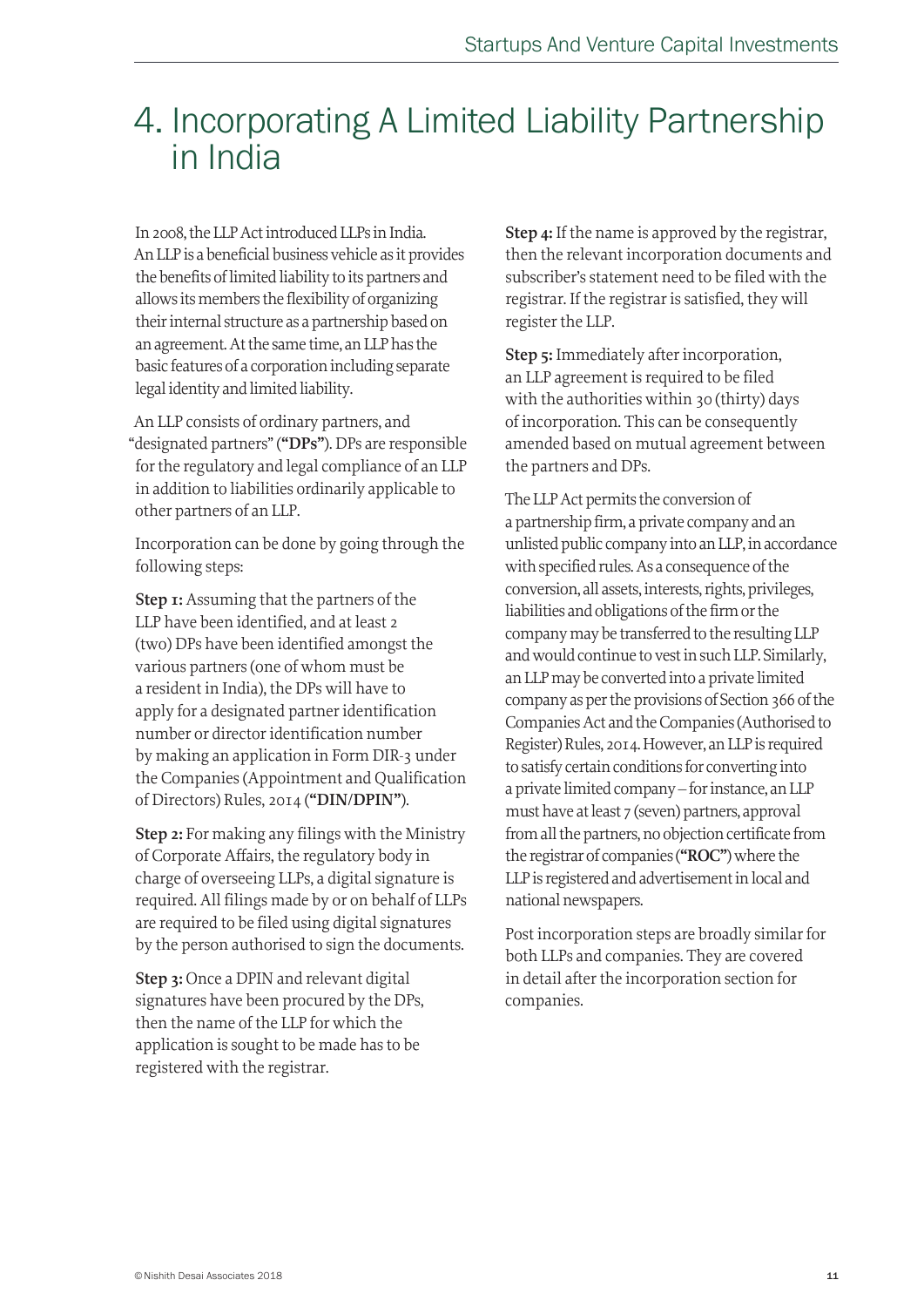## 5. Incorporating A Company in India

Due to the restrictions placed on foreign direct investment in LLPs, startups prefer incorporating as a company in India. The company can be incorporated either as a private company or a public company or a one person company depending on the type of investment sought and nature and size of its operations. However, most startups prefer to initially start as a private entity since a private entity offers greater corporate and regulatory flexibility to the company. A private company is also easier to structure and is a relatively simpler vehicle for channeling foreign investments (through tax effective jurisdictions). A public company has to comply with stricter regulations and compliances. Further, a private company can be easily converted into a public company at a later stage. Further, as per the Companies Act, there is no requirement for minimum paid up capital which is a welcome move especially for startups.

After deciding the nature of the entity, the promoters would need to follow certain appropriate filing procedures with the ROC in connection with its incorporation as provided below.

## I. Governing Act

Companies Act (which replaced the erstwhile Companies Act, 1956). The ROC in each state is the nodal authority for registration of companies.

## II. Types of Companies

Under the Companies Act, different types of companies can be incorporated. Broadly, a company may either be a private company, a one person company or a public company. Such a company may be a limited company or an unlimited company. The Companies Act defines "limited company" to mean a company limited by shares or limited by guarantee. However, typically, companies in India are incorporated as private or public companies, limited by shares.

## III. Private Company

A private company can be formed with a minimum of 2 (two) persons as shareholders and a minimum of 2 (two) directors, at least one of whom is a resident director who has stayed in India for not less than 182 (one hundred and eighty two) days in the previous calendar year. A private company has the following features:

- a. The right to transfer shares is restricted in accordance with its articles of association.
- b. The maximum number of its shareholders is limited to 200 (two hundred) (excluding past and present employees who are shareholders of the company).
- c. No offer can be made to the public to subscribe to its shares, debentures and deposits.

## IV. One Person Company

Under the Companies Act, a natural person who is an Indian citizen and resident in India can incorporate a one person company. However, it shall be required to convert itself into public or private company, in case its paid up share capital is increased beyond INR 5 million or its average annual turnover exceeds INR 20 million.

## V. Public Company

Public companies can be formed with a minimum of 7 (seven) persons as shareholders and a minimum of 3 (three) directors, at least 1 (one) of whom is a resident director who has stayed in India for not less than 182 (one hundred and eighty two) days in the previous calendar year. There is no maximum limit on shareholders for public companies. The shares of a public company are freely transferable.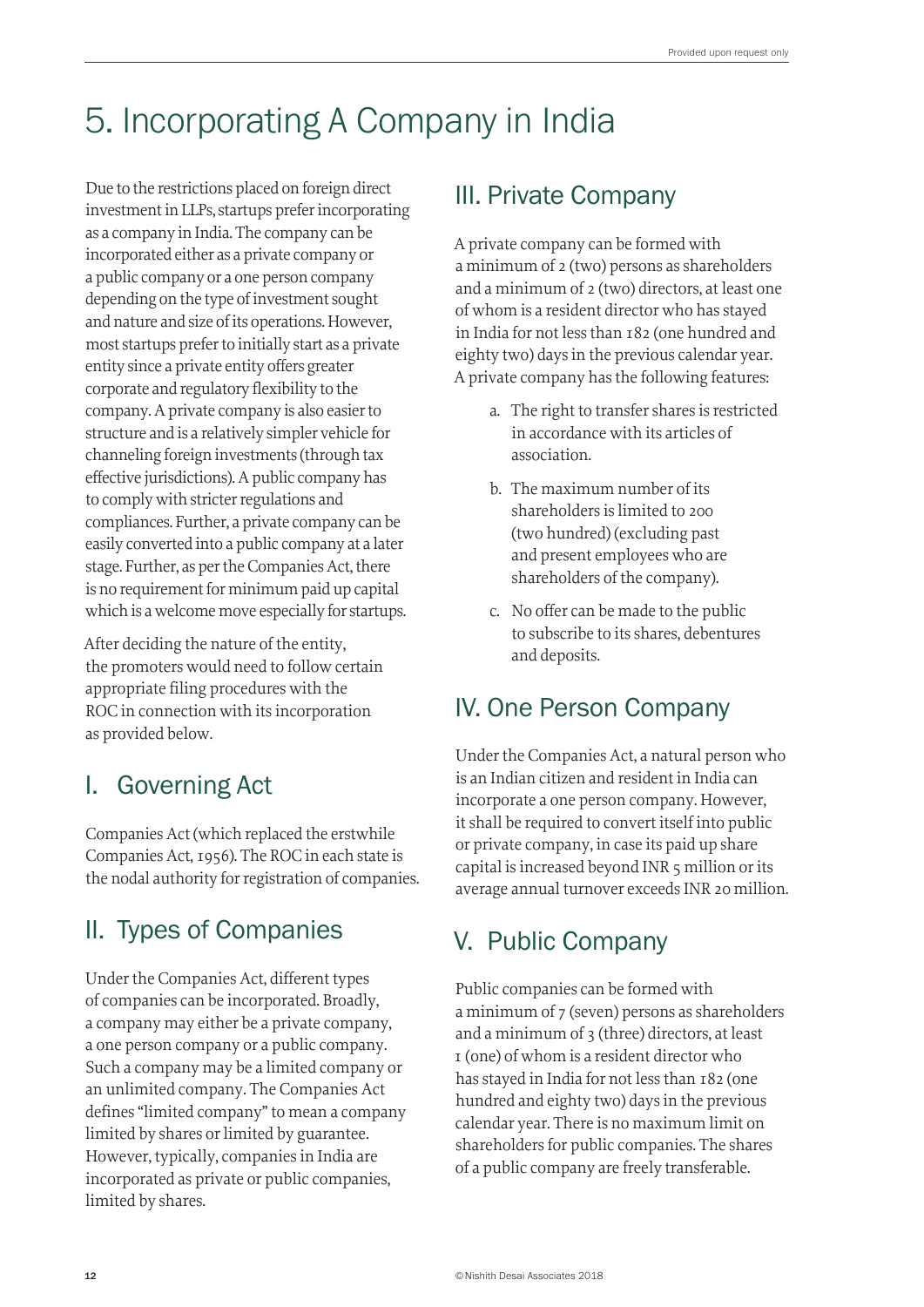## VI. Incorporation Process (as per Companies Act)

The process for incorporating a company in India is not exceptionally different from the processes in other Commonwealth nations. However, most founders prefer to go through the traditional incorporation process which is laid down below:

a. PAN – DSC – DIN

Permanent Account Number (**"PAN"**), Digital Signature (**"DSC"**) and DIN are mandatory for initiating the incorporation process along with the completion of KYC recently introduced for the directors. All forms are now required to be filed electronically.

No person can be appointed as a director without DIN and having duplicate DIN is an offence. DSC is required to be PAN encrypted as going forward, all filings relating to income tax have to be done by a director whose DSC is PAN encrypted.

- b. Name Approval
	- i. The ROC must be provided with 3 (three) preferred name options which should not be similar to the names of any existing companies. A no-objection certificate must be obtained in the event that the word is not an 'invented word'.
	- ii. The proposed name must not violate the provisions of the Emblems and Names (Prevention of Improper Use) Act, 1950.
	- iii. Ministry of Corporate Affairs has introduced a Central Registration Centre having territorial jurisdiction all over India to process and dispose of the name reservation applications.
- c. Filing of charter documents of a company

The following documents constitute the charter documents of a company and must be filed bearing in mind certain compliances associated with them.

i. *Memorandum of Association*

Memorandum of Association (**"Memorandum"**) is the charter of the company and contains the main objectives for which the company is incorporated. The Memorandum sets out the name of the company, state in which the registered office is to be situated, main objects to be pursued by the company on its incorporation and objects incidental or ancillary to the attainment of the main objects, liability of the members and authorized capital of the company.

ii. *Articles of association*

Articles of Association (**"Articles"**) of the company contain rules, regulations and bye-laws for the management of the company. The Articles should not contain any regulation which is contrary to provisions of the Memorandum or the Companies Act. The Articles are binding on the members and the company.

- d. The ROC will need to be provided with certain information, such as the proposed first directors of the company and the address of its proposed registered office. The registered office is required to be finalized within 15 (fifteen) days and intimated within 30 (thirty) days of incorporation.
- e. Affidavits and declarations are required to be provided by subscribers and requires notary and apostillisation at the respective home countries.
- f. Companies that meet certain thresholds must have independent directors and women directors on the board of directors.
- g. The Ministry of Corporate Affairs has introduced a major reform easing incorporation of an entity. Effective May 1, 2015, incorporation of a new company now requires only one e-form to be filed as against five e-forms. This process is known as Integrated Incorporation Procedure and is an additional procedure apart from regular procedure of incorporation.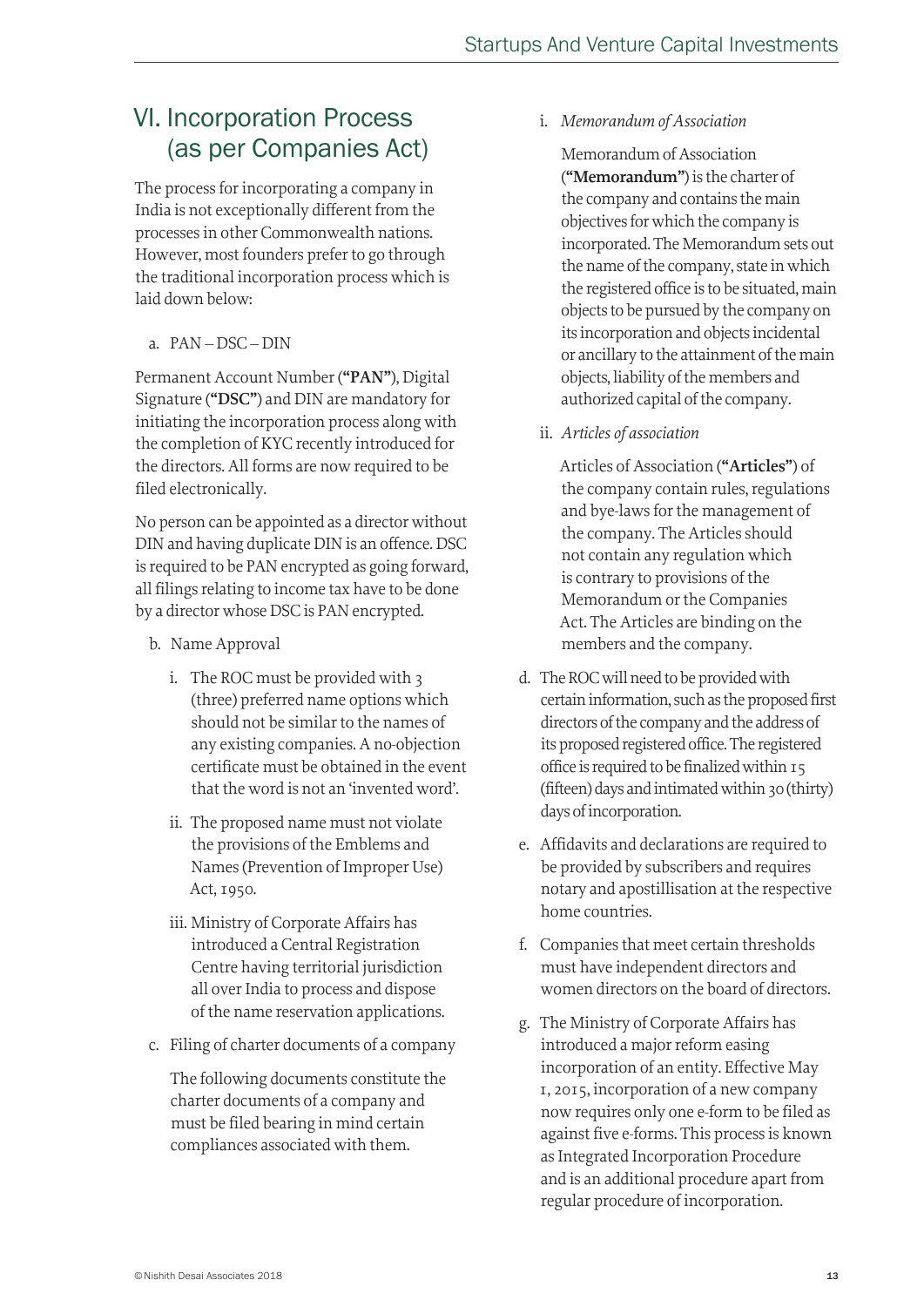h. Certificate of Incorporation

The certificate of incorporation provided by the ROC at the end of the incorporation process acts as proof of incorporation of the company.

- i. The company should be capitalized and the corresponding share certificates be issued within a period of 60 (sixty) days of receiving the certificate of incorporation.
- j. The process of incorporation, from initiating the name availability application to capitalization, should be completed within a window of 120 (one hundred and twenty) days.

## VII. Post incorporation steps

i. Obtaining Permanent Account Number.

As per Section 139A of the Income Tax Act, 1961 (**"Income Tax Act"**), every company which is carrying on any business or profession and whose total sales, turnover or gross receipts are or is likely to exceed Rs. 5,00,000 (Rupees Five Lakhs) in any financial year needs to apply for a PAN. Though the section prescribes an eligibility limit for obtaining a PAN, any company intending to operate any bank account cannot do the same until it has obtained a PAN. Therefore it is necessary to obtain PAN in order to commence business. In addition to PAN, the company must have a Tax Deduction Account Number (TAN).

ii. Opening of Bank Account

Every company intending to carry on business will be required to open a current account with a Bank to manage its regular day to day business transactions and for handling various inward and outward remittances in foreign currency (if required).

#### iii. Board Meeting

A formal meeting of the board of directors of an organization must be held at definite intervals in accordance with the provisions of the Companies Act to consider policy issues

and business developments. Presided over by a chairperson (chairman or chairwoman) of the organization or his or her appointee, it must meet the quorum requirements and its deliberations must be recorded in the minutes. Under the doctrine of collective responsibility, all directors (even if absent) are bound by its resolutions. The board has to meet once in every 3 (three) calendar months and at least 4 (four) such meetings are required to be held every year. A written notice has to be given to the directors regarding the meeting and quorum for the same is one-third of its total strength or 2 (two) directors, whichever is higher, which is necessary for every meeting.

iv. Annual General Meeting (**"AGM"**)

A meeting of the directors and shareholders of every incorporated entity is required by law to be held each calendar year. Generally, not more than 15 (fifteen) months are allowed to elapse between 2 (two) AGMs, and 21 (twenty one) days' prior written notice of its date is required to be given to the shareholders. The main purpose of an AGM is to comply with legal requirements, such as the presentation and approval of the audited accounts, election of directors, appointment of auditors for the new accounting term and other actions that require shareholder approval. Other items that may also be discussed include compensation of officers, confirmation of proposed dividend, and issues raised by the shareholders.

v. Appointment of Auditors

The Board must also appoint its first auditor within 30 (thirty) days from the date of its incorporation who shall hold office till the conclusion of its first annual general meeting. If in case, the board fails to appoint the auditor within 30 (thirty) days, shareholders can appoint the first auditor, within 90 (ninety) days of incorporation.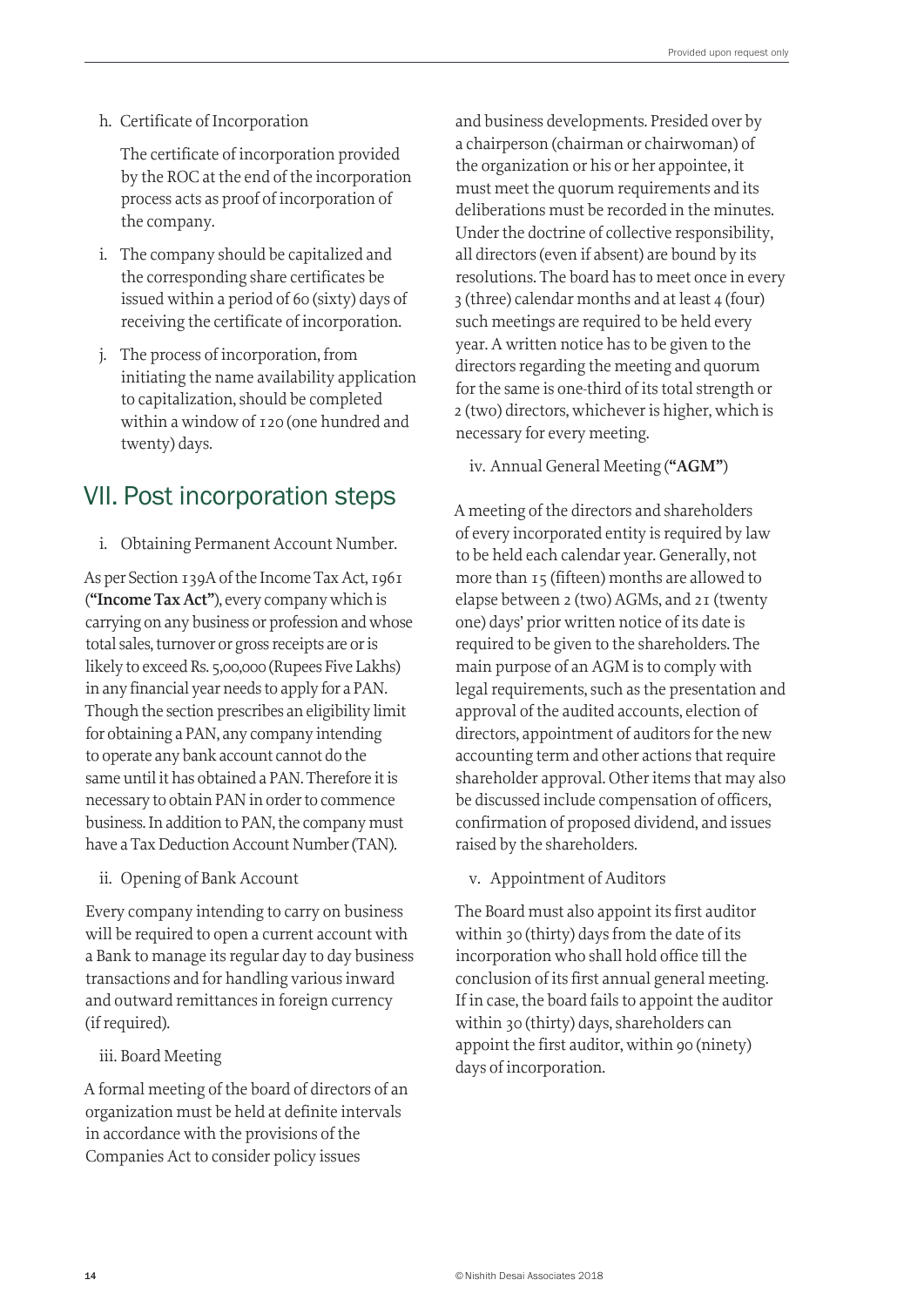## 6. Taxation

## I. Direct Taxation

Income tax in India is levied under the Income Tax Act. While residents are taxed on their worldwide income, non-residents are only taxed on income arising from sources in India.<sup>1</sup> A company is said to be resident in India if it is incorporated in India or its POEM is located in India. In this regard, the CBDT has released the final guidelines for determination of POEM.<sup>2</sup> India introduced the final test for POEM for determining the residential status of a company through Finance Act, 2016 with effect from financial year (FY) 2016-17. Further, the CBDT vide Circular No. 6 dated January 24, 2017 came out with guidelines for determination of POEM of a foreign company (**"Guidelines"**). As per the Guidelines, the POEM concept is one of substance over form. It may be noted that an entity may have more than one place of management, but it can have only one place of effective management at any point of time. Since "residence" is to be determined for each year, POEM will also be required to be determined on a year to year basis. As per the Guidelines, POEM of a foreign company is presumed to be outside India if it is considered to be carrying on active business outside India (**"ABOI"**) as per the ABOI test prescribed in the Guidelines. Foreign companies that do not meet the ABOI test are subject to a two step process to determine POEM. Step 1 involves identification or ascertaining the person or persons who actually make the key management and commercial decision for conduct of the company's business as a whole and Step 2 involves the determination of place where

1. The income taxes payable are subject to an additional surcharge as per the following ranges (i) domestic Company: 7% for income between INR 1 crore and INR 10 crores; 12% for income above INR 10 crores; (ii) Foreign Company: 2% for income between INR 1 crore and INR 10 crores; 5% for income above INR 10 crores. Additionally, 4 % Health and Educational cess is levied.

these decisions are in fact being made. Until the introduction of POEM, foreign companies were characterized as being tax resident of India only on the satisfaction of the 'control and management' test, which required that the foreign company's control and management be wholly situated in India.

Resident companies are taxed at the rate of 30% (thirty percent),3 but if the turnover or gross receipts of the company does not exceed Rs. 2.5 billion then the tax rate will be 25% (twenty five percent),4 while non-resident companies are taxed at the rate of 40% (forty percent).

### A. Dividends

Dividends distributed by Indian companies are subject to a dividend distribution tax **("DDT"**) at the rate of around 15% (fifteen percent) (calculated on a gross-up basis), payable by the company.5 However, except as stated immediately below, no further Indian taxes are payable by the shareholders on such dividend income once DDT is paid.<sup>6</sup> Dividends received from a domestic company by a non-resident company should continue to be Indian tax exempt in the hands of the foreign company, provided that DDT has been paid by the distributing domestic company. Accordingly, there should be no withholding tax applicable on the payment of dividends to a non-resident.

- 5. Section 115- O, Income Tax Act, 1961
- 6. Section 10(34), Income Tax Act, 1961

<sup>2.</sup> Circular No. 6 of 2017 dated 24 January, 2017

<sup>3.</sup> All tax rates mentioned in this chapter are applicable to Financial Year 2018-19 and are exclusive of applicable surcharge and cess.

<sup>4.</sup> For assessment year (**"AY"**) 2018-19, following are the two situations

<sup>(</sup>i) a domestic company is taxable at the rate of 25% if its total turnover or gross receipt in financial year 2015-16 does not exceed INR 50 crore. In other cases, the corporate tax rate is 30%; and

<sup>(</sup>ii) a domestic company is taxable at the rate of 25% of its total turnover or gross receipt in financial year 2016-17 is up to INR 250 crore. In other cases, the corporate tax rate is 30%.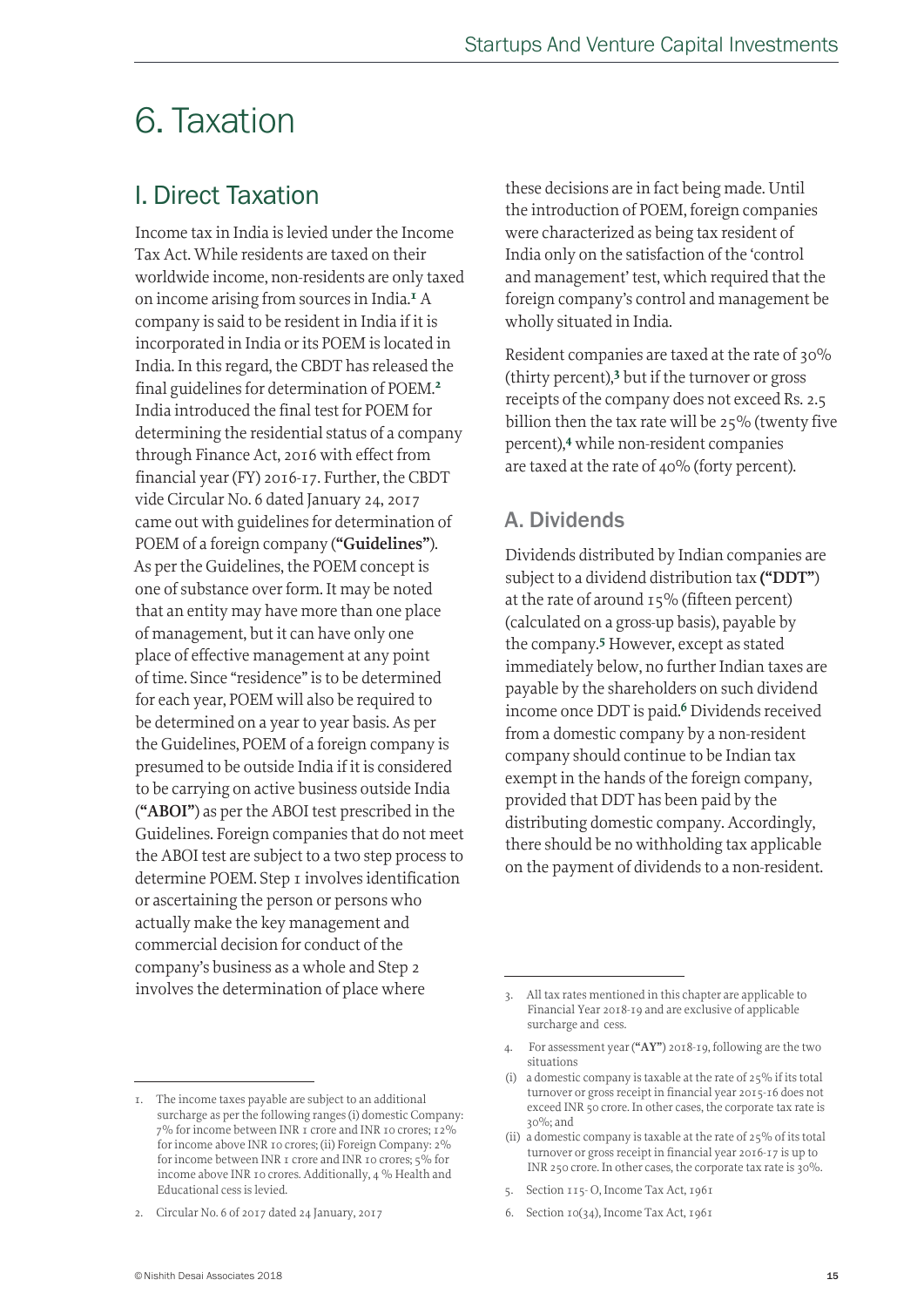## B. Interest, Royalties and Fees for Technical Services

Interest payable to non-residents on loans taken/debt securities issued in foreign currency are taxable at a beneficial rate of TDS at 5% (five percent).7 However, this benefit has a sunset clause stating that the benefits would only be available for loan agreements entered into/ bonds issued on or after July 1, 2012 and before July 1, 2020. The said beneficial 5% (five percent) rate of TDS is also available in relation to Rupee Denominated Bonds (**"RDB"**) issued until July 1, 2020. Similarly, interest payable to foreign institutional investors on investments made by them in RDBs and government securities is taxable at the rate of 5% (five percent). This benefit also has a sunset period and is applicable only in respect of interest payable until July 1, 2020.<sup>8</sup>

Further, as per the recently introduced Thin Capitalization Rules under the Income Tax Act (anti-avoidance provision)9 interest payments made by an Indian company to its associated enterprises/related parties,<sup>10</sup> exceeding 30% (thirty percent) of the Earnings Before Interest, Taxes, Depreciation and Amortization of the payer of interest shall not be deductible as an expense.

The withholding tax on royalties and fees for technical services earned by a non-resident is 10% (ten percent).11 These rates are subject to available relief under an applicable tax treaty. In this context, it is important to note that the definition of royalties and fees for technical services under Indian domestic law is much wider than the definition under most tax treaties signed by India.

## C. Capital Gains

Gains earned by a resident company from the transfer of capital assets situated anywhere in the world are taxable in India. In the case of non-residents, only those gains arising out of the transfer of a capital asset in India should be taxable.<sup>12</sup> The tax treatment of capital gains depends mainly on whether the gains are short term or long term. Short term capital gains (**"STCG"**) arise upon the transfer of capital assets held by a taxpayer for a period of 36 (thirty six) months or less before the date of transfer (12 (twelve) months or less in the case of securities listed on a recognized stock exchange in India, and 24 (twenty four) months in the case of unlisted shares of an Indian company). Long term capital gains (**"LTCG"**) arise upon the transfer of a capital asset held for a period of more than 36 (thirty six) months (12 (twelve) months in the case of listed securities and 24 (twenty four) months in the case of unlisted shares of an Indian company).

**Listed:** STCGs arising from the transfer of listed equity shares upon payment of requisite securities transaction tax (**"STT"**) are taxable at the beneficial rate of  $15\%$  (fifteen percent).<sup>13</sup> LTCGs arising out sale of listed shares on the stock exchange are subject to a beneficial tax rate of 10% (ten percent) where such gains exceed Rs. 1,00,000 (Rupees One Lakh) provided that STT is paid both at the time of acquisition and sale of shares.14 However, all gains up to January 31, 2018 will be grandfathered i.e. the capital gains will attract tax only upon transfer of the longterm capital asset on or after April 1, 2018.

- 10. Section 92A, Income Tax Act, 1961 defines 'associated enterprises'.
- 11. Sec 115A, Income Tax Act, 1961

13. Section 111A, Income Tax Act 1961.

<sup>7.</sup> Section 194LC, Income Tax Act, 1961

<sup>8.</sup> Section 194LD, Income Tax Act, 1961

<sup>9.</sup> Introduced through Finance Act, 2017, with effect from April 1, 2017.

<sup>12.</sup> Section 9 of the Income Tax Act, 1961. Further, India also introduced a rule to tax non- residents on the transfer of foreign securities the value of which are substantially (directly or indirectly) derived from assets situated in India (Indirect Transfer Tax).

<sup>14.</sup> Section 112A of the Income Tax Act, 1961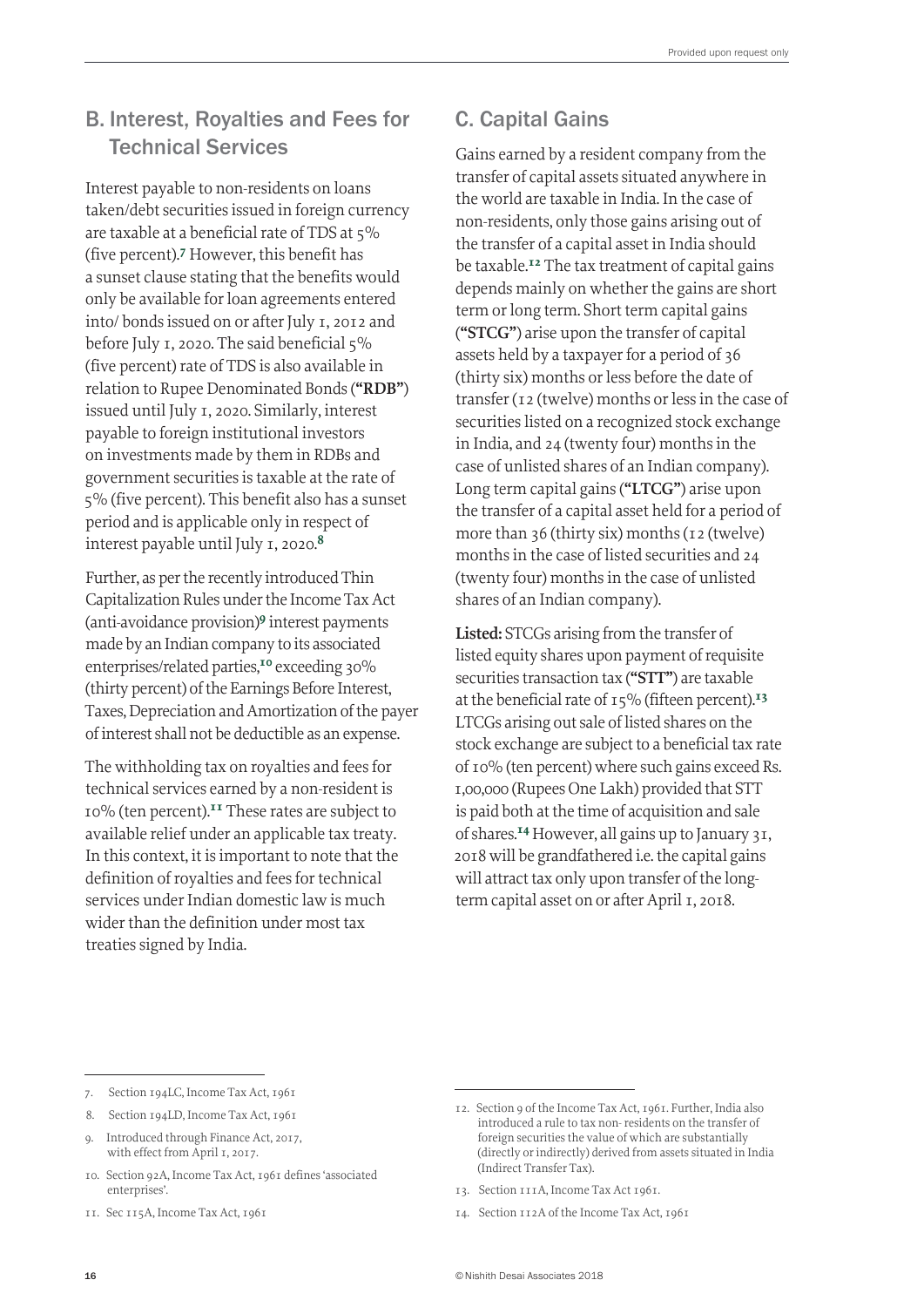**Unlisted:** STCGs arising from transfer of unlisted securities are taxable at slab rates both in the hands of residents and non-residents. LTCGs arising out of unlisted securities are taxable at the rate of (i) 10% (ten percent) in the hands of non-resident companies; and (ii) 20% (twenty percent) in the hands of resident companies.<sup>15</sup>

## D. Anti-Avoidance

A number of specific anti-avoidance rules are enforced in India. For example, Transfer Pricing Rules as per which cross-border transactions between related parties would be viewed for tax purposes on an arm's length basis.<sup>16</sup> Transfer pricing rules apply to certain domestic transactions as well. Further, Finance Act, 2013 introduced general anti avoidance rules (**"GAAR"**), which post several deferrals, became effective from April 1, 2017. GAAR seeks to tax or disregard certain 'impermissible avoidance arrangements' that are abusive or lack commercial substance. As per GAAR provisions, arrangements would be considered to be 'impermissible avoidance arrangements' if the main purpose is to obtain tax benefits and contains certain tainted elements as prescribed therein. GAAR is likely to impact some of the conventional tax optimization structures for India.

## E. Tax Incentives for Startups

The Government has provided for various tax related incentives for startups which could be broadly summarized in the following heads:

### i. Corporate Tax Reduction

As first announced in the Action Plan (*as discussed in Chapter II*), 'eligible startups'<sup>17</sup> have been exempted from paying income tax for a period of any 3 (three) consecutive assessment years out of 7 (seven) years beginning from the year in which the eligible startup is incorporated.

For obtaining the said benefit, eligible startups have to obtain a certificate of eligible business from the Inter-Ministerial Board of Certification, by submitting Form I (along with documents specified thereunder).<sup>18</sup>

However, since eligible startups have not been exempt from Minimum Alternative Tax, it would continue to remain liable to pay tax at the rate of 18.5% (eighteen point five percent) of its book profits in the years that it claims the exemption.

ii. Exemption from section 56(2)  $(vii)(b)$ 

As per Section 56(2)(vii)(b) of the Income Tax Act, resident companies that issue shares at a premium are subject to tax under the head 'income from other sources' on the difference between consideration actually paid and the fair market value. However, 'eligible startups' are exempt from this provision provided they obtain requisite approval from the Inter-Ministerial Board of Certification. This exemption was brought about to allow ease of funding for startups with the ultimate objective of fostering a growing startup environment.

### iii. Capital Gains Exemption

In line with the Action Plan, capital gains arising in the hands of eligible startups from sale of long term capital assets have been exempt if such gains are invested into the Government specified long-term asset which is expected to be a 'Fund of Fund', that invests in other funds.

Similarly, an exemption has been provided for an individual or an HUF that invests capital gains from the transfer of a residential property for subscription of equity shares of an eligible startup. Provided that the individual or HUF holds more than 50% (fifty percent) shares of the company and such company utilises the amount invested to purchase computers or computer software.

<sup>15.</sup> Section 112, Income Tax Act, 1961.

<sup>16.</sup> Section 92, Income Tax Act, 1961

<sup>17.</sup> As defined under Notification GSR 180 (E) issued by the DIPP on 17.02.2016.

<sup>18.</sup> As per DIPP Notification dated May 23, 2017.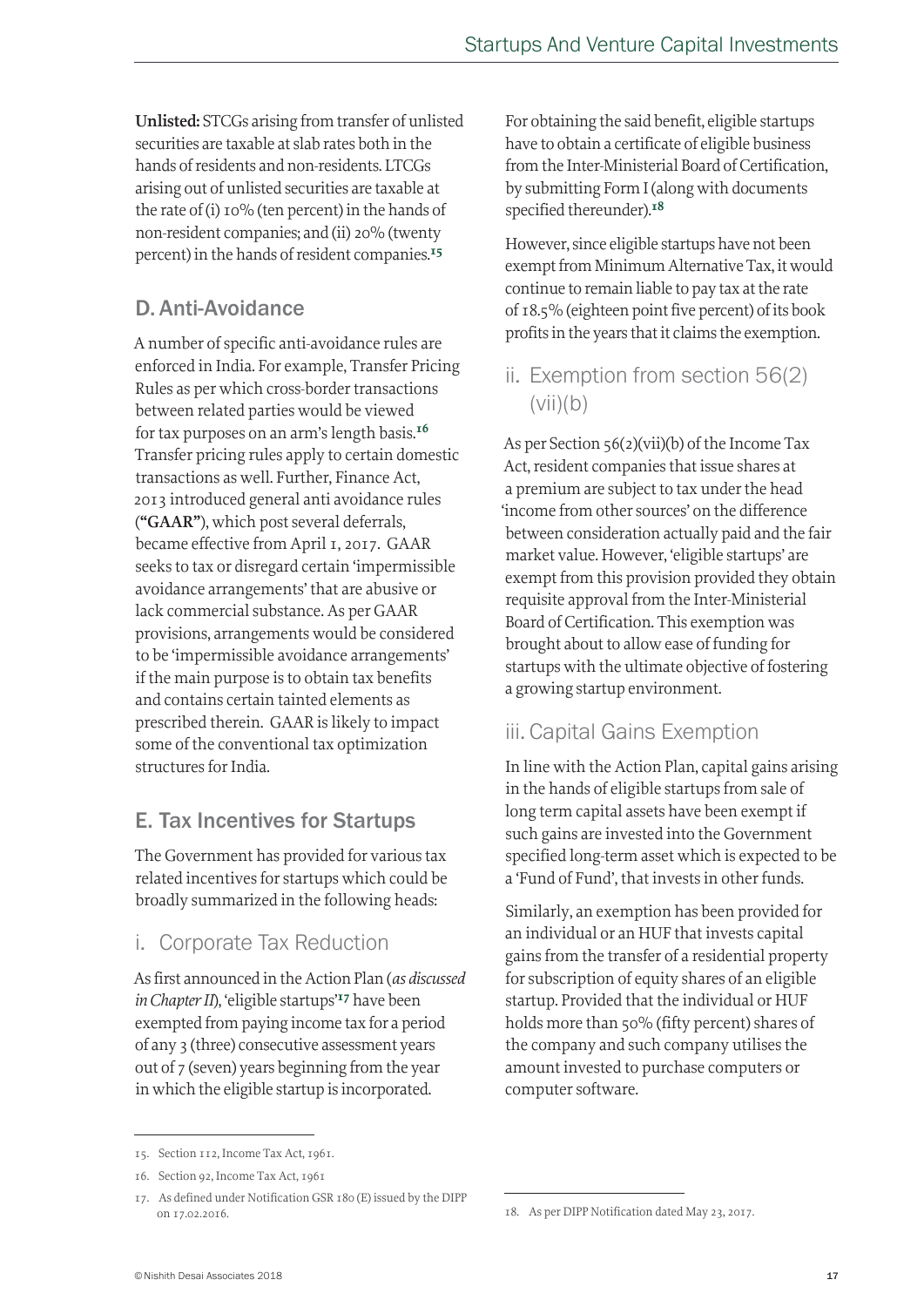Having said that, the Union Budgets since the launch of the Action Plan seem to have missed some announcements which were supposed to be notified in the budget as per the Action Plan including the extension of the Section 56 exemption to incubators. It will be interesting to see how this place unfolds and whether the Government eventually rolls out all the benefits that were contemplated for startups in the Action Plan.

## II. Indirect Taxation

### A. Good and Services Tax ("GST")

The GST regime is comprised of three major pillars: the Central Goods and Services Tax Act, 2017 (**"CGST Act"**) which provides for the taxing powers of the Central Government, individual State / Union Territory Goods and Services Tax Acts (**"SGST Act"** and **"UTGST Act"** respectively) which provide for the taxing powers of each State / Union Territory, and the Integrated Goods and Services Tax Act, 2017 (**"IGST Act"**), which grants exclusive rights to the Centre to tax inter-state commerce.

Under the GST regime, the "supply" of goods, or services, or both, is treated as a taxable event, with different taxes applying to inter-state supply and intra-state supply. Every inter-state supply of goods or services is liable to IGST under the IGST Act, while every intra-state supply of goods or services is liable to both CGST under the CGST Act, and SGST / UTGST under the applicable SGST Act / UTGST Act. Supply is treated as either interstate, or intra-state, depending on the location of the supplier, and the "place of supply" determined in accordance with the provisions of the IGST Act.

GST is levied at rates that vary between  $\text{nil}$  – 28% (twenty eight percent) depending on the rate schedule applicable to the supply in question. To prevent cascading of taxes, a uniform input tax credit system is available in respect of input supplies of goods or services used or intended to be used in the provision of output supplies of goods or services or both. GST is a consumption tax and is typically passed on to the consumer of the good / service as part of the price.

As a general rule, the import of goods or services or both into India qualifies as a taxable interstate supply chargeable to IGST, while the export of goods or services or both from India is treated as a zero-rated supply not chargeable to tax under the GST regime.

## B. Value Added Tax ("VAT")

VAT is levied on the sale of goods within a particular state and rates may vary from 0% (zero percent),  $I\%$  (one percent),  $4\%$  (four percent) to 15% (fifteen percent) although there may be further variations depending on the state. VAT is a state specific levy and most states in India have introduced specific legislations for VAT. Under the VAT regime, a system of tax credits on input goods procured by the dealer is also available, to avoid the cascading effect of taxes that was prevalent under the erstwhile sales tax regime. With the introduction of GST in India, the power of the State Governments to levy VAT has been significantly curtailed. From July 1, 2017, VAT may be levied only on the sale within a state of petroleum crude, high speed diesel, motor spirit (commonly known as petrol), natural gas, aviation turbine fuel and alcoholic liquor for human consumption.

## C. Central Value Added Tax ("CENVAT")

CENVAT is a duty of excise which is levied by the Central Government on all goods that are produced or manufactured in India, marketable, movable and covered by the excise legislation. The peak duty rate was reduced from 16% (sixteen percent) to 14% (fourteen percent) and has further been reduced to 8% (eight percent) from 12.36% (twelve point three six percent), although there are other rates ranging upwards, or based on an ad valorem / quantity rate. The rate of CENVAT varies depending on the product description. In order to avoid the cascading effect of excise duty and double taxation, a manufacturer of excisable goods may avail of credit of duty paid on certain inputs and capital goods barring certain inputs used in the specified manufacture of certain products in accordance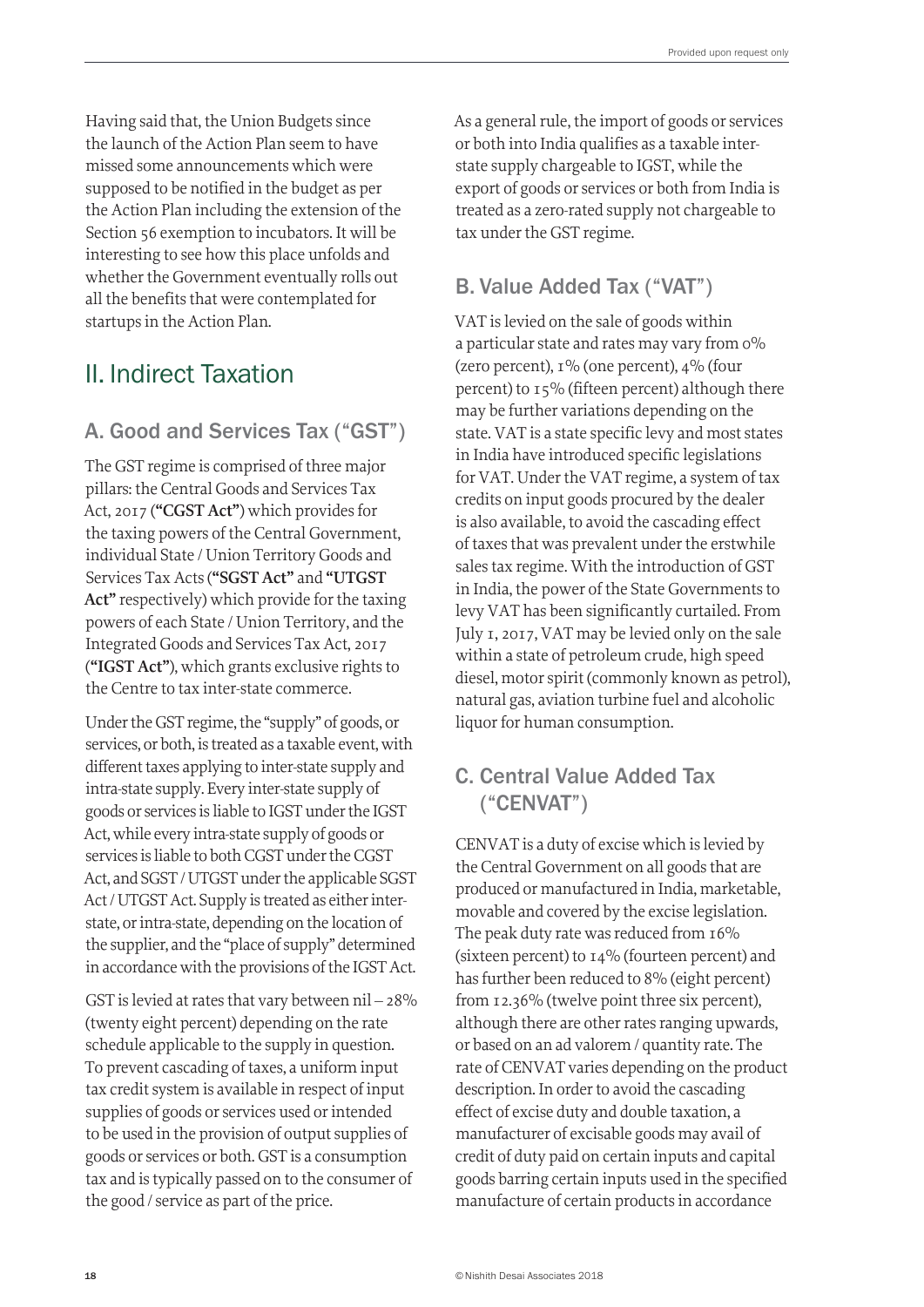with the CENVAT Credit Rules. The credit can be utilized towards the duty payable on removal of the final product. The CENVAT scheme also takes into account, credits with respect to any service tax paid by the manufacturer on input services received. With the introduction of GST in India, the scope of CENVAT has been significantly limited. From July 1, 2017, CENVAT may be levied only on the production or manufacture of petroleum crude, high speed diesel, motor spirit (commonly known as petrol), natural gas, aviation turbine fuel and alcoholic liquor for human consumption.

### D. Customs Duty

Customs duty is a duty that is levied on goods that are imported into India and exported from India. Customs duty is levied by the Central Government. The Customs Act, 1962 provides for the levy and collection of duty on imports and exports, import / export procedures, prohibitions on importation and exportation

of goods, penalties, offences, etc. The rates at which customs duty is levied are specified in the Customs Tariff Act, 1975. While export duties are levied occasionally to mop up excess profitability in international prices of goods in respect of which domestic prices may be low at the given time, levy of import duties is quite wide. Prior to the introduction of GST in India, import duties were generally categorized into basic customs duty, additional customs duties, countervailing duty, safeguard duty and anti-dumping duty. With the introduction of GST, the customs framework has been significantly revamped. Import of goods is now subject to IGST at the rate prescribed for inter-state supply of the goods concerned, in addition to basic customs duty, while most other duties have been abolished, or significantly curtailed. While the standard rate of customs duty for import of goods is 28.84% (twenty eight point eight four percent) (including IGST and education cess), the actual rate may vary according to the product description.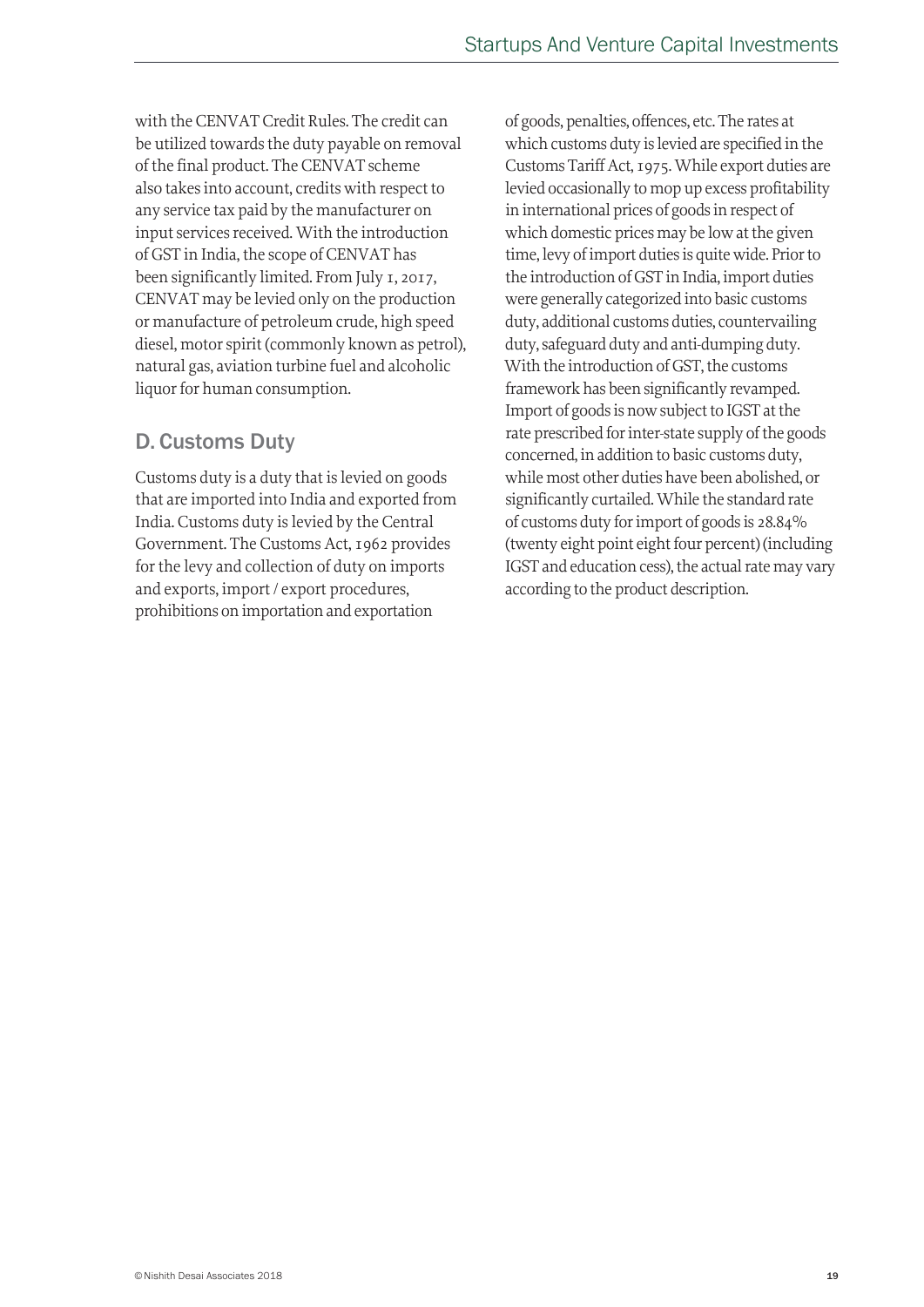## 7. Basic Documentation

Once a startup has been incorporated, certain basic documentation should be formulated to ensure that business can be carried out.

## I. Confidentiality Agreement

**First,** in order to carry out business or enter into arrangements concerning the business with third parties, a standard confidentiality and non-disclosure agreement template must be ready. This can be used by the startup to enter into preliminary discussions with third party vendors, consultants, contractors, etc. whilst ensuring that appropriate protection is provided to the startup and its ideas.

A non-disclosure agreement (**"NDA"**) is an agreement in which one party agrees to provide access to confidential information to a second party about its business or products and the second party agrees not to share this information with anyone else for a specified period of time. In certain cases, the sharing of confidential information may happen both ways. Some important clauses in NDAs include:

- i. definition of 'confidential information' and exclusions thereof;
- ii. term, if any, for keeping the information confidential;
- iii. provisions regarding obligations on the use / disclosure of confidential information, which includes:
	- a. use of information only for restricted purposes;
	- b. disclosure of information only to persons on a 'need to know' basis;
	- c. adherence to a standard of care relating to confidential information;
	- d. ensuring that anyone to whom the information is disclosed further abides by the recipient's obligations;

e. consequences/ remedies available to a party in case of breach by the other party.

## II. Offer Letters/Employment Agreements

**Second,** certain documentation relating to the recruitment of employees has to be put in place including but not limited to template offer letters and employment agreements, NDAs and invention assignment agreements.

While there is no particular requirement under the central labour statutes to have written employment contracts, certain state specific shops and establishments legislations such as the Karnataka Shops & Commercial Establishments Act, 1961 require an employer to issue an 'employment order' to employees, within 30 (thirty) days from the date of appointment. Irrespective of any statutory obligation, it is recommended that the terms and conditions of employment, remuneration and benefits be clearly documented.

In India, it is a general practice that employers issue offer letters to employees at the time of appointment. The offer letter briefly outlines the terms and conditions of employment including probationary period, conditions of employment, remuneration and other documents required to be produced at the time of joining. While many employers stop at this stage, it is recommended that employers execute employment contracts with each of their employees in addition to the offer letters. While drafting the offer letter and employment agreements and determining the terms and conditions of employment, it is critical to ensure that all applicable employment laws are being complied with.

Although there is no prescribed format for an employment contract, some of the important clauses in such contracts include: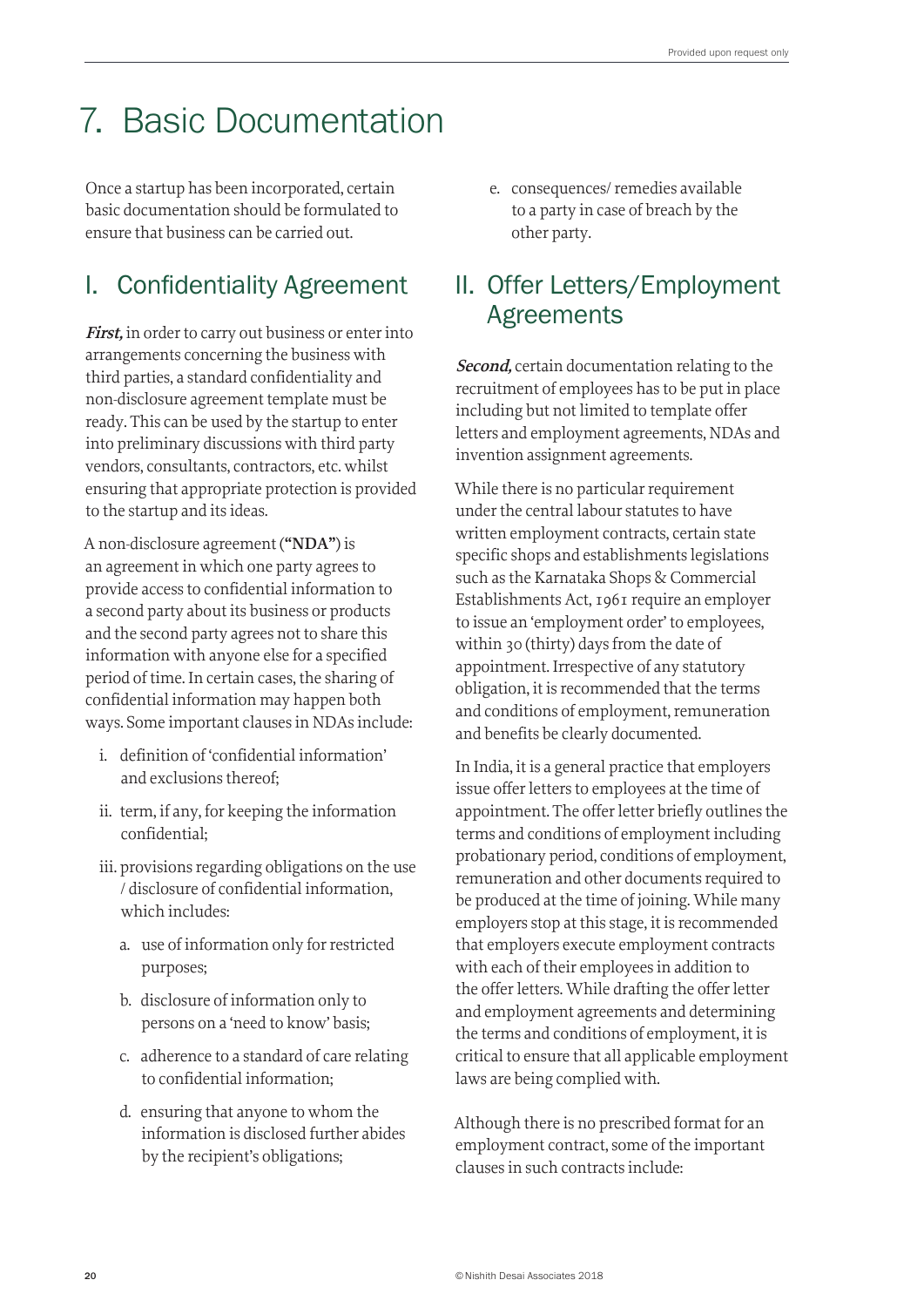- a. Term of employment and termination of employment (including as a result of misconduct);
- b. Compensation structure remuneration and bonuses;
- c. Duties and responsibilities of the employee;
- d. Conflict of interest;
- e. Confidentiality and non-disclosure;
- f. Intellectual property and assignment;
- g. Non-compete and non-solicitation obligations; and
- h. Dispute resolution.

An NDA is also executed with an employee by the employer to ensure that details learned by the employee during the course of employment is not otherwise used to the disadvantage of the employer / startup. Alternatively, this may be included as part of the employment agreement.

## III. Non-competition/nonsolicitation agreements

Employers may choose to enter into noncompetition and non-solicitation agreements with their employees. Alternatively, these obligations may be included in the employment agreement. While non- compete clauses during the term of employment are generally enforceable in India,<sup>19</sup> a post-termination noncompete clause is not enforceable under Indian laws since they are viewed to be in 'restraint of trade or business' under Section 27 of the Indian Contract Act, 1872. Courts in India have time and again reiterated that a contract containing

a clause restricting an employee's right to seek employment and/or to do business in the same field beyond the term of employment is unenforceable, void and against public policy.<sup>20</sup>

An employee cannot be confronted with a situation where he has to either work for the present employer or be forced to be unemployed (to the extent that he/she cannot take up employment with any other entity engaged in the same business). Though the stance of Indian courts on the question of restraint on trade is clear, such clauses are commonly included in the terms of employment for their deterrent effect. With respect to non-hire restrictions, courts have viewed the arrangement as an extension of a post-termination non-compete clause and therefore unenforceable.

The trend of incorporating restrictions on solicitation of employees, customers or clients during or after the term of employment has become common in recent times, especially with the increasing usage of social media and professional networking sites. A non-solicit clause is essentially a restriction on the employees from directly / indirectly soliciting or enticing an employee, customer or client to terminate his contract or relationship with the company or to accept any contract or other arrangement with any other person or organization. In determining the enforceability of a non-solicit clause, the courts have generally taken the view that such clauses shall be enforceable, unless it appears on the face of it to be unconscionable, excessively harsh or one-sided.<sup>21</sup>

Considering the stance of Indian courts on non-solicit and non-compete provisions, it is preferable to draft these clauses in a reasonable and less restrictive manner.

<sup>20.</sup> Pepsi Foods Ltd. and Ors. v. Bharat Coca-Cola Holdings Pvt. Ltd. and Ors. 81 (1991) DLT 122; Wipro Ltd. v. Beckman Coulter International S.A 2006(3) ARBLR118 (Delhi)

<sup>19.</sup> Wipro Limited v. Beckman Coulter International S.A; 2006(3) ARBLR118(Delhi)

<sup>21.</sup> Wipro Limited v. Beckman Coulter International S.A; 2006(3) ARBLR118(Delhi)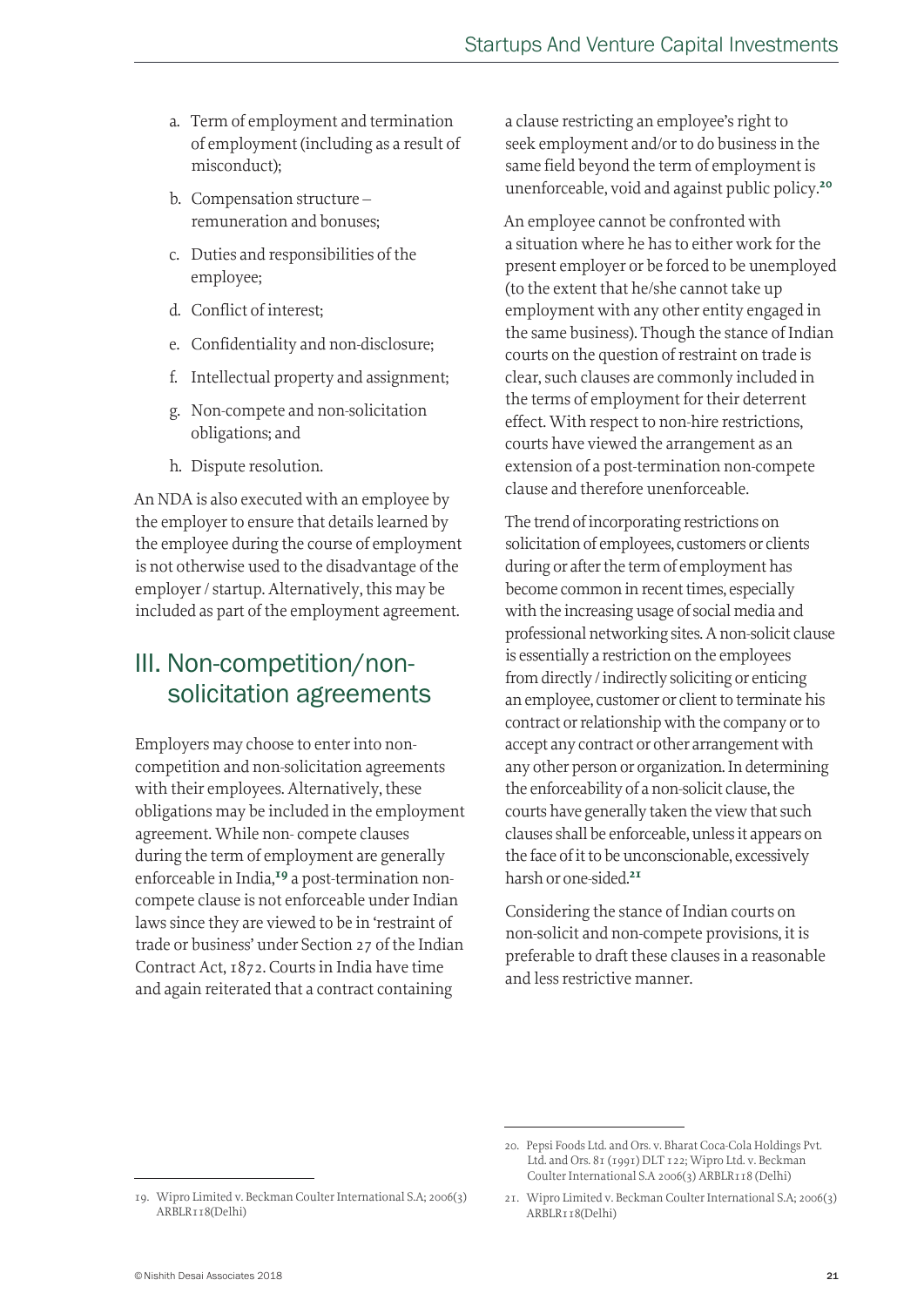## IV. Intellectual Property Assignment Agreement

In India, the Copyright Act, 1957 specifies that typically an employer becomes the owner of a copyright-able article created by an employee during the course of and within the scope of employment.

However, other forms of intellectual property rights still need to be specifically assigned. To this end, a "confidentiality and inventions assignment agreement" is typically entered into by an employee with the employer which, amongst other things covers the following:

- a. Scope and extent of intellectual property sought to be covered;
- b. Definition of the intellectual property included, including defining proprietary information being provided to the employee;
- c. Covenant stating that all intellectual property developed by the employee during the course of the employment should be adequately disclosed to the employer;
- d. Assignment of any intellectual property developed by the employee during the course of employment in favour of the employer perpetually;
- e. Waiver of any right to claim rights whether economic or moral over the intellectual property so developed; and
- f. Cooperation related covenants that would allow the employer to utilize the intellectual property so assigned to the employer through the inventions assignment agreement.

## V. HR Policy / Employee Handbook

It is recommended that all employers clearly set out the various policies and procedures applicable to employees and circulate such policies to employees periodically. Many subjects covered in a company's employee

handbook are governed by laws which may be specific to the state in which the workplace is located. Hence, it is recommended that the employee handbook be drafted in accordance with all applicable national and state laws.

The general provisions incorporated in an employee handbook include (but are not limited to):

- a. Employee benefits;
- b. Leave policies including paid leave, casual leave, sick leave, maternity leave etc;
- c. Compensation policies;
- d. Code of conduct and behaviour policies;
- e. Anti-discrimination and sexual harassment policies;
- f. Immigration law policies;
- g. Complaint procedures and resolution of internal disputes;
- h. Internet, email and computer use policies;
- i. Conflict of interest policy;
- j. Anti-drugs, smoking and alcohol policy;
- k. Accident and emergency policies;
- l. Travel and expense policy;
- m. Prohibition from insider trading.

## VI. ESOP

Employee stock option plans (**"ESOPs"**) are designed to give an employee, an option to acquire stock in the employer company. They may be granted either after completion of certain years of employment or may vest immediately upon joining. In order to recruit and retain top performers, the company could use ESOPs as incentives to its potential employees by offering stock options to them. This is a popular strategy with companies that cannot afford to provide large pay packages in order to attract employees who fit the requirements of the company.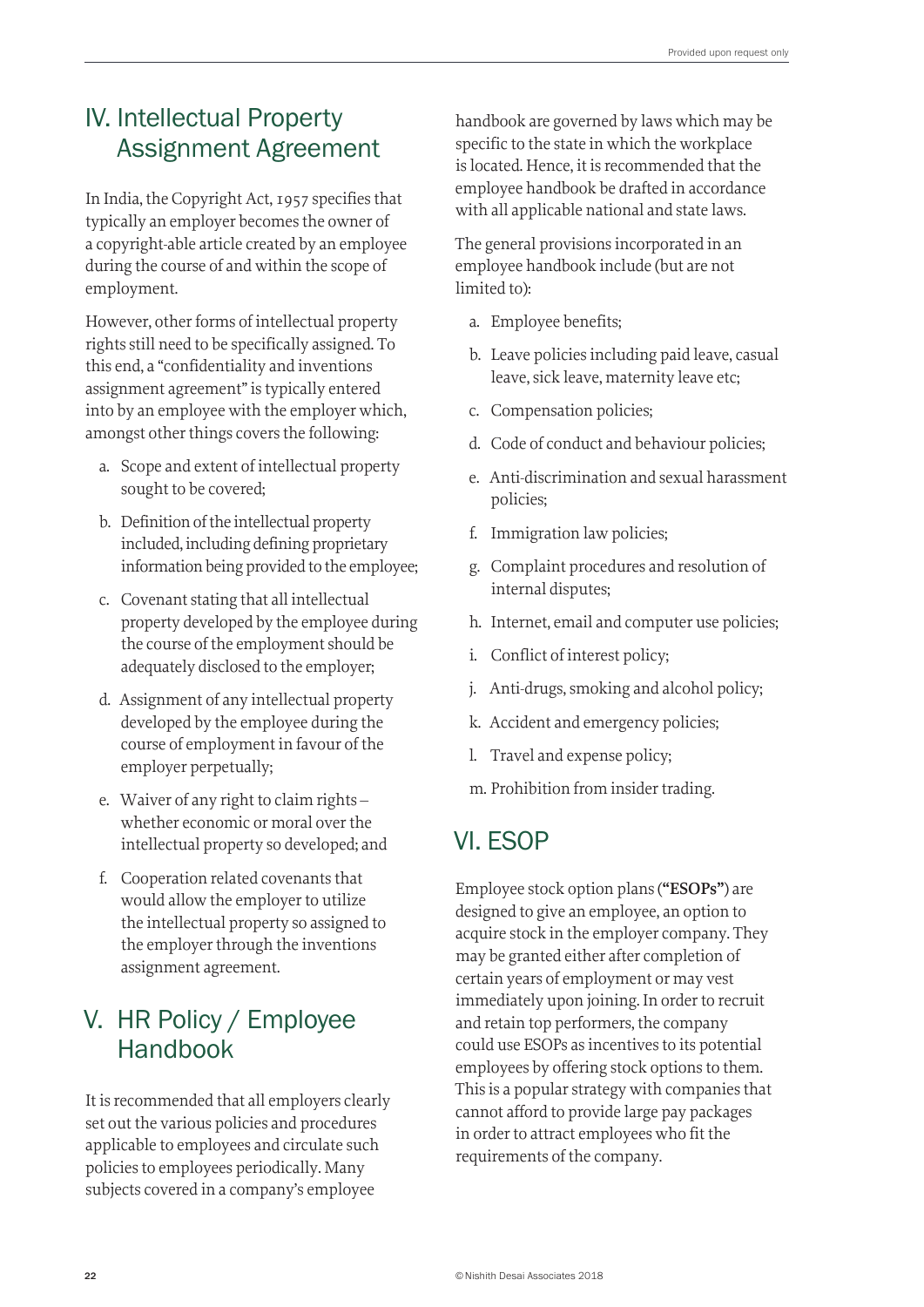ESOPs are generally executed through an ESOP plan document that specifies the scope, extent and manner in which the options will be granted to employees. This is accompanied by a "grant letter" which is a quasi-agreement entered into with the relevant employee which more specifically outlines the terms of the grant, vesting and exercise.

An option under an ESOP is a right but not an obligation of an employee to apply for the shares in the company in future at a predetermined price (or at times for a nil exercise price). These options may be converted into shares upon fulfillment of certain conditions. These conditions could be performance-based or time-based. All schemes floated by public listed companies have to comply with the guidelines issued by the Securities and Exchange Board of India (**"SEBI"**) – namely the SEBI (Share Based Employee Benefits), Regulations, 2014.

Further, it is also possible to grant options in foreign companies to employees of the Indian subsidiaries of such foreign companies subject to compliance with certain guidelines as per the FEMA.

From a taxation perspective, for the employee, the difference between the fair market value of the shares and exercise price of the options will be taxed as salary income. Further, the employee is required to pay capital gains tax at the time of sale of shares acquired under an ESOP on the difference between the sale consideration and the fair market value on the date of vesting, thereby subjecting him to double taxation.

Further, employers may also grant and have, on a few occasions, granted benefits that have a few characteristics of an employee stock option but do not entitle the holder thereof to acquire shares of the employer. These may be in the form of phantom options or stock appreciation rights (**"SARs"**). In case of SARs, the employee will be entitled to the economic benefits of the shares granted to him/ her. While the SEBI (Share Based Employee Benefits), Regulations, 2014 recognizes and contains certain conditions for grant of stock appreciation rights in a listed company, the Companies Act does not contain any conditions regarding grant of such options to employees and these kind of rights are mostly governed contractually in case of private companies.

## VII. Other Agreements

The startup, in order to conduct its activities, will have to deal with various other players in the market, which fulfill the requirements as to raw material, advertisement or selling of the product. Accordingly, in order to deal with them as clients, suppliers or partners, the startup has to enter into certain agreements with them specifying the standard which has to be met by both the startup and the other parties in order to conduct the business.

As the startup conducts business, it requires drafting or review of various agreements which it enters into with other parties. These would often involve standard form agreements including those used by the startup and those used by third parties it deals with. It would also involve more aggressively negotiated agreements such as investment contracts and large supplier or customer contracts. These agreements are often structured differently. For instance, a startup may enter into numerous contracts with a customer for each assignment or may choose to have a master agreement setting out the essential terms and have assignments and their corresponding payments set out in statements-of- work under such a master agreement.

These would include agreements such as:

a. Software License Agreement

 Licenses to use software necessary in the conduct of business. These softwares can be as simple as operating systems.

b. Software Development/Services Agreement

 Entered into by software companies when providing services to their clients. These usually cover the scope of services and the payment of consideration.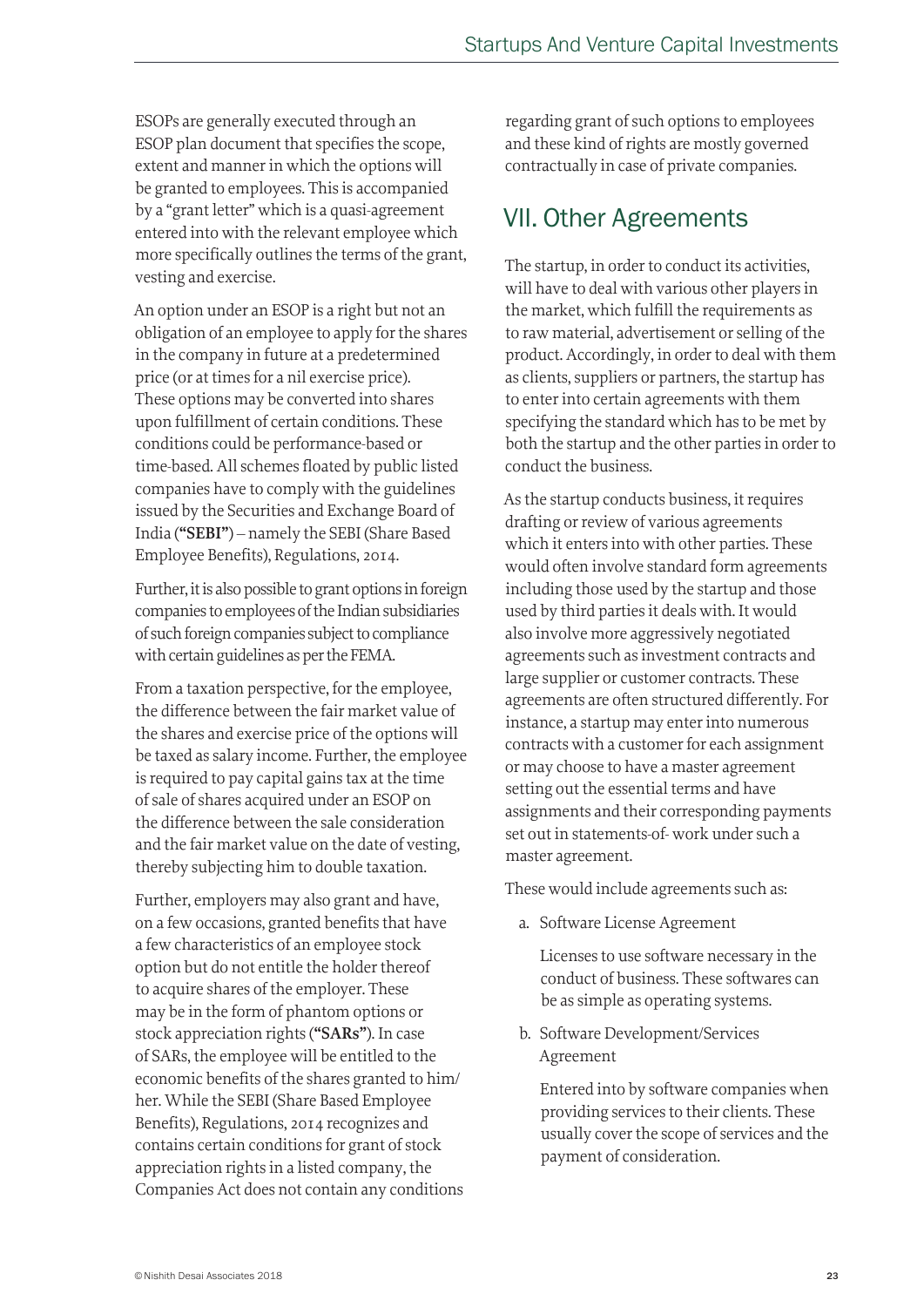c. Assignment Agreement (Work for Hire Agreement)

 Contracts for work done, especially in relation to software. These are often tailored to ensure that the intellectual property created is retained by the hiring party rather than the creator of such intellectual property.

d. Equipment/ Technology Lease

 Permits a party that leases equipment or technology to use the leased equipment or technology for a limited period of time.

e. Online Agreements

 These protect a company from misuse of its web-based resources. They often take the form of click wrap agreements and disclaimers that are designed to minimize the company's liability for misuse.

f. Shrink Wrap/ Click Wrap Agreements

 Shrink wrap agreements pertain to licenses that take force as soon as a purchaser commences using a product, "removes the shrink wrap" so to speak. Click wrap agreements purport to be enforceable as and when a user clicks a button accepting its terms.

g. Strategic Alliance Agreements

 These agreements are mainly in the nature of technology transfer, co marketing, pre- development and co-development arrangements. The rights and obligations of each of the parties under these agreements must be clearly identified and set out.

h. Outsourcing Agreements

 These are particularly relevant in the Indian context. These often involve one 'master services agreement' entered into with the client followed by 'statements of work' specifying the scope of work and the consideration for that task. However, a company needs to ensure that outsourcing activities in India do not create a permanent establishment in India for tax purposes.

i. Customer Contracts

 These usually lay out the terms of supply by the company and the terms of payment by the customer. The company may choose to use standard form agreements for smaller customers while larger customers may have negotiated terms. Where the company is providing software services, adequate care must be taken to ensure that the terms regarding ownership of rights and interest in software, including any modification made to the software during the term of the agreement, is captured.

j. Distribution Agreements

 Many products, especially in the FMCG sector, use large distribution networks to ensure their products reach the farthest possible corners of the country, or the world. It is important that a proper agreement sets out the terms of the company with its distributors and other middlemen to allay any potential for conflict.

k. Vendor/ Supplier Contracts

 Companies usually have raw materials of various natures supplied to them in order for them to add value in whatever manner. The supply of such raw materials is essential to carrying on the intended business activity and the terms of such supply and payment by the company should be laid out as clearly as possible in an agreement.

l. Contractor Agreements

 A company may use contractors to perform various ancillary functions. These may include construction and architecture, design, housekeeping, security and transport amongst others. It may also include more important functions such as human resource management, temporary staffing and public relations. These agreements need to be drafted carefully in order to ensure that the persons engaged by the contractors to carry out these activities are not deemed to be 'employees' of the principal employer (i.e. the company).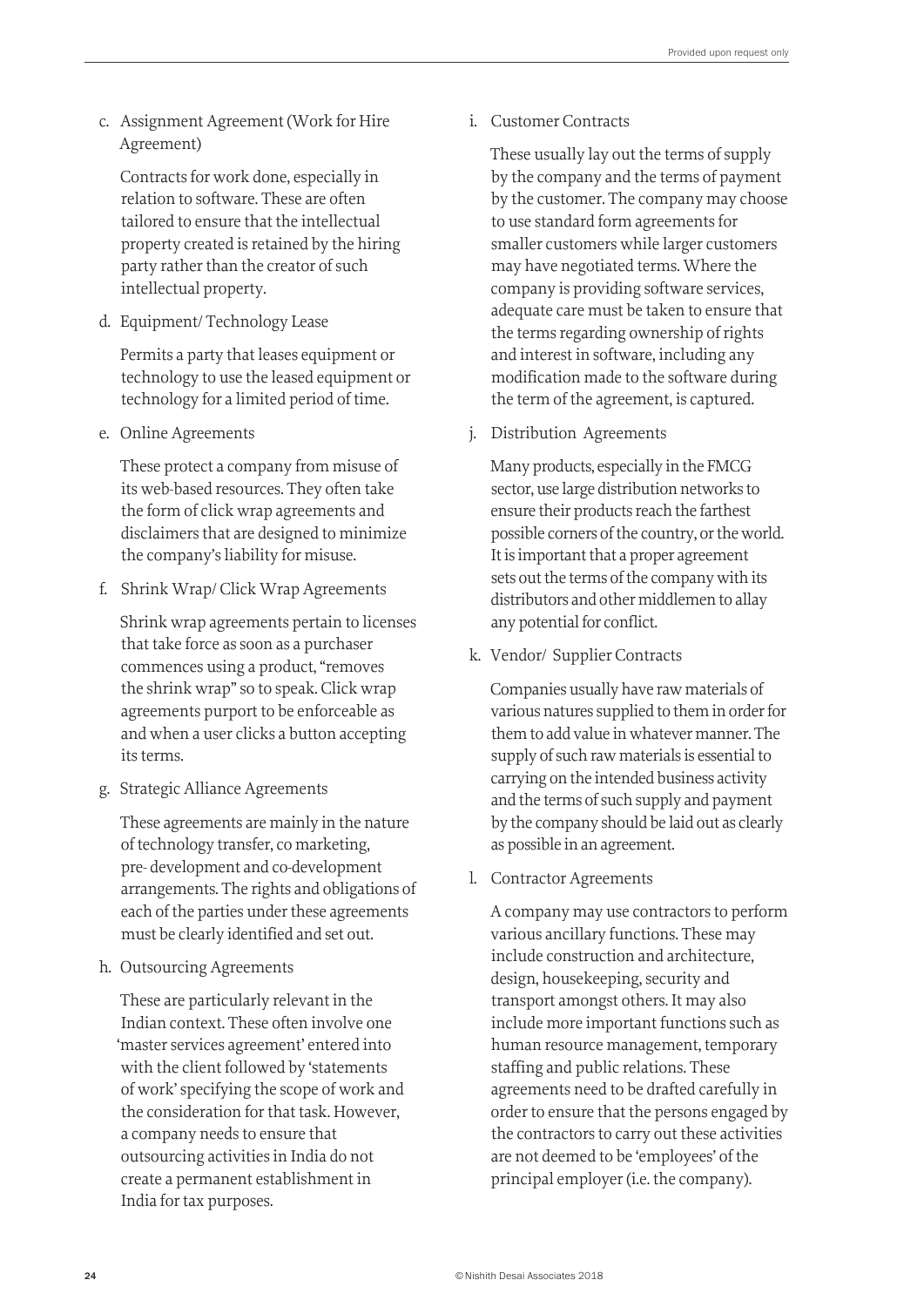#### m. Leases

 A startup would usually lease the property in which it houses its offices or factory. These property leases need careful drafting and negotiation in order to ensure the utmost clarity and legality of the same. Common issues that arise in leases relate to inadequate stamping and nonregistration. Stamping and registration are essential in order to make the lease or any other agreement enforceable in Indian courts. Lease-purchase agreements with respect to vehicles and other movable assets like laptops, furniture, etc. are another common type of agreement that companies enter into.

n. Insurance Agreements

 Most companies obtain numerous insurance policies, including group health insurance policies, fire insurance policies, key man insurance policies and many others. Certain of these, such as group health policies, may require negotiated terms for, amongst others, modes of payment (such as cashless transactions).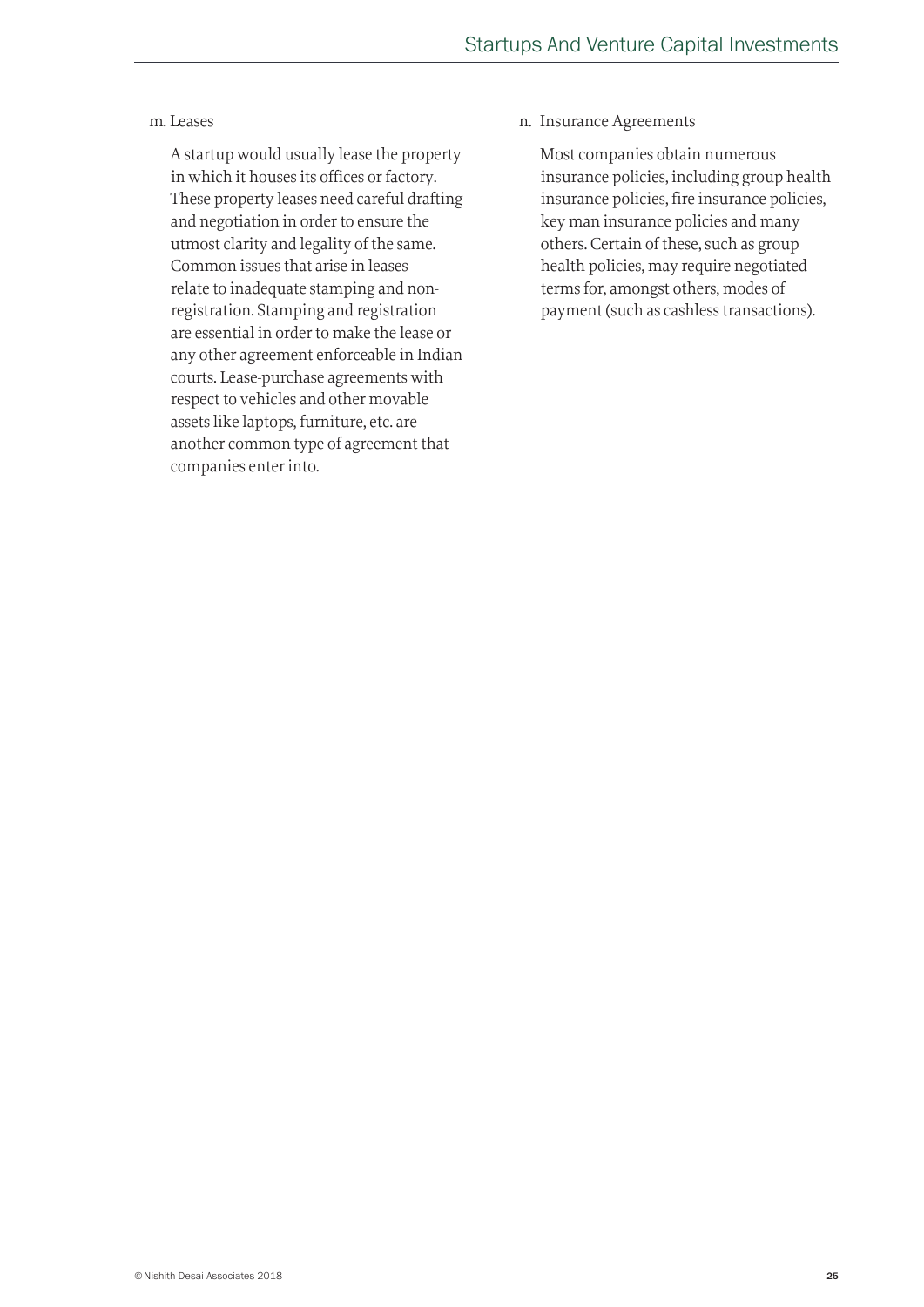## 8. Applicable Employment Laws

Human resources related laws or employment laws in India do not stem from any single legislation and there are over 200 (two hundred) laws at the federal level and the state level, governing subjects ranging from conditions of employment to social security, health, safety, welfare, trade unions, industrial and labour disputes, etc. However, the Government appears

to have started the process of amalgamating around 44 (forty four) central labour laws into 4 (four) codes to simplify them. The consolidation, if and when it happens, will streamline the otherwise cumbersome requirements of compliance with labour laws. Set out below is an overview of the key employment legislations in India at present:

| <b>Statute</b>                                                                                             | <b>Applicability</b>                                                                                                                                                                                                                                                                                                                                                                                                                                                                                                                                                                                                                                                                                                                                                                                                                                                                               |
|------------------------------------------------------------------------------------------------------------|----------------------------------------------------------------------------------------------------------------------------------------------------------------------------------------------------------------------------------------------------------------------------------------------------------------------------------------------------------------------------------------------------------------------------------------------------------------------------------------------------------------------------------------------------------------------------------------------------------------------------------------------------------------------------------------------------------------------------------------------------------------------------------------------------------------------------------------------------------------------------------------------------|
| <b>Factories Act, 1948</b><br>("Factories Act")                                                            | Factories Act is one of the earliest welfare legislations, which embodies the<br>law relating to regulation of labour in factories. The statute prescribes, inter<br>alia, terms of health, safety, working hours, benefits, overtime and leave. The<br>statute is enforced by state governments in accordance with the state specific<br>rules framed under the Factories Act.                                                                                                                                                                                                                                                                                                                                                                                                                                                                                                                    |
| <b>Shops and</b><br><b>Commercial</b><br><b>Establishments</b><br>Acts ("S&E Acts")                        | S&E Acts are state specific statutes which regulate conditions of work<br>and employment in shops, commercial establishments, residential hotels,<br>restaurants, eating houses, theatres, places of public amusement /<br>entertainment and other establishments located within the state. These<br>statutes prescribe the minimum conditions of service and benefits for<br>employees, including working hours, rest intervals, overtime, holidays, leave,<br>termination of service, employment of children, young persons and women<br>and other rights and obligations of an employer and employee.                                                                                                                                                                                                                                                                                           |
| <b>Industrial</b><br><b>Employment</b><br>(Standing Orders)<br><b>Act, 1946</b> ("Standing<br>Orders Act") | This statute applies to factories, railways, mines, quarries and oil fields,<br>tramway or motor, omnibus services, docks, wharves and jetties, inland<br>steam vessels, plantations and workshops, where 100 (one hundred) or<br>more persons are employed or were employed on any day of the preceding<br>12 (twelve) months. In certain states in India, such as Maharashtra, the<br>applicability of the Standing Orders Act has been extended to shops and<br>commercial establishments as well. The statute mandates every employer<br>of an establishment to lay down clear and precise terms and conditions of<br>service which is to be certified by the concerned labour department and<br>thereafter enacted.                                                                                                                                                                           |
| <b>Contract Labour</b><br>(regulation and<br>Abolition) Act, 1970<br>("CLRA Act")                          | CLRA Act applies to:<br>i. All establishments employing 20 (twenty) or more persons (or that have<br>employed 20 (twenty) or more persons on any day of the preceding 12<br>(twelve) months).<br>ii. Contractors employing (or that have employed) 20 (twenty) or more<br>workmen on any day of the preceding 12 (twelve) months.<br>The statute does not govern establishments where work of a casual or<br>intermittent nature is carried out. It regulates the conditions of employment<br>of contract labour, the duties of a contractor and principal employer and<br>provides for abolition of contract labour in certain circumstances.<br>However, as provided in Chapter II, the Government has provided the option of<br>self certification in respect of the provisions of this legislation to startups.<br>In the states of Maharashtra and Haryana, the applicability threshold is 50 |
|                                                                                                            | (fifty) workmen.                                                                                                                                                                                                                                                                                                                                                                                                                                                                                                                                                                                                                                                                                                                                                                                                                                                                                   |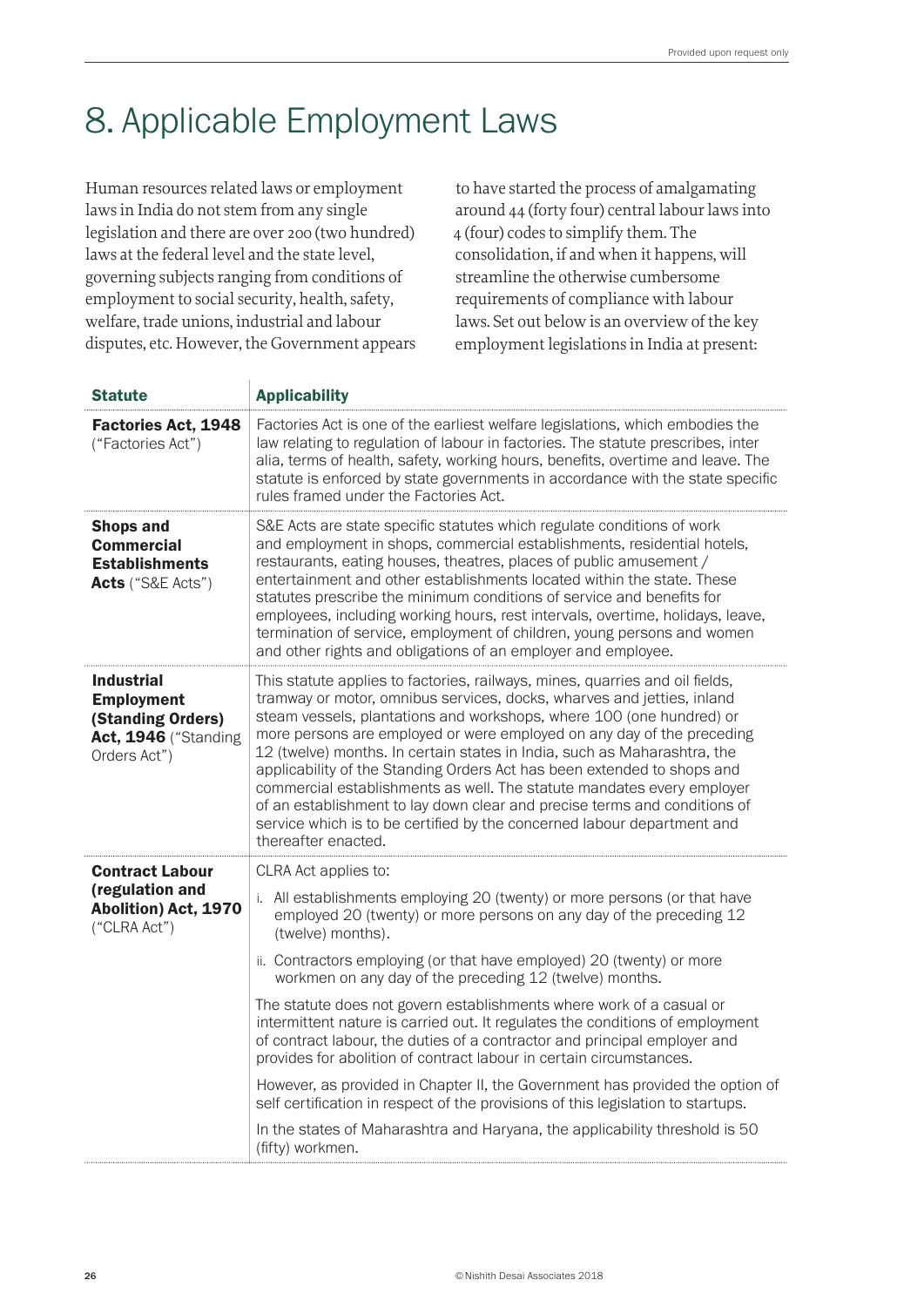| <b>Maternity Benefit</b><br>Act, 1961                                                                                                                                | Maternity Act is applicable to all shops and establishments in which 10 (ten)<br>or more persons are employed; and factories, mines, plantations and circus.                                                                                                                                                                                                                                                                                                                                                                                                                                                                                                                                                                                                                                                                              |
|----------------------------------------------------------------------------------------------------------------------------------------------------------------------|-------------------------------------------------------------------------------------------------------------------------------------------------------------------------------------------------------------------------------------------------------------------------------------------------------------------------------------------------------------------------------------------------------------------------------------------------------------------------------------------------------------------------------------------------------------------------------------------------------------------------------------------------------------------------------------------------------------------------------------------------------------------------------------------------------------------------------------------|
| ("Maternity Act")                                                                                                                                                    | It prescribes conditions of employment for women employees, before and<br>after childbirth and also provides for maternity benefits and other benefits.<br>Pursuant to the Maternity Benefit (Amendment) Act, 2017, the period of<br>maternity break has been increased from 12 (twelve) weeks to 26 (twenty six)<br>weeks.                                                                                                                                                                                                                                                                                                                                                                                                                                                                                                               |
| <b>Sexual Harassment</b><br>of Women at<br><b>Workplace</b><br>(Prevention,<br><b>Prohibition and</b><br>Redressal) Act,<br><b>2013</b> ("Sexual<br>Harassment Act") | Sexual Harassment Act, enacted in the year 2013, aims at providing women,<br>protection against sexual harassment at workplace and prescribes detailed<br>guidelines to be followed by employers and employees for the prevention and<br>redressal of complaints of sexual harassment. The statute applies to the<br>organized and unorganized sector - including government bodies, private and<br>public sector organisations, non-governmental organisations, organisations<br>carrying on commercial, vocational, educational, entertainment, industrial,<br>financial activities, hospitals and nursing homes, educational and sports<br>institutions and stadiums used for training individuals. It also applies to all<br>places visited by employees during the course of employment or for reasons<br>arising out of employment. |
| <b>Building and Other</b><br><b>Construction</b><br><b>Workers</b><br>(Regulation of<br><b>Employment and</b><br><b>Conditions of</b><br>Service) Act, 1996          | BOCW Act applies to establishments employing 10 (ten) or more building<br>workers in any building/ construction work and regulates the conditions<br>of employment and service of the workers and imposes obligations on the<br>employer, with respect to health, safety and welfare of the construction<br>workers.<br>However, as provided in Chapter II, the Government has provided the option of<br>self certification in respect of the provisions of this legislation to startups.                                                                                                                                                                                                                                                                                                                                                 |
| ("BOCW Act")                                                                                                                                                         |                                                                                                                                                                                                                                                                                                                                                                                                                                                                                                                                                                                                                                                                                                                                                                                                                                           |
| <b>Minimum Wages</b><br>Act, 1948<br>("Minimum Wages<br>Act")                                                                                                        | Minimum Wages Act provides for the fixing and revising of minimum wages by<br>the respective state governments for certain scheduled employments. State<br>governments periodically prescribe and revise the minimum wage rates for<br>both the organized and unorganized sectors.                                                                                                                                                                                                                                                                                                                                                                                                                                                                                                                                                        |
| <b>Payment of Wages</b><br><b>Act, 1936</b> ("Payment<br>of Wages Act")                                                                                              | Payment of Wages Act regulates conditions of payment of wages. The statute<br>applies to all employees whose salary is up to Rs. 24,000 (Rupees Twenty<br>Four Thousand) per month and who are engaged in factories, railways,<br>tramways, motor transport services, docks, wharves, jetty, inland vessels,<br>mines, quarries and oil fields, workshops, establishments involved in<br>construction work and other establishments as notified by the appropriate<br>state governments.                                                                                                                                                                                                                                                                                                                                                  |
| <b>Equal</b><br><b>Remuneration Act,</b><br>1976 ("Remuneration<br>Act")                                                                                             | Remuneration Act applies to all factories, mines, plantations, ports, railways<br>companies, shops and establishments in which 10 (ten) or more persons are<br>employed. The statute provides for the payment of equal remuneration to men<br>and women workers for the same work / work of a similar nature and prohibits<br>discrimination on grounds of sex against women, in matters of employment.                                                                                                                                                                                                                                                                                                                                                                                                                                   |
| <b>Payment of Bonus</b><br><b>Act, 1965</b> ("Bonus<br>Act")                                                                                                         | Bonus Act applies to every factory and establishment in which 20 (twenty) or<br>more persons are employed on any day during an accounting year. It further<br>provides for the payment of bonuses under certain defined circumstances,<br>thereby enabling the employees to share the profits earned by the<br>establishment.                                                                                                                                                                                                                                                                                                                                                                                                                                                                                                             |
| <b>Payment of Gratuity</b><br>Act, 1972 ("Gratuity<br>Act")                                                                                                          | The Gratuity Act is applicable to every factory, mine, oil field, plantation, port,<br>railway company, shop and commercial establishment where 10 (ten) or more<br>persons are employed or were employed on any day of the preceding 12<br>(twelve) months.<br>Employees are entitled to receive gratuity upon cessation of employment,<br>irrespective of the mode of cessation.                                                                                                                                                                                                                                                                                                                                                                                                                                                        |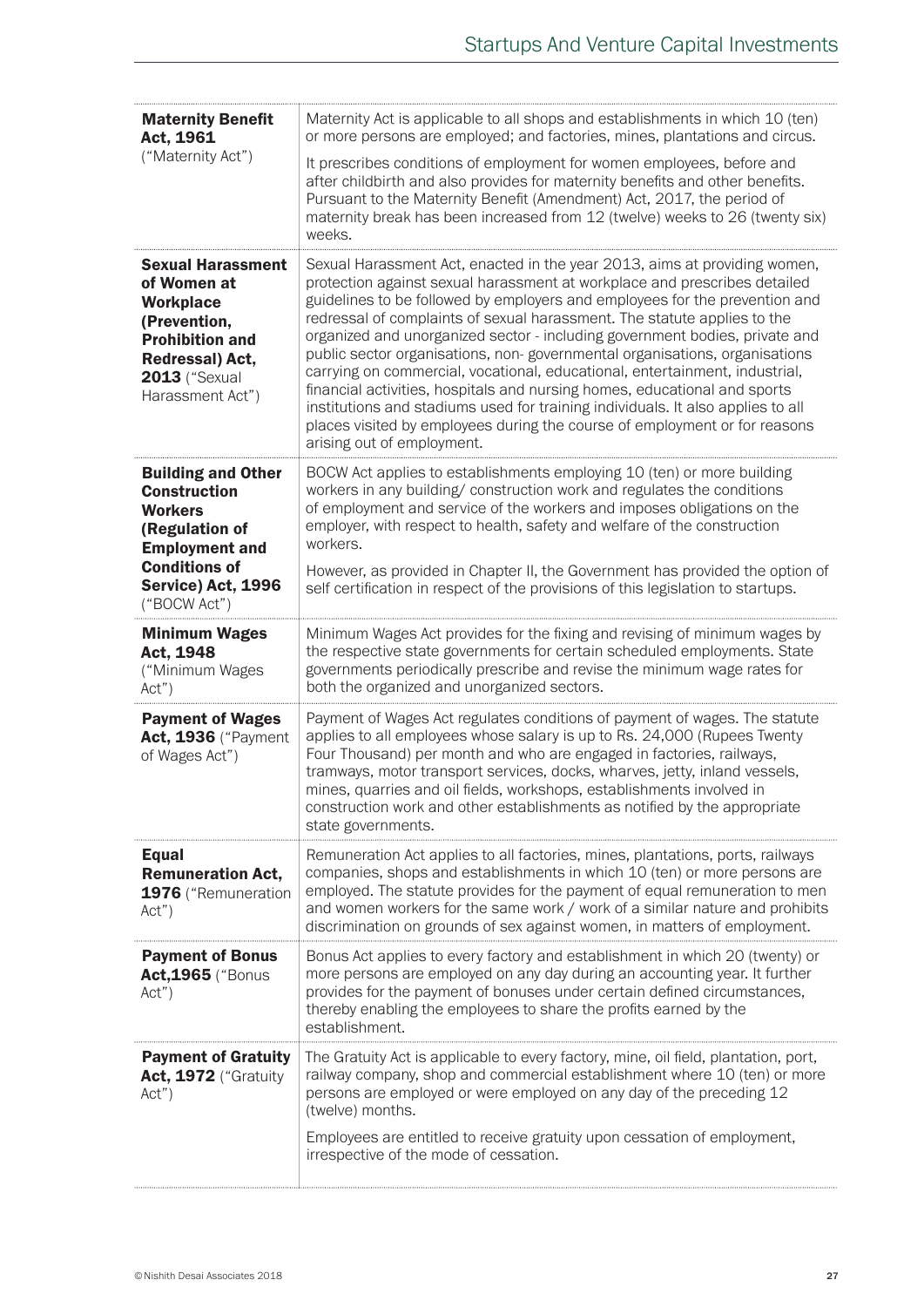|                                                                                                    | An employee is eligible to receive gratuity only in cases where he has<br>completed a 'continuous service' of at least 5 (five) years (interpreted to mean<br>4 years and 240 days) at the time of employment cessation.                                                                                                                                                                 |
|----------------------------------------------------------------------------------------------------|------------------------------------------------------------------------------------------------------------------------------------------------------------------------------------------------------------------------------------------------------------------------------------------------------------------------------------------------------------------------------------------|
|                                                                                                    | However, as provided in chapter II above, the Government has provided the<br>option of self certification in respect of the provisions of this legislation to<br>startups. Recently, the Government has doubled the maximum gratuity limit to<br>Rs. 20,00,000 (Rupees Twenty Lakhs).                                                                                                    |
| <b>Employees'</b><br><b>Provident Funds</b><br>and Miscellaneous<br><b>Provisions Act,</b>         | EPF Act is one of India's most important social security legislations which<br>provides for the institution of provident funds, pension fund and deposit-<br>linked insurance fund for employees in factories and other prescribed<br>establishments.                                                                                                                                    |
| 1952 ("EPF Act")                                                                                   | The statute envisages a contributory social security mechanism and applies<br>to establishments having at least 20 (twenty) employees. An employee<br>whose basic salary is less than Rs. 15,000 (Rupees Fifteen Thousand) per<br>month, or who has an existing provident fund membership based on previous<br>employment arrangement is eligible for benefits under the EPF Act.        |
|                                                                                                    | However, as provided in Chapter II, the Government has provided the option of<br>self certification in respect of the provisions of this legislation to startups.                                                                                                                                                                                                                        |
| <b>Employees' State</b><br><b>Insurance Act,</b><br>1948 ("ESI ACT")                               | It applies to all factories, industrial and commercial establishments, hotels,<br>restaurants, cinemas and shops. Only employees drawing wages below Rs.<br>21,000 (Rupees Twenty One Thousand) per month are eligible for benefits<br>under this statute. The statute provides for benefits in cases of sickness,<br>maternity and employment injury and certain other related matters. |
|                                                                                                    | However, as provided in Chapter II, the Government has provided the option of<br>self certification in respect of the provisions of this legislation to startups.                                                                                                                                                                                                                        |
| <b>The Apprentices</b><br>Act, 1961<br>("Apprentices Act")                                         | Apprentices Act provides for the regulation and control of training of<br>technically qualified persons under defined conditions.                                                                                                                                                                                                                                                        |
| <b>Employment</b><br><b>Exchanges</b><br>(Compulsory                                               | EECNV Act is applicable to establishments in the public sector and<br>establishments in the private sector, having a minimum of 25 (twenty five)<br>employees.                                                                                                                                                                                                                           |
| <b>Notification of</b><br><b>Vacancies) Act,</b><br>1959 ("EECNV ACT")                             | The statute mandates the compulsory notification of vacancies (other than<br>vacancies in unskilled categories, vacancies of temporary duration and<br>vacancies proposed to be filled by promotion); to employment exchanges in<br>order to ensure equal opportunity for all employment seekers.                                                                                        |
| <b>Child Labour</b><br>(Prohibition and<br><b>Regulation) Act,</b><br>1986 ("Child Labour<br>Act") | Child Labour Act prohibits the engagement of children (below the age of 14<br>(fourteen)) in certain employments (the Schedule to the Child Labour Act lays<br>down prohibited occupations) and regulates the conditions of work of children<br>and adolescents (aged between 14-18 years) in certain other employments<br>where they are not prohibited from working.                   |
| <b>Industrial Disputes</b><br>Act, 1947 ("ID Act")                                                 | ID Act, one of India's most important labour legislations, prescribes and<br>governs the mechanism of collective bargaining and dispute resolution<br>between employers and employees. The statute contains provisions with<br>respect to, inter alia, unfair labour practices, strikes, lock-outs, lay-offs,<br>retrenchment, transfer of undertaking and closure of business.          |
| <b>Trade Unions Act,</b><br>1926 ("Trade Unions"<br>Act")                                          | Trade Unions Act provides for the registration of trade unions and lays down<br>the law relating to registered trade unions.                                                                                                                                                                                                                                                             |
| The Rights of<br><b>Persons with</b><br><b>Disabilities Act,</b><br>2016 ("Disabilities<br>Act")   | The Disabilities Act is applicable to all establishments (including private<br>sector). It prohibits discrimination on grounds of disabilities and all<br>establishments are required to frame and display an Equal Opportunities<br>Policy.                                                                                                                                             |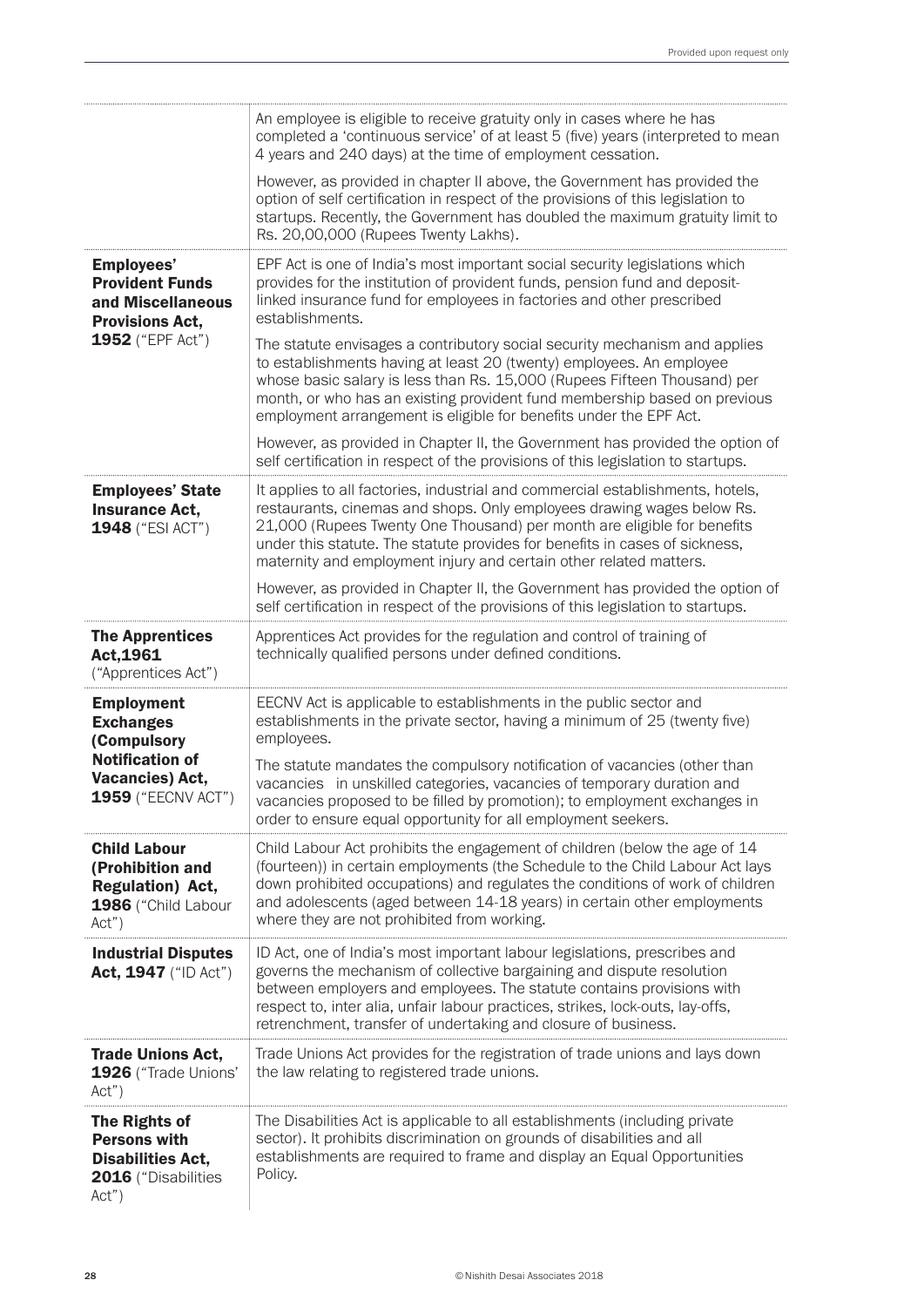\* The list of employment laws is not exhaustive and does not reflect labour laws specific to certain industries and/or activities. The list also does not provide the details of compliances to be undertaken by the employer for each applicable labour law. Further, the applicability of each labour law (for the employer as well as its employees) needs to be determined based on various aspects including (i) the exact nature of activities/work performed, (ii) nature of establishment, (iii) number of employees, (iv) role and responsibilities of the employees, (v) salary / compensation, (vi) duration of employment, etc. For example, the ID Act applies only to individuals falling within the category of 'workmen' and specifically excludes

persons who are employed in a managerial or administrative capacity, or a supervisor who draws a monthly salary exceeding Rs. 10,000 (Rupees Ten Thousand). There are also specific legislations governing the terms and conditions of employment of individuals working in factories (Factories Act), commercial establishments (S & E Acts), mines (Mines Act, 1952), plantation workers (Plantations Labour Act, 1951) etc. Finally, it must be noted that under certain circumstances, Indian states have the right to amend the labour laws enacted by the central (federal) government and accordingly, it is important to check for any state-specific amendments that may be relevant to a central (federal) labour law.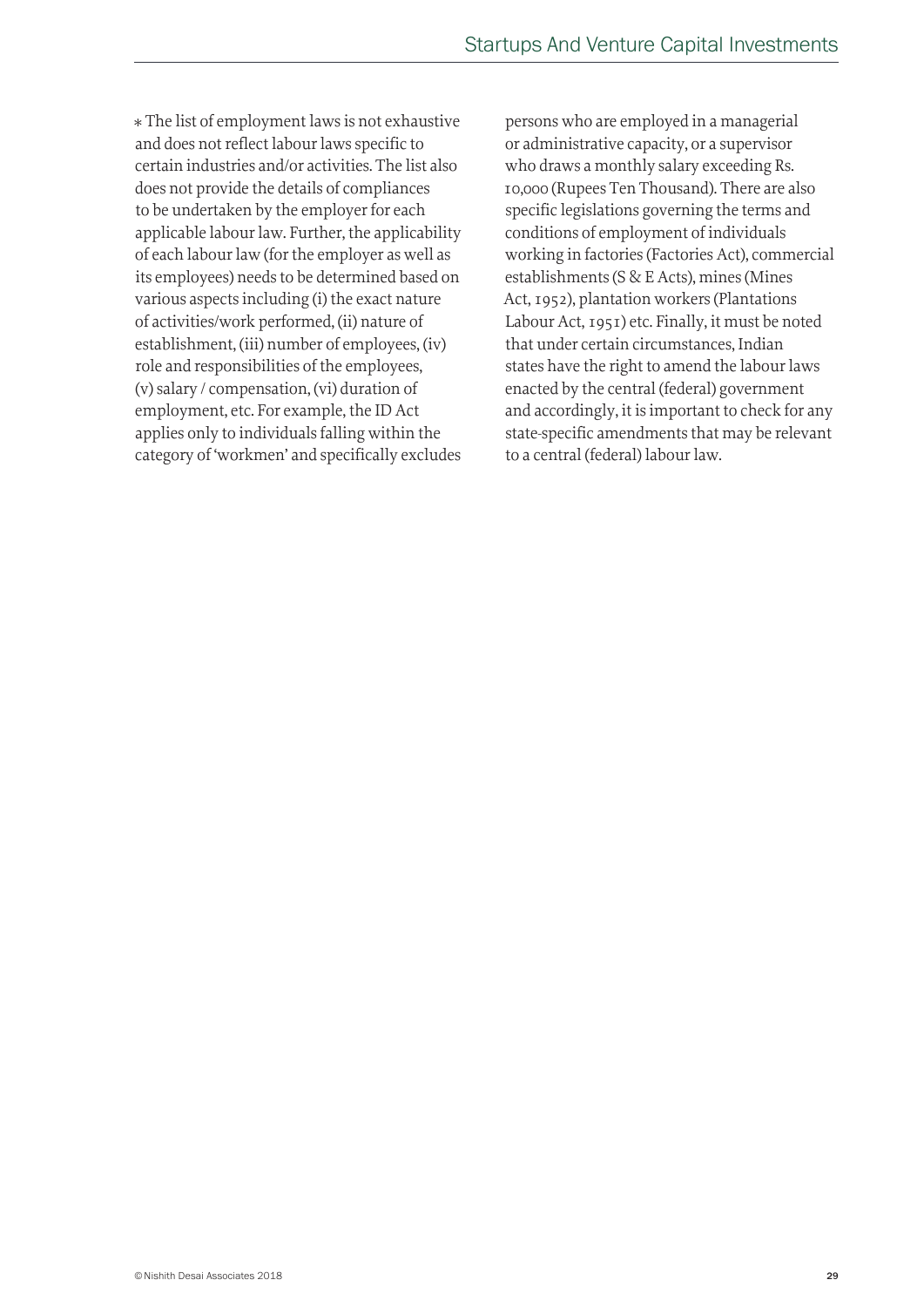## 9. Seeking Investment & Investment Documentation

Typically, after incorporation, most startups look for angel investments from friends / family / benefactors. At times, after receiving angel investment, startups receive seed investments. These investments typically come from incubators and high networth individuals who look for making early stage investments in companies. Venture capital (**"VC"**) is often the first large investment a startup can expect to receive after receiving angel investment and seed investment. There are specific considerations that should be kept in mind by a startup when approaching any investor.

## I. Information Memorandum / Business Plan

When approaching an investor, it is important to have a specific document setting out clearly the revenue model, proposed business idea, areas and solutions that the business intends to address and an analysis of the sector in which the business expects to operate.

## II. Copy of charter documents and any existing founders' agreement

All charter documents relating to the startup, the share capital and any other agreement governing the relationship of the founders with the company should ideally be provided to the investors.

## III. Draft term sheet

It is also important to have ready a brief and succinct term sheet that provides a clear outline of the investment sought, the stake offered and the investment rights that may be made available to the investors.

## IV. Diligence Ready

The company must ensure that it complies with all regulations and laws with respect to its business and operations. Due diligences can be a daunting reality for startups hoping to receive investments. They may come across as intrusive, but are essential to any investor.

The process, from an investor's point of view, usually takes place as described in the following diagram.

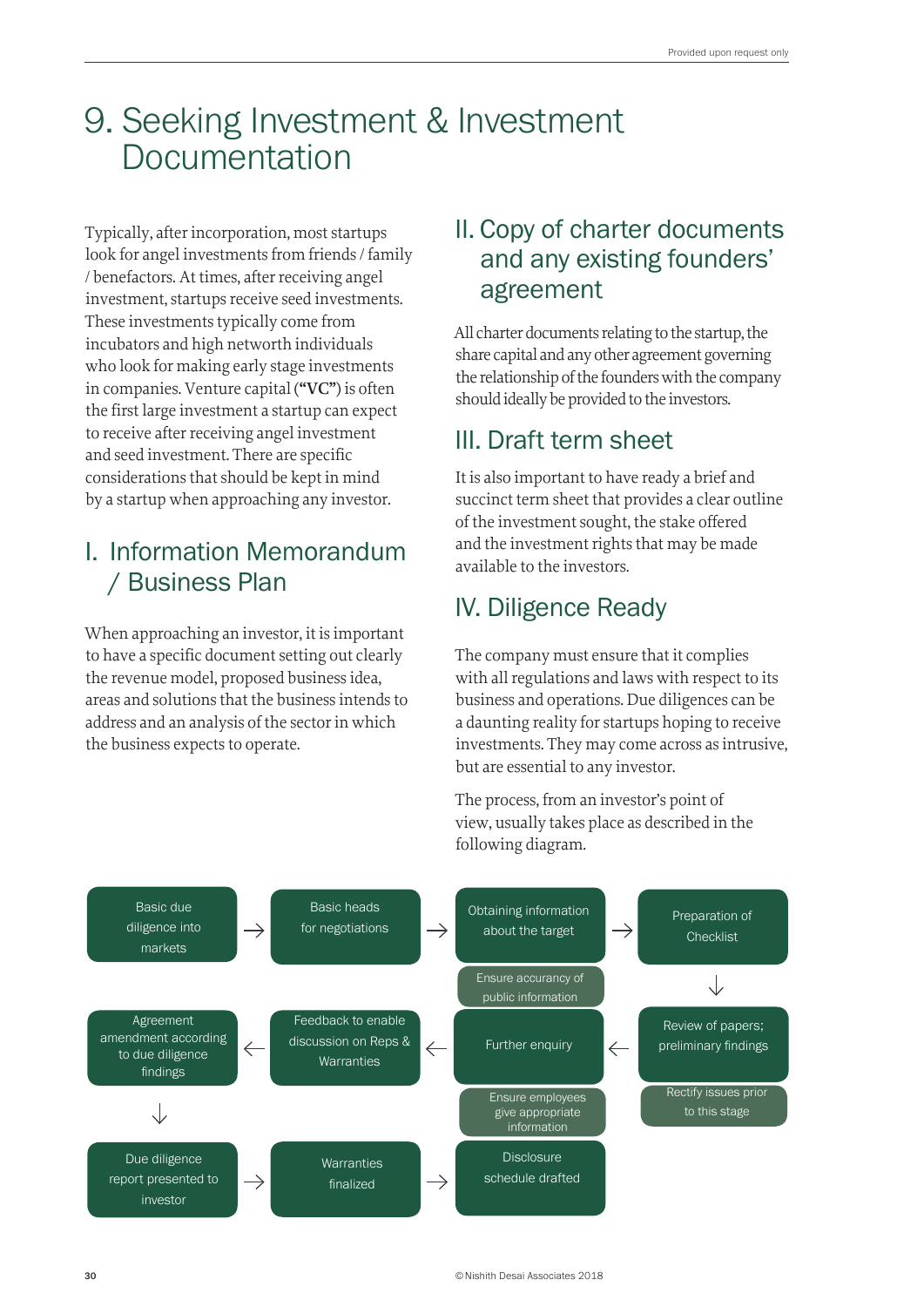Any issues / non-compliance discovered during diligence may affect the valuation of the company and may also increase the indemnification obligations of the company and the founders..

## V. Investment from angel investors

If seeking investment from registered angel funds in India, certain rules and regulations may be applicable to the startup in which an angel fund may look to make investments. Under the SEBI (Alternative Investment Funds) Regulations, 2012, SEBI has made the following restrictions applicable to angel funds investing in an Indian company:

### A. Investee companies

To be eligible to receive 'angel funding', an investee company has to comply with the criteria regarding the age of the venture capital undertaking/startup issued by the Department of Industrial Policy and Promotion under the Ministry of Commerce and Industry, Government of India vide notification no. G.S.R. 180(E) dated February 17, 2016 or such other policy made in this regard which may be in force, not listed on the floor of a stock exchange, and should have a turnover of less than Rs. 250 million and not be promoted by or related to an industrial group (with group turnover exceeding Rs. 3 billion).

### B. Deal ticket size/holding period of investments

The deal ticket size is required to be between Rs. 2.5 million and Rs. 50 million. Separately, it is required that an investment be held for a period of at least 1 (one) year.

## VI. Venture Capital funding

Venture capital investment is one of the preliminary formal rounds of funding received by a startup. Venture capital is most attractive for startups with limited operating history that are too small to raise capital in the public markets and are too immature to secure a bank loan or complete a debt offering. In exchange for the high risk that venture capitalists assume by investing in smaller and less mature companies, venture capitalists usually get certain protective rights in the company with respect to management decisions, in addition to a significant portion of the company's ownership (and consequently value).

## VII. Investment Instruments

As noted in the previous sections, there are limitations on the kind of instruments that may be issued to non-resident investors. Usually, convertible instruments are the preferred option, as such instruments provide a preference to the instrument holder, with respect to dividend/ interest payout, payment at the time of liquidation, etc. Further, the Foreign Exchange Management (Transfer or Issue of Security by a Person Resident Outside India) Regulations, 2017 (**"TISPRO Regulations"**), has permitted startup companies<sup>22</sup> to issue convertible notes to non-resident persons evidencing receipt of money initially as debt, which is repayable at the option of the holder or which is convertible into such number of equity shares of such startup company, within a period not exceeding 5 (five) years from the date of issue of the convertible note, upon occurrence of specified events as per the other terms and conditions agreed to and indicated in the instrument.

<sup>22.</sup> Notification No. G.S.R 180(E) dated February 17, 2016 issued by Department of Industrial Policy and Promotion, Ministry of Commerce and Industry, Government of India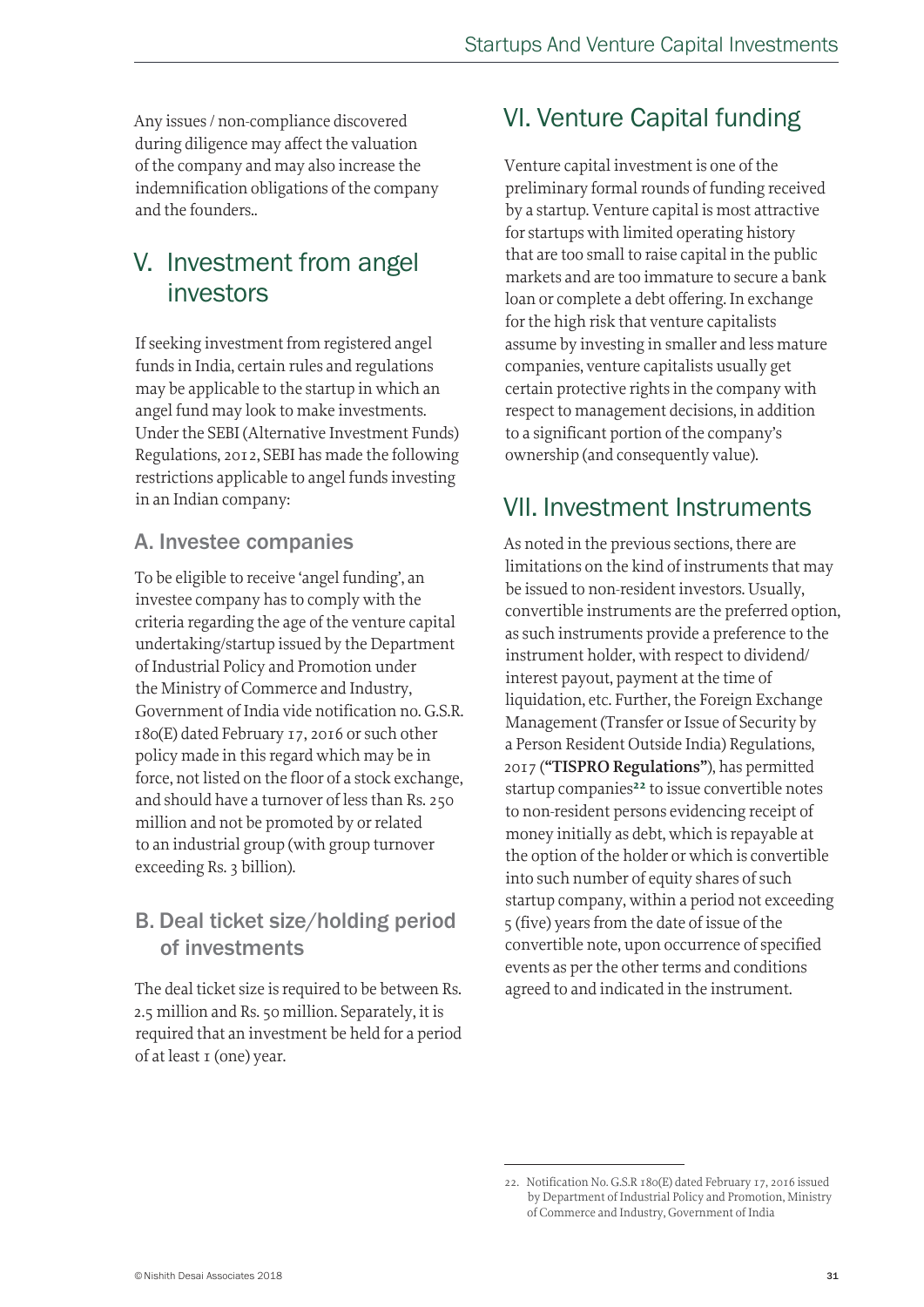With respect to residents, there is relatively more flexibility in terms of the nature of instruments that may be issued. Certain companies issue instruments which are optionally convertible / redeemable. Some of the key terms of the instruments issued to investors in venture capital funding are as follows:

### A. CCPS

Compulsorily convertible preference shares can be used as an effective instrument as they continue to carry a preferential right of dividend and a preferential right to recover investment in the eventuality of a winding up. Further, the Companies Act has permitted a private company to issue preference shares carrying voting rights on a fully diluted basis.

### B. CCD

Compulsorily convertible debentures are another investment instrument that may be considered. A debenture is a debt security issued by a company, and typically represents a loan taken by the issuer company with an agreed rate of interest. Debentures may either be secured or unsecured. While compulsorily convertible debentures provide flexibility to companies with respect to interest payment on dividends, since debentures cannot carry voting rights, it may be a less favored instrument compared to preference shares.

The Ministry of Finance, Government of India, through its press release dated April 30, 2007, and a subsequent circular issued by the RBI on June 08 2007, directed that all preference shares and debentures, other than compulsorily convertible preference shares/ debentures, viz. non-convertible, partially convertible or optionally convertible preference shares/ debentures, issued to non-residents on or after May 01, 2007, would be regarded as debt and not share capital for the purposes of investment into India and therefore issuance of the same would be subject to the terms and conditions of the External Commercial Borrowings Guidelines (**"ECB Guidelines"**). The ECB Guidelines place various restrictions on debt and certain securities that are treated as debt. These

restrictions include restrictions on who may be a recognized lender, who is eligible to borrow, and what such borrowings may be used for.

## VIII. Documentation

Such investments involve essentially 3 (three) principal documents:

- i. Term Sheet / Letter of Intent / Memorandum of understanding
	- a. First step in a VC investment.
	- b. Sets out the basic commercial understanding between the VC and the startup including valuation at which the investment will be made.
	- c. Sets out the basic legal terms for the agreements to follow, as discussed below.
- ii. Share Subscription Agreement
	- a. Provides for the issuance of shares in the share capital of the startup to the investor in consideration of a subscription amount, which is determined as per the valuation of the startup. It also provides a broad outline of what the money will be used for.
	- b. Provides for representations and warranties by the startup and the founders (in relation to the startup) which will allay any risk the investor may face due to legal, regulatory or tax related liabilities of the startup. The founders and startup may make certain exceptions to the warranties, in the form of a disclosure letter. Representations and warranties are usually protected by an indemnity provided by the startup and/ or the founders, if any losses occur as a result of any breach of representations and warranties. The founders and startup may place certain limitations on their indemnity obligations.
	- c. Provides covenants which are designed to keep the startup's activities in check in terms of legal, regulatory and tax compliances. It also provides conditions prec-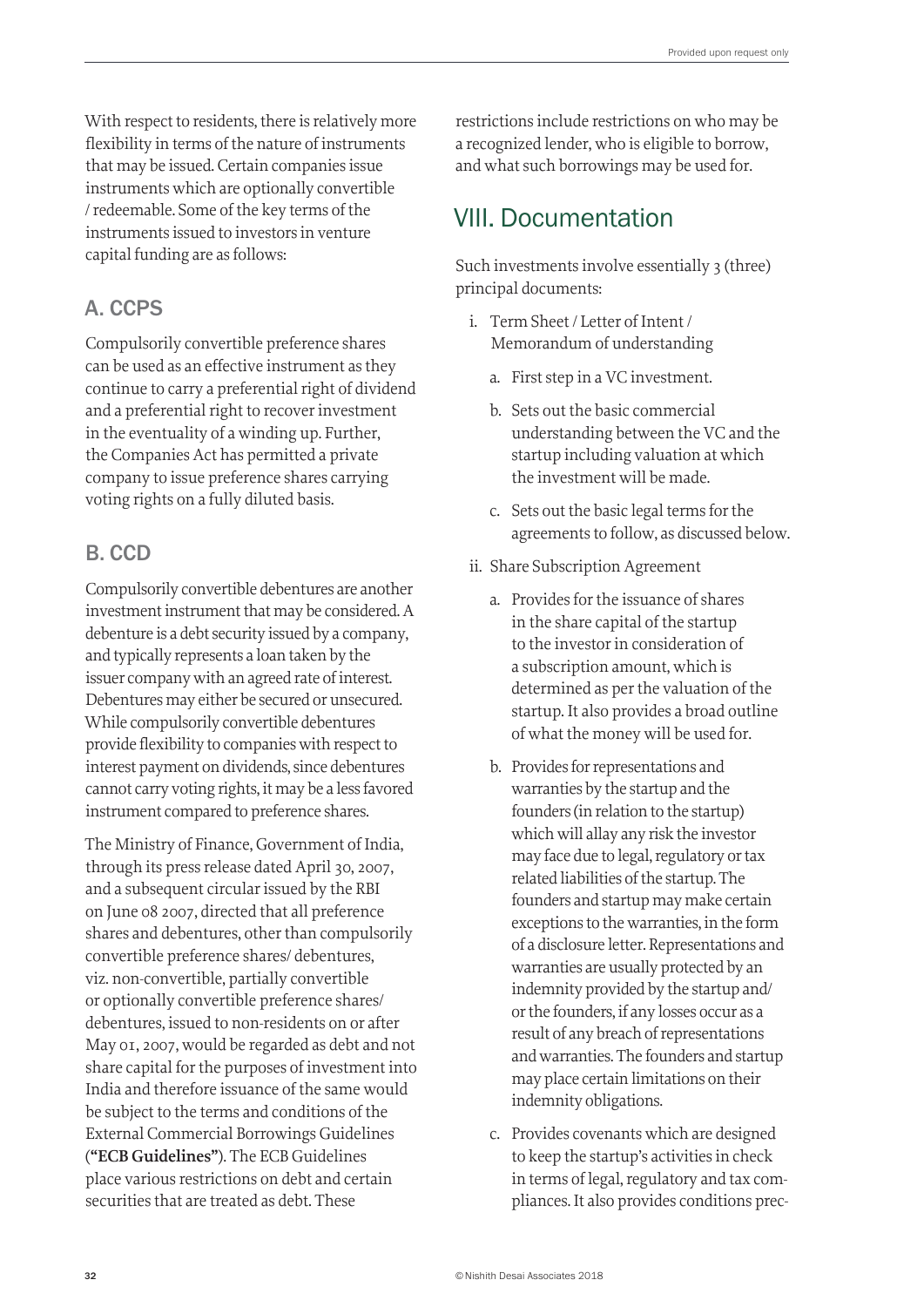edent/ conditions subsequent, which aim to cure any issues that are identified during the due diligence process.

iii. Shareholders' Agreement

The primary purpose of a shareholders' agreement is to identify the terms regarding the management of the startup, share transfer restrictions and exit rights of the investors.

- a. Provides for the appointment of the investor's directors on the board of the startup and provides the structure of the board.
- b. Provides information and reporting rights which require the startup to keep the investor informed of developments and provides the investor with, *inter alia,* regular financial reports.
- c. Provides the investor's exit route to cash out the investment at some future date. The following are exit routes commonly used by investors:
	- Initial Public Offering : Exit by way of listing shares on a recognized stock exchange.
	- Strategic sale: Exit by way of sale of shares or assets of the startup to a strategic player desirous of acquiring the startup.
	- Buyback of Shares: Equity shares of a company, including equity shares issued pursuant to the conversion of preference shares / debentures may be bought back by the company. However, the Companies Act imposes several restrictions on buy-back of shares including, inter alia, the following: (a) buy-back must be authorized by a minimum of 75% (seventy five percent) of the shareholders; (b) buy-back cannot be more than 25% (twenty five percent) of a company's aggregate paid-up share capital and free reserves in any financial year; (c) no buy-back can be initiated within 1 (one) year from

the date of closure of the preceding buy-back offer. Further, in the event of buy-back of shares, the amount distributed by the company shall be charged to tax and the company shall be liable to pay tax at the rate of 20% (twenty percent) on such amount distributed.

- Redemption Rights: This mode of exit may not be availed by foreign investors since Indian foreign exchange regulations do not permit issuance of redeemable shares/ debentures to foreign investors. However, it is still a useful exit option for Indian investors.
- Registration Rights: Permits the investor to piggyback on any registration on a foreign stock exchange by way of issuing American Depository Receipts (**"ADRs"**) or Global Depository Receipts (**"GDRs"**).
- d. Provides various rights to the investor including:
	- $\blacksquare$  Pre emptive Right where the company proposes a fresh issue of shares, the right to be offered such shares prior to any other party.
	- Right of First Refusal or Right of First Offer – where the founders intends to sell their shares in the company, the right to be offered such shares before any third party. In case of companies with multiple shareholders, the investor may seek this right even in case of sale of shares by any other shareholder.
	- Tag Along Rights the right to sell to the founders' buyer on the same terms and conditions as the founders.
	- Drag Along Rights the right to have the founders and other shareholders sell to the investor's buyer on the same terms and conditions. This right usually gets triggered in case of any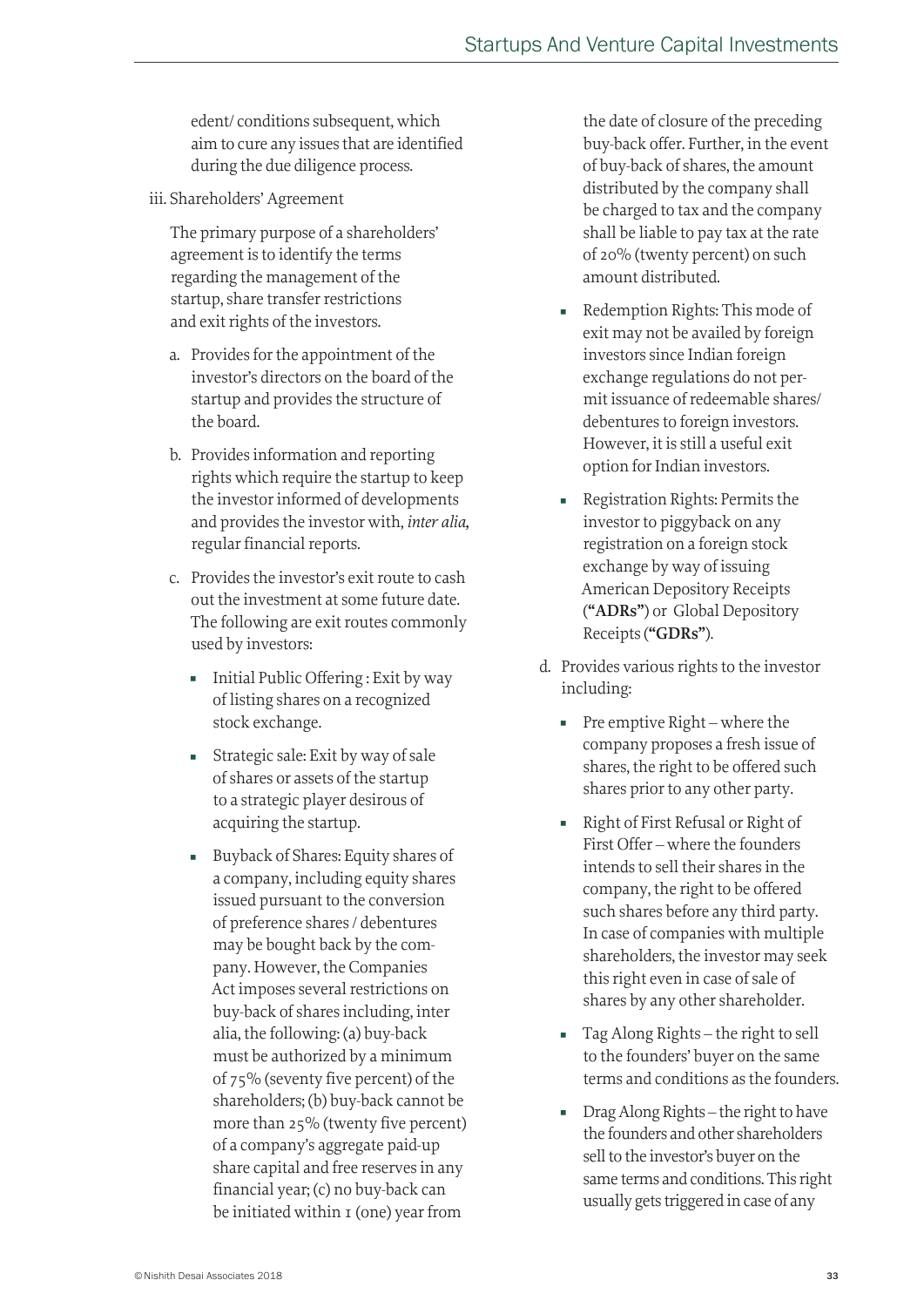material breach by the startup of the shareholders' agreement or where the startup/founders fail to provide an exit to the investor by the agreed period.

- Put Option and Call Option The right to "put" the shares back in the company and the right to "call" on the shares of another shareholder coupled with the other shareholder's obligation to sell the shares respectively. Put options in favour of a non-resident requiring an Indian resident to purchase the shares held by the nonresident under the FDI regime are subject to the following conditions as per the TISPRO Regulations:
	- Shares/debentures with an optionality clause can be issued to foreign investors, provided that they do not contain an option/ right to exit at an assured price;
	- Such instruments shall be subject to a minimum lock-in period of 1 (one) year;
	- The exit price should be as follows:
		- In case of a listed company, at the market price determined on the floor of the recognized stock exchanges;
		- In case of unlisted equity shares, at a price not exceeding the fair market value determined as per any internationally accepted pricing methodology;
		- In case of preference shares or debentures, at a price determined by a chartered accountant or a SEBI registered merchant banker as per any internationally accepted methodology.
- Liquidation Preference: Liquidation preference ensures that the investor receives priority in the event of liquidation or winding up proceeding commencing. Such right to be given priority in terms of payouts is also reserved in terms of acquisitions and other liquidity events for the shareholders in the company.
- e. Provides the investor with affirmative voting rights. These rights permit the investors to block certain resolutions at the board and shareholder level. These rights are primarily negative in nature, akin to veto rights.
- f. Provides covenants which are designed to keep the startup's activities in check in terms of legal, regulatory and tax compliances.
- g. Anti-dilution rights protect the value of the investor's shares. In the event that the company makes a fresh issue of shares at a lower price than the price at which the investor acquired its shares, the value of the investor's shares may be protected by either a full ratchet or a weighted- average ratchet. The ratchet may be effected by:
	- Issuing further shares (usually when the investor owns equity shares in the company)
	- Adjusting the conversion ratio of convertible instruments in accordance with the valuation of the company.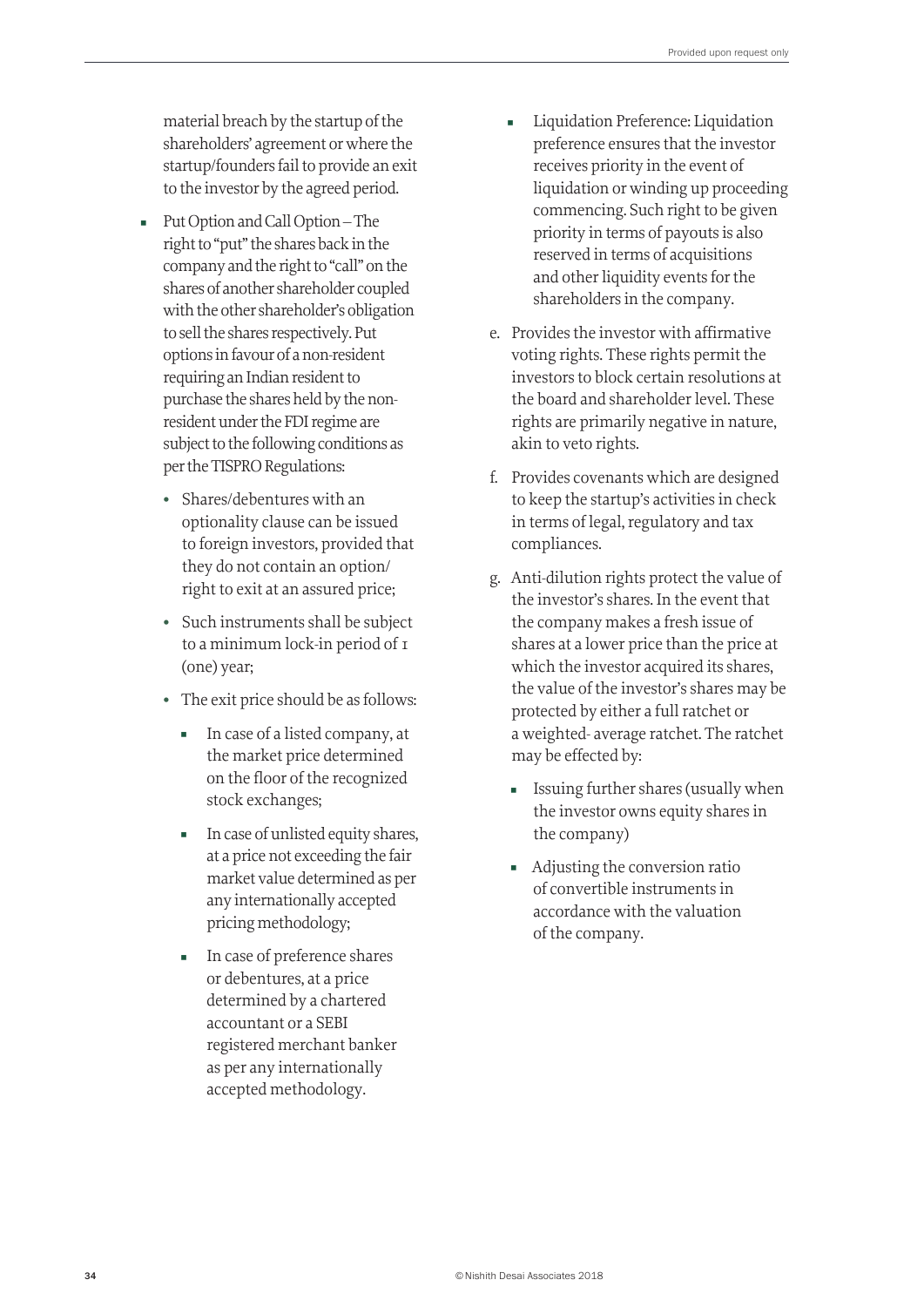## 10. Maturity/ Exit

As the company grows, it reaches a stage where it has stable operations and revenue flow. This is considered the maturity stage in this module. At this stage, the company is most likely ready to make a public offering or merge with or acquire another company. The startup needs to comply with various regulatory requirements during the process of a merger, acquisition or an initial public offering.

## I. IPO

An IPO is when a company issues equity shares to the public for the first time. It is a great way for smaller, younger companies seeking capital to expand. When a company lists its shares on a recognized stock exchange, it will almost invariably look to issue additional new shares in order to raise extra capital at the same time. The money paid by investors for the newlyissued shares goes directly to the company (in contrast to a later trade of shares on the exchange, where the money passes between investors). An IPO, therefore, allows a company to tap a wide pool of stock market investors to provide it with large volumes of capital for future growth. The existing shareholders will see their shareholdings diluted as a proportion of the company's shares. However, they hope that the capital investment will make their shareholdings more valuable in absolute terms. Indian stock exchanges are governed by SEBI.

Companies can also list abroad via an issue of ADRs or GDRs. Specifically for startups, SEBI has introduced the institutional trading platform which allows companies in high risk areas to list with fewer compliances. However, the concept of institutional trading platforms failed to achieve the purpose for which it was introduced – to provide certain relaxations to the startups and enabling them to access public money without complying with the stringent norms for listing set out by SEBI.

Some important legislations involved in an IPO in India include:

- a. SEBI (Listing Obligations and Disclosure Requirements) Regulations, 2015
- b. SEBI (Issue of Capital and Disclosure Requirements) Regulations, 2009 (which are proposed to be replaced by SEBI (Issue of Capital and Disclosure Requirements) Regulations, 2018)
- c. Securities Contracts (Regulation) Rules,1957.

In most IPOs, the founders have certain obligations, for instance, meeting minimum contribution requirements. Further, the founders are generally subject to a 3 (three) year lock-in once the IPO is concluded. The basic steps involved in an IPO include various parties such as investment bankers, underwriters and lawyers. Each is essential to different parts of the process.

## II. M&A

The phrase mergers and acquisitions (commonly abbreviated to **"M&A"**) refers to the aspect of corporate strategy, corporate finance and management dealing with the buying, selling and combining of different companies that can aid, finance, or help a growing company in a given industry grow rapidly without having to create another business entity. A merger is a tool used by companies for the purpose of expanding their operations often aiming at an increase of their long term profitability. Mergers usually occur in a consensual (occurring by mutual consent) setting where executives from the target company help those from the purchaser in a due diligence process to ensure that the deal is beneficial to both parties. Each of the companies proposing to merge with the other must make an application to the National Company Law Tribunal (the **"Tribunal"**) having jurisdiction over such company for calling meetings of its respective shareholders and/or creditors. The Tribunal may then order a meeting of the creditors/shareholders of the company. If the majority in number representing 3/4th of the creditors/ shareholders, present and voting at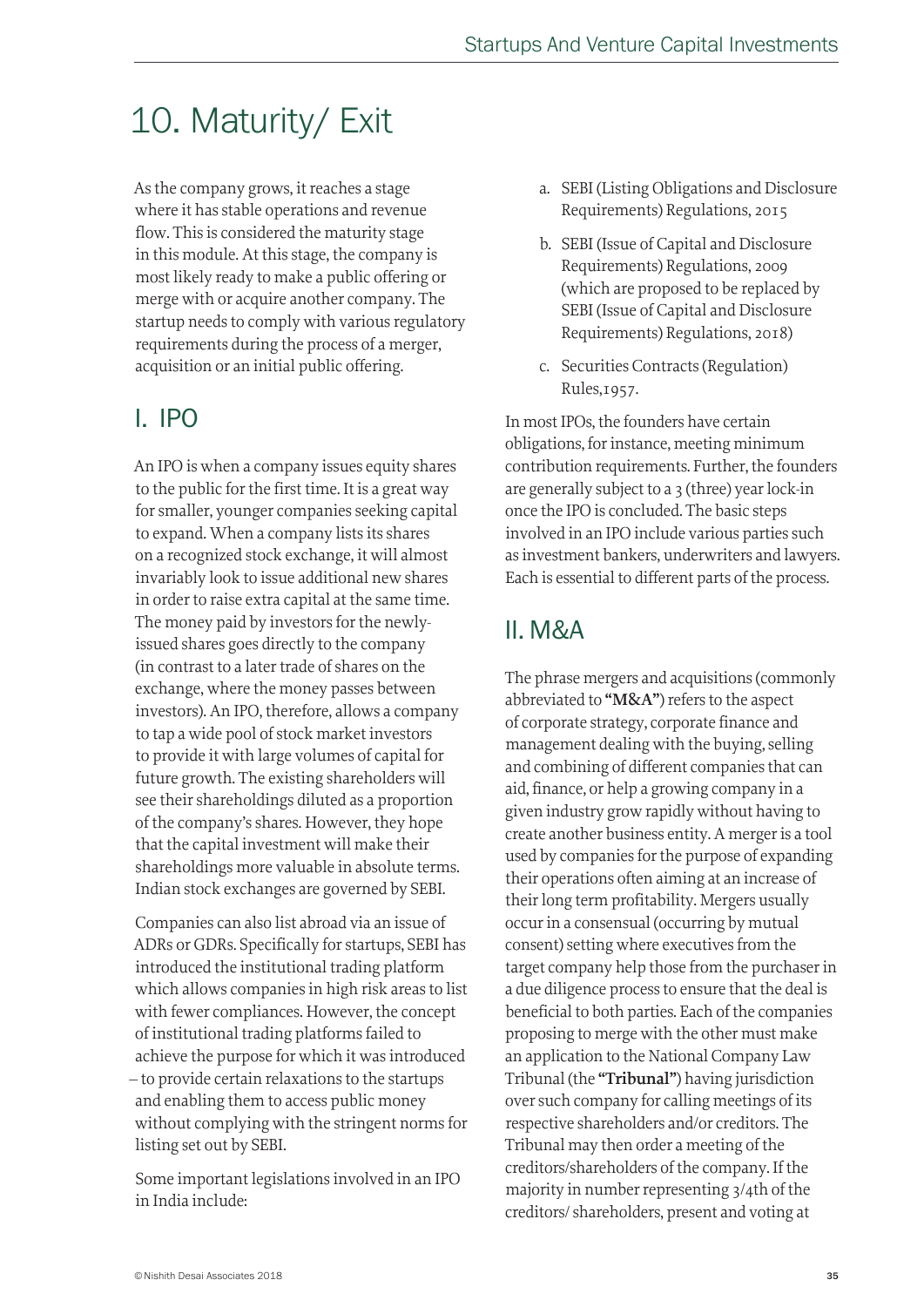such meeting, agree to the merger, then the merger, if sanctioned by the Tribunal, is binding on all creditors/ shareholders of the company. The Tribunal, however, will not approve a merger or any other corporate restructuring, unless it is satisfied that all material facts have been disclosed by the company. A certified copy of the order of the Tribunal will have to be filed by the company with the ROC in order for it to take effect. It is also pertinent to note that provisions dealing with mergers under the Companies Act recognize and permit a merger/ reconstruction where a foreign company merges into an Indian company and vice-versa.

An acquisition, also known as a takeover, is the buying of one company by another. An acquisition may be friendly or hostile. In the former case, the companies cooperate in negotiations; in the latter case, the takeover target is unwilling to be bought or the target's board has no prior knowledge of the offer. The Companies Act does not make a reference to the term 'acquisition' per se. However, the various modes used for making an acquisition of a company involve compliance with certain key provisions of the Companies Act. The modes most commonly adopted are a share acquisition or an asset purchase.

### A. Acquisition of shares

A share purchase may take place by an acquisition of all existing shares of the target by the acquirer, or by way of subscription to new shares in the target so as to acquire a controlling stake in the target. If a scheme or contract involving the transfer of shares or a class of shares in a company (the 'transferor company') to another company (the 'transferee company') is approved by the holders of at least 9/10ths in value of the shares whose transfer is involved, the transferee company may give notice to the dissenting shareholders that it desires to acquire such shares, and the transferee company is then, not only entitled, but also bound to acquire such shares. If the acquisition is by way of subscription of shares,

then the provisions of the Companies Act and FEMA applicable to subscription will have to be followed. It is also necessary for the board of the company to pass a resolution approving the transfer / subscription of shares.

### B. Asset purchase

An asset purchase involves the sale of the whole or part of the assets of the target to the acquirer. In case of a public company, the board of directors of a company cannot sell, lease or dispose all, substantially all, or any undertaking of the company without the approval of the shareholders in a shareholders meeting. Therefore, it would be necessary for at least 75% (seventy five percent) of the shareholders of the seller company to pass a resolution approving such a sale or disposal.

## C. Takeover Code

The SEBI is the nodal authority regulating entities that are listed on stock exchanges in India. The Securities and Exchange Board of India (Substantial Acquisition of Shares and Takeovers) Regulations, 2011 (the "Takeover Code") restricts and regulates the acquisition of shares / control in listed companies. Generally, if an acquirer acquires 25% (twenty five percent) or more of the shares or voting rights of a listed company, the acquirer would be required to make a public announcement of an open offer for acquiring shares of such target company in accordance with the regulations. However, this particular requirement will not be applicable to a transfer or acquisition of shares or voting rights pursuant to a scheme of arrangement or reconstruction, including amalgamation or merger or demerger, under any law or regulation, whether Indian or foreign. Therefore, if a merger is sanctioned by the Tribunal under the provisions of the Companies Act, the aforesaid requirement of the Takeover Code would not be applicable.

M&A is a great way for a founder to exit a successful business with a good profit.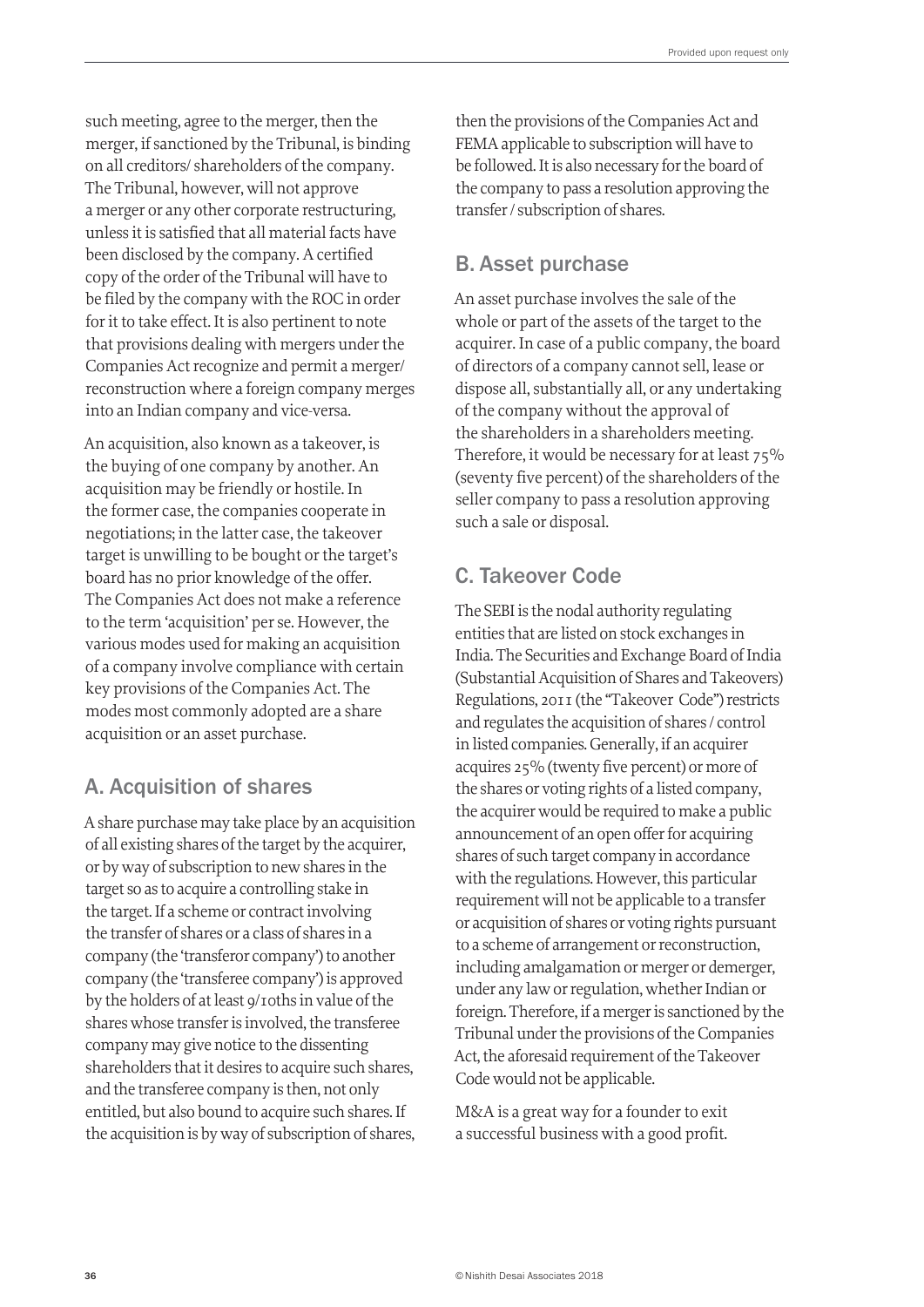## 11. Risk Management

## I. For an e-commerce / internet based company

A website is a virtual front of the company on the internet. A host of information about the company, including the products and services offered by the company, is on the website. Since the website can be accessed by everyone around the world, it is important for the company to deal with the risks arising out of the internet. These deal with the management of the operations of the startup on the internet. It includes establishing a presence on the internet, acquiring domain names, and carrying on business on the internet. Another issue is the management of associated risks.

The minimization of the liability of the startup on the internet largely depends on the nature of representations made by the startup on its website, like terms of use, privacy policies, and the usage agreements. Each of these have to be customized for the website to effectively manage the liability of the company. These would necessarily carry certain disclaimers to at least help minimize the liability of the startup if not eliminate it. A startup should also regularly review its website to flag off potential areas of liability.

## II. Information Technology Act, 2000 ("IT Act")

The IT Act provides legal recognition for transactions carried out by means of electronic data interchange and other means of electronic communication, commonly referred to as "electronic commerce", which involve the use of alternatives to paper-based methods of communication and storage of information, to facilitate electronic filing of documents with the Government agencies. The IT Act provides the law regarding the use of digital signature as well as their validity and the maintenance of the website. With the computerization of the Ministry of Company Affairs, digital signatures have gained

significance as a convenient way for foreign companies to conduct their Indian operations.

Internet security has become even more relevant in the context of the Bazee.com case, wherein the CEO of the company was jailed for permitting (albeit unintentionally) inappropriate material to be sold through his company website. Further, the emergence of a sexual harassment regime in India has led to a necessity, even amongst non-IT companies to ensure that their employees do not engage in inappropriate internet use.

## III. Content Regulation

For the e-commerce ventures that distribute content or act as a platform for distribution or exchange of third party information/ content, compliance with content regulations assumes paramount importance. There is no single legislation in India that would deal with regulation of content in India; rather a plethora of legislations would come into play coupled with judicial interpretations. It would be essential for any e-commerce business to be mindful of such laws primarily because an e-commerce website acts as a platform for several third party information/ content and it is important to examine if such content would be objectionable under any of the laws. Laws primarily applicable include the Indian Penal Code, 1860, the Indecent Representation of Women (Prohibition) Act, 1986 and the IT Act itself, amongst others. Further, the Personal Data Protection Bill, 2018 contains provisions regarding the protection of general, critical and sensitive personal data collected from individuals, including storage requirements for such information.

In such a scenario, intermediary liability becomes very relevant.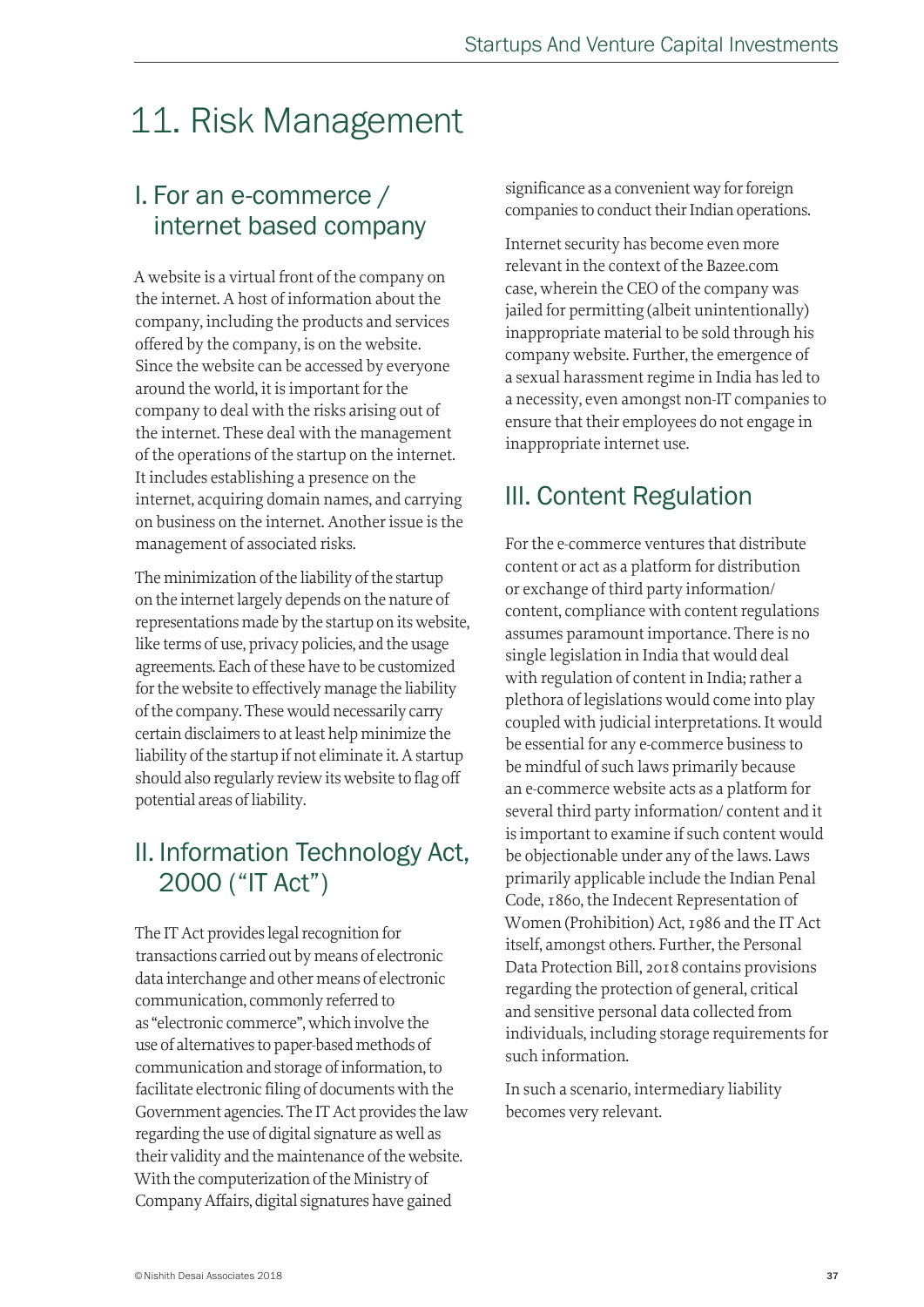## A. Who is an intermediary?

Intermediary is defined under the IT Act with respect to an electronic record as any person who, on behalf of another person, receives, stores or transmits that record or provides any service with respect to that record and includes telecom service providers, network service providers, internet service providers, web hosting service providers, search engines, online payment sites, online-auction sites, online market places and cyber cafes.<sup>23</sup>

### B. Is an Intermediary liable for third party actions?

When an e-commerce website merely provides a platform and acts as an intermediary between different parties, the question that then arises is – what is the extent of liability of such e-commerce companies for acts of third parties? Is the intermediary to be held liable for the actions of third parties who may make use of the platform provided by the intermediary for their illegal activities?

Section 79 of the IT Act provides for exemptions to the liability of intermediaries if certain requirements have been fulfilled such as:

- i. the intermediary merely provides access to a communication system over which information made available by third parties is transmitted or temporarily stored or hosted; or
- ii. the intermediary does not at its instance
	- initiate the transmission;
	- determine the receiver of the transmission,
- choose or alter the information contained in the transmission; and
- iii. the intermediary observes due diligence or any guidelines issued by the Central Government in this regard.<sup>24</sup>

In furtherance of the requirements to be fulfilled by intermediaries to qualify for the exemption, the Central Government in April 2011 also issued the Information Technology (Intermediaries Guidelines) Rules, 2011 (**"Intermediaries Rules"**). The Intermediaries Rules stipulate in detail the due diligence procedures which need to be observed by an intermediary and some of the important aspects are that the intermediary must publish the rules and regulations, privacy policy and user agreement for access or usage of the intermediary's computer resource by any person. Such rules and regulations must inform the users of computer resource not to host, display, upload, modify, publish, transmit, update or share certain prescribed categories of prohibited information.

The Supreme Court has recently clarified that an intermediary must, only upon receipt of a court order / notification from a government agency requiring the intermediary to remove specific information, comply with the same. Further, the Supreme Court has also stated that any such court order or notification must necessarily fall within the ambit of the restrictions under Article 19(2).

Therefore an e-commerce company can ensure that any liability arising by virtue of providing a platform for third parties can be pre-empted by adhering to these guidelines. This is increasingly important with vigilance over a large volume of users of such e-commerce websites becoming nearly impossible.

<sup>23.</sup> Section 1(w) of the IT Act

<sup>24.</sup> Section 79 (2) of the IT Act.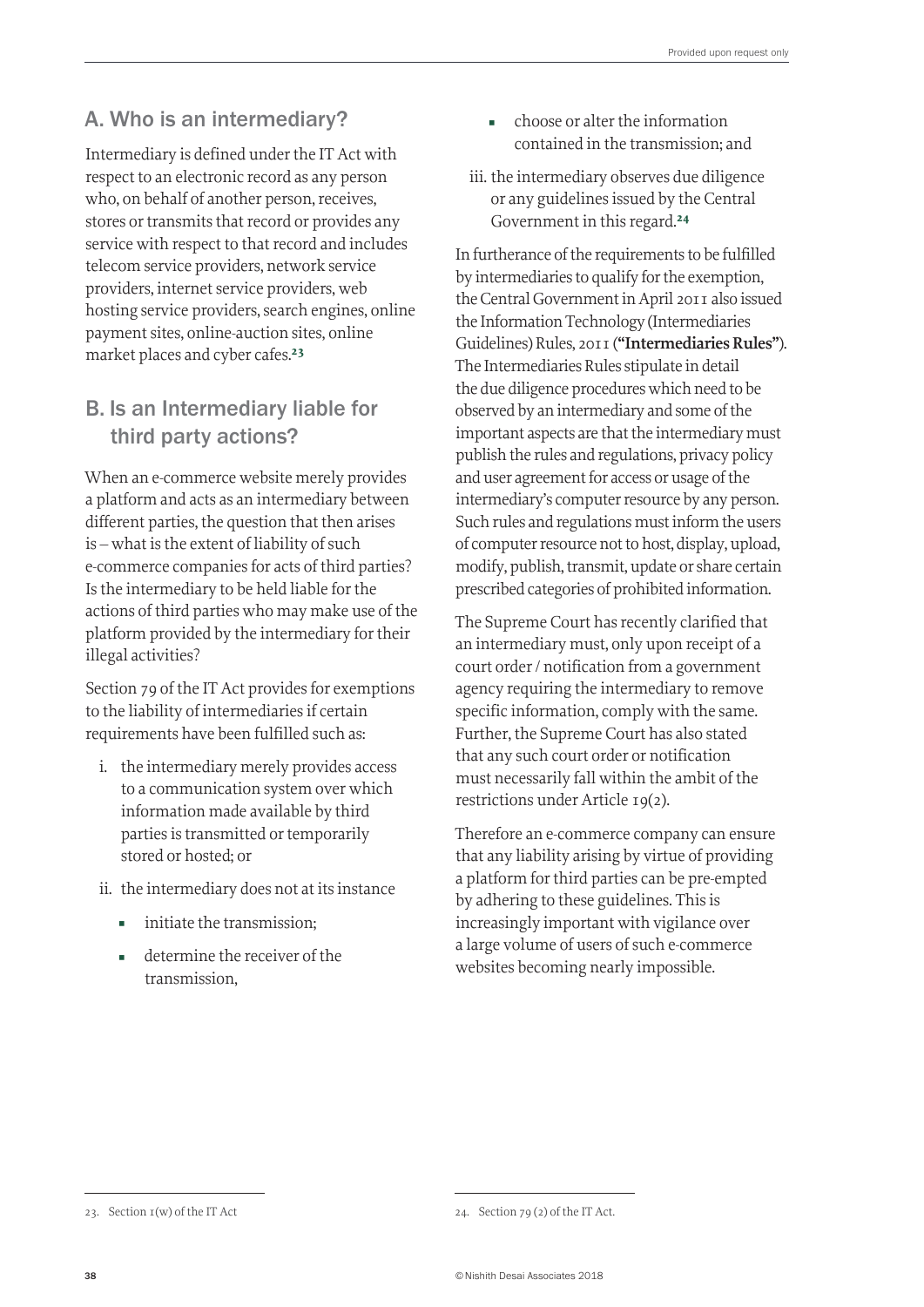## 12. Leveraging IP

With the advent of the knowledge and information technology era, intellectual capital has gained substantial importance. Consequently, Intellectual Property and rights attached thereto have become precious commodities and are being fiercely protected. In recent years, especially during the last decade, the world has witnessed an increasing number of cross-border transactions. Companies are carrying on business in several countries and selling their goods and services to entities in multiple locations across the world. Since intellectual property rights (**"IPRs"**) are countryspecific, it is imperative, in a global economy, to ascertain and analyze the nature of protection afforded to IPRs in each jurisdiction. It becomes pertinent to mention here that India has complied with its obligations under the Agreement on Trade Related Intellectual Property Rights (**"TRIPS"**) by enacting the necessary statutes and amending the existing statues. There are broadly five types of IPRs that a startup needs to protect to leverage its intellectual property, which are: (a) Patents, (b) Copyrights, (c) Trademarks, (d) Designs, and (e) Trade Secrets.

## I. Patents

It deals with protection of workable ideas or creations known as inventions. A patent is a statutory right to exclude others, from making, offering for sale, using, selling, and importing the patented product or process without the consent of the patentee, for a limited period of time. These rights are granted in exchange of full disclosure of the invention.

The term "invention" is defined under Section 2(1)(j) of the Patents Act, 1970 as *"a new product or process involving an inventive step and capable of industrial application."* Thus, if the invention fulfills the requirements of novelty, non -obviousness, and utility then it would be considered as patentable invention. However, if the invention was known or used by any other person, or used or sold by the applicant to any person in India and/or outside India, then the applicant would not be entitled to the grant of a patent.

India grants patent right on a first-to-apply basis. The application can be made by either (i) the inventor or (ii) the assignee or legal representative of the inventor. The inventor in order to obtain registration of a patent has to file an application with the authority in the prescribed forms along with the necessary documents as required. Once the application has been filed, it will be published in the patent journal and would also be examined by the patent office. After such examination and subject to any objections, the patent may be granted or refused by the patent office. Once the patent has been granted, it would be published in the patent journal. Usually the patent application contains the following documents:

(a) Application form in form 1 (b) Provisional or Complete Specification in form 2 (c) Declaration as to inventorship in form 5 (d) Request for examination in form 18 (e) Abstracts (f) Drawings, if any (g) Claims.

In the event someone uses the above patented invention without the permission or consent of the patent owner, then the same would amount to patent infringement and the owner of the patent can approach the court of law for obtaining remedies including but not limited to injunctions, damages, etc.

## II. Copyright

The Copyright Act, 1957 (**"Copyright Act"**), along with the Copyright Rules, 2013, is the governing law for copyright protection in India. The Copyright Act provides that a copyright subsists throughout India in an:

- a. original literary, dramatic, musical or artistic work,
- b. cinematograph films, and
- c. sound recordings.

A copyright grants protection to the creator and his representatives for the works and prevents such works from being copied or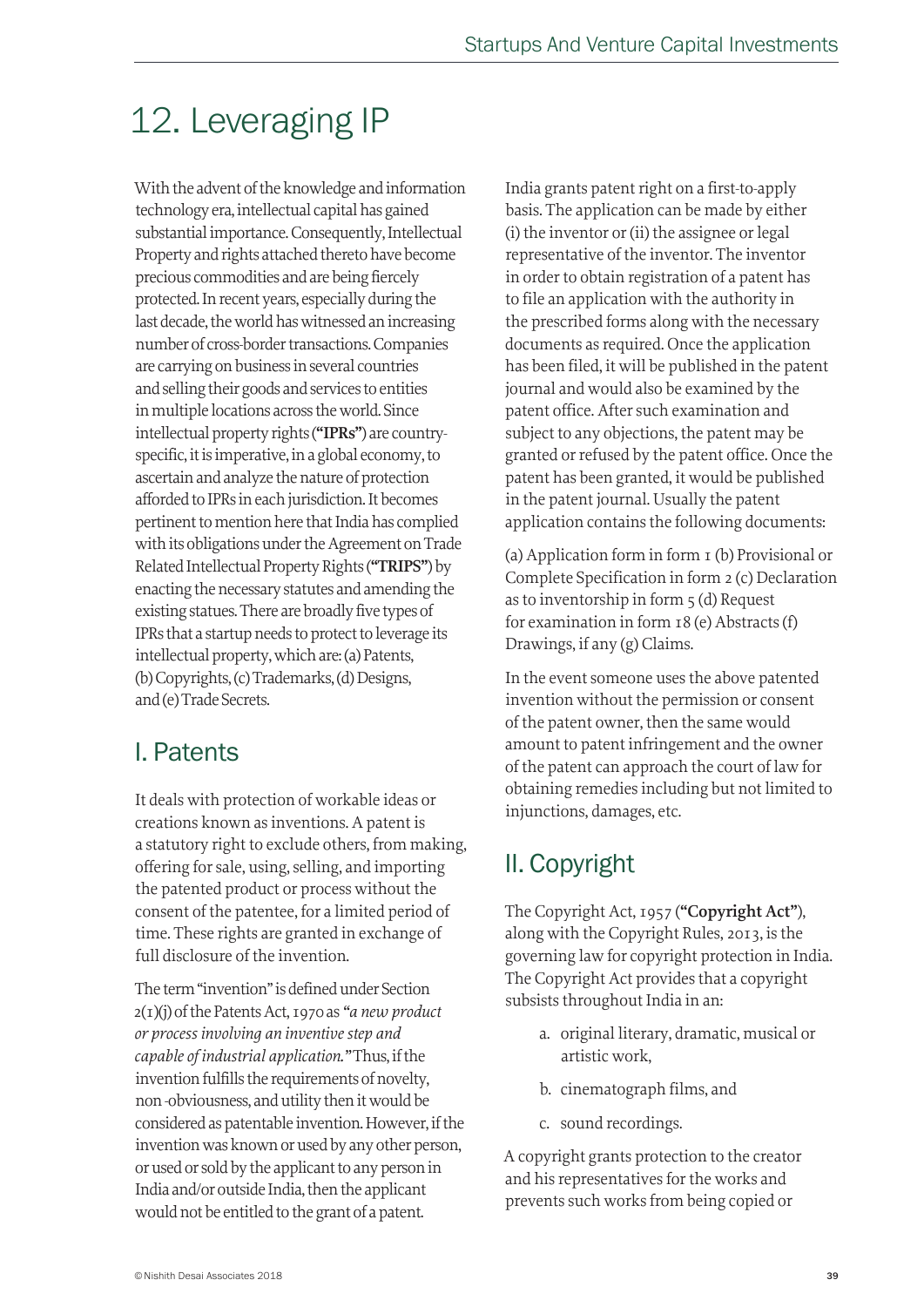reproduced without his/ their consent. The term of copyright in India for a literary, dramatic, musical or artistic work is the lifetime of the author of the work plus 60 (sixty) years from the beginning of the calendar year following the year in which the author dies. The term of copyright in the case of a cinematograph film is 60 (sixty) years from the beginning of the calendar year following the year in which the film is published. The term of copyright in the case of a sound recording is 60 (sixty) years from the beginning of the calendar year following the year in which the sound recording is published.

Under Indian law, registration is not a prerequisite for acquiring a copyright in a work. A copyright in a work is created when the work is created and given a material form, provided it is original. However, unlike the U.S. law, the Indian law registration does not confer any special rights or privileges with respect to the registered copyrighted work. However, the registration of a copyright would serve as prima facie evidence admissible in a court pertaining to the ownership and particulars of the copyright. India is also a member to the Berne and Universal Copyright Convention, which protects copyrights beyond the territorial boundaries of a nation. Thus, any work first published in any country - which is a member of any of the above conventions - is granted the same treatment as if it was first published in India.

Copyright infringement and remediation: A copyright is infringed if a person without an appropriate license does anything that the owner of the copyright has an exclusive right to do. However, there are certain exceptions to the above rule (e.g., fair dealing). The Copyright Act provides for both civil and criminal remedies for copyright infringement. When an infringement is proved, the copyright owner is entitled to remedies by way of injunction, damages, and order for seizure and destruction of infringing articles.

The Copyright Act and the Trade Marks Act, 1999 have special provisions which run pari materia, and are over and above the provisions in the Code of Civil Procedure, 1908, that help a plaintiff in filing a suit for copyright or trademark infringement, so that they don't

incur high costs in enforcing their rights. The Delhi High Court in 2014 held that carrying on a virtual business can be equated with a brick and mortar business for the purpose of 'carrying on business'- this would enable an aggrieved party to file a suit for infringement of copyright or trademark in the district court within whose jurisdiction the plaintiff actually and voluntarily resides or 'carries on business' or personally works for gain.

By way of certain amendments made to the Copyright Act in 2012, the right of the authors of any literary or musical work incorporated in a cinematograph film or sound recording to waive their right to receive royalties has been limited.

## III. Trademarks

Trademarks are protected both under statutory law and common law. The Trade Marks Act, 1999 (**"TM Act"**) along with the Trade Mark Rules, 2002 governs the law of trademarks in India.

Under the TM Act the term 'mark' is defined to include 'a device, brand, heading, label, ticket, name, signature, word, letter, numeral, shape of goods, packaging or, combination of colors, or any combination thereof.' Thus, the list of instances of marks is inclusive and not exhaustive. Any mark capable of being 'graphically represented' and indicative of a trade connection with the proprietor is entitled to registration under the TM Act. This interpretation opens the scope of trademark protection to unconventional trademarks like sound marks. Also, India follows the NICE Classification of Goods and Services for the purpose of registration of trademarks.

Internet domain names: Indian courts have been proactive in granting orders against the use of infringing domain names. Some of the cases in which injunctions against the use of conflicting domain names have been granted are: **www. yahoo.com** v. **www.yahooindia.com21** and **www.rediff.com** v. **www.radiff.com.22** In the **www.yahoo.com** case it has been held that "the domain name serves the same function as a trademark, and is not a mere address or like finding number on the internet, and therefore, it is entitled to equal protection as a trademark".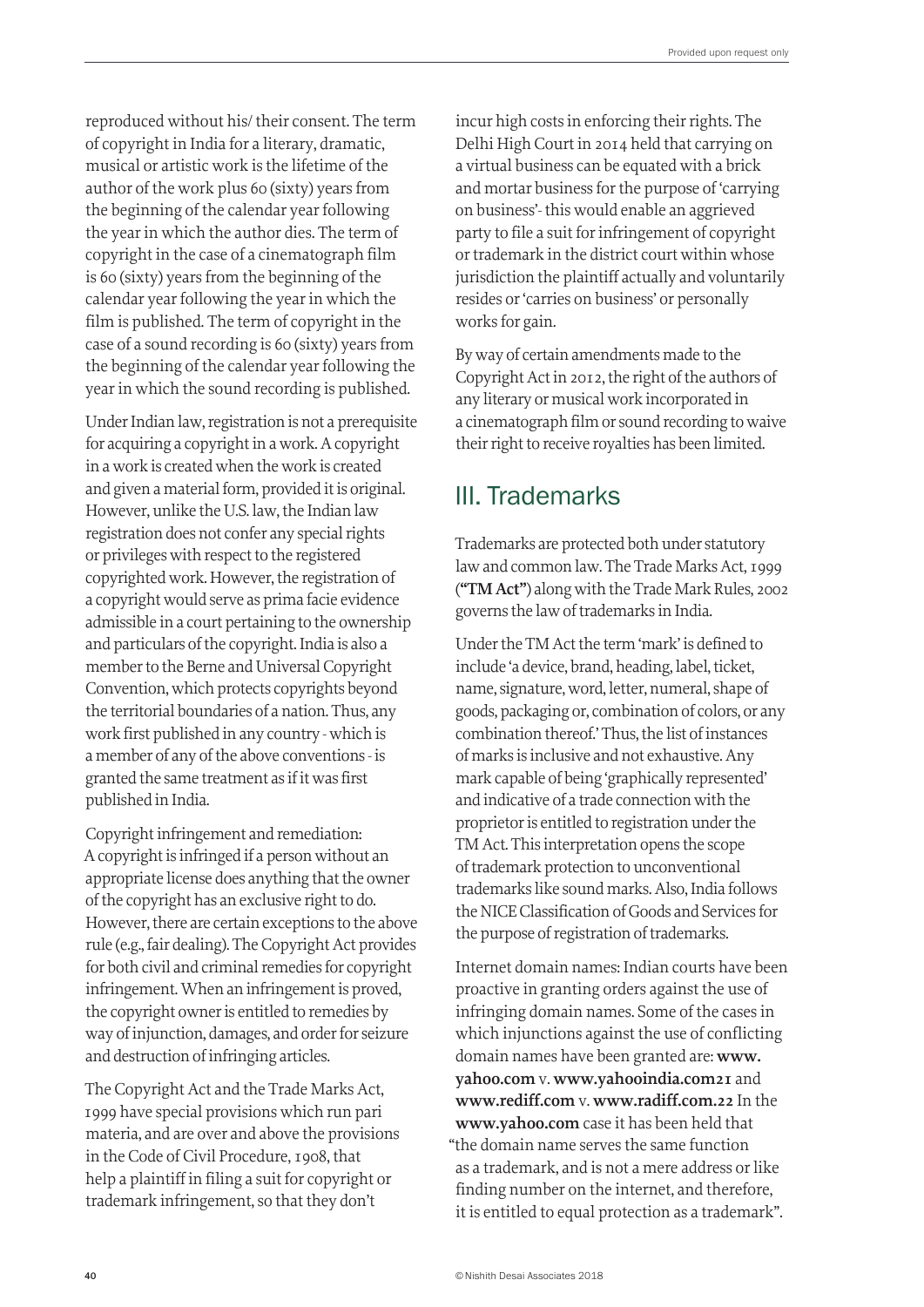Assignment of trademarks: A registered or unregistered trademark can be assigned or transmitted with or without the goodwill of the business concerned, and in respect of either or all of the goods or services in respect of which the trademark is registered. However, assignment of trademarks (registered or unregistered) without goodwill requires the fulfillment of certain statutory procedures including advertisement of the proposed assignment to be published in newspapers.

Recognition of Foreign Well-Known Marks & Trans-border Reputation: The courts in India have recognized the trans-border reputation of foreign trademarks and trade names and the importance of their protection. Thus, international trademarks, having no actual presence in India could, as a result, be enforced in India if a transborder reputation with respect to such trademarks can be shown to exist.

The marks, such as Whirlpool, Volvo, Caterpillar, and Ocuflox, have received protection through judicial decisions. Further, infringement actions for a registered trademark along with the claims for passing off for an unregistered mark are recognized by Indian courts. The courts not only grant injunctions but also award damages or an order for account of profits along with the delivery of the infringing marks, for destruction or erasure. In addition to the civil remedies, the TM Act contains stringent criminal provisions relating to offenses and penalties.

## IV. Trade Secrets

It deals with rights on private knowledge that gives its owner a competitive business advantage.

Trade Secrets protection plan: Confidential information and trade secrets are protected under common law and there are no statutes that specifically govern the protection of the same. Accordingly, the remedies available for infringement of trade secrets is limited to civil and equitable remedies in the form of damages or injunction.

In order to protect trade secrets and confidential information, watertight agreements should be agreed upon, and they should be supported by sound policies and procedures.

## V. Designs

Designs in India are protected under the Designs Act, 2000 (**"Designs Act")**, which replaced the Designs Act, 1911. The Designs Act incorporates the minimum standards for the protection of designs, in accordance with the TRIPS agreement. It also provides for the introduction of an international system of classification, as per the Locarno Classification.

As per the Designs Act, "design" means only the *features of shape, configuration, pattern, ornament or composition of lines or colors applied to any "article" whether in two dimensional or three dimensional or in both forms, by any industrial process or means, whether manual, mechanical or chemical, separate or combined, which in the finished article appeal to and are judged solely by the eye.*

The Designs Act provides for civil remedies in cases of infringement of copyright in a design, but does not provide for criminal actions. The civil remedies available in such cases are injunctions, damages, compensation, or delivery-up of the infringing articles.

Additionally, a company in India needs to ensure that it fully leverages the intellectual property developed by it as this may often be the keystone of its valuation. Further, it needs to establish systems to ensure that such intellectual property is adequately protected. It needs to conduct IPR audits to ensure that any intellectual property developed by the company is not going unnoticed or unprotected. The company also needs to ensure that its employees do not violate any third party's intellectual property rights knowingly or unknowingly. A company must ensure that its intellectual property is not only protected in India, but also in the country where it carries on business, where its products are exported, or where it anticipates competition from.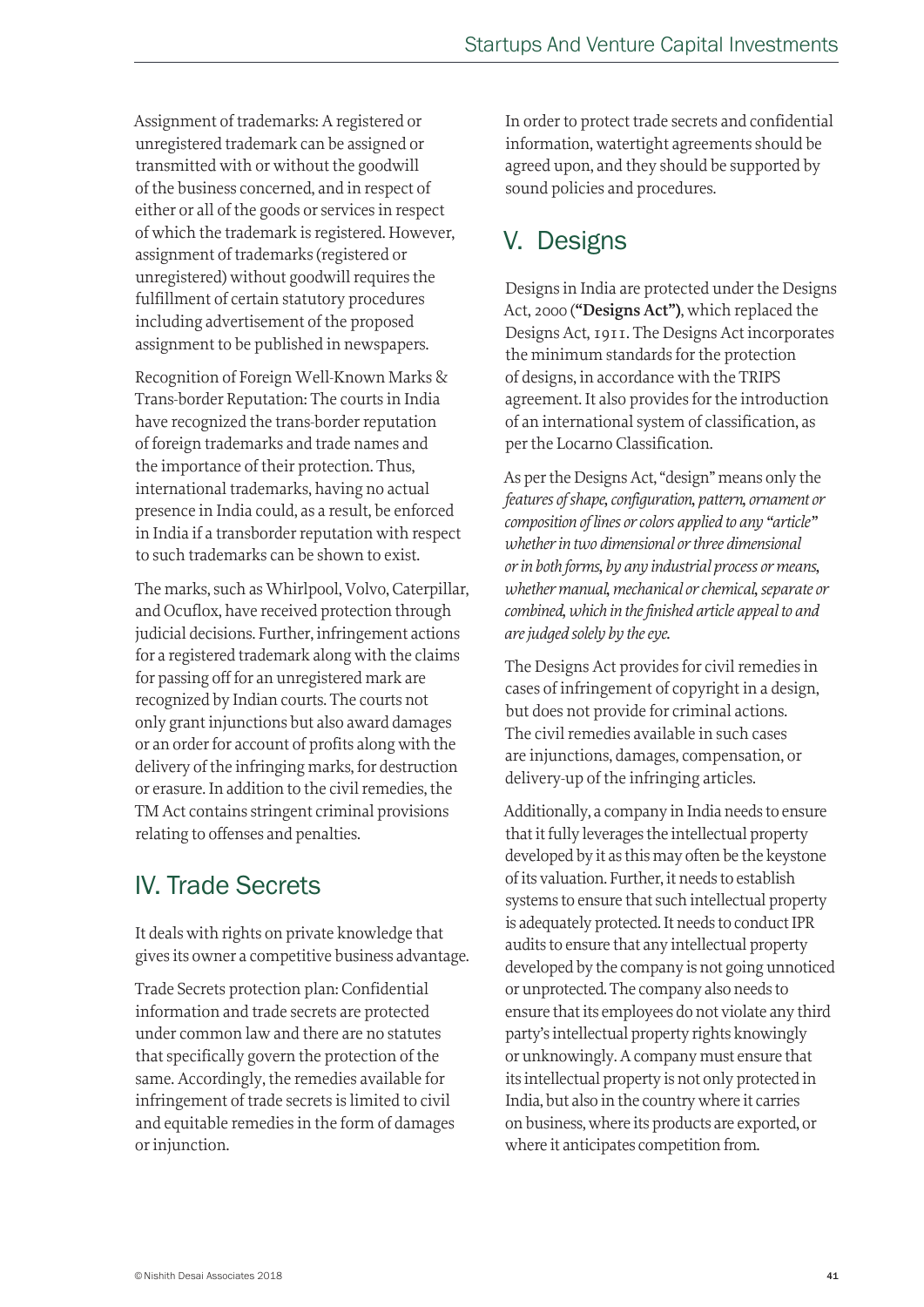## About NDA

At Nishith Desai Associates, we have earned the reputation of being Asia's most Innovative Law Firm – and the go-to specialists for companies around the world, looking to conduct businesses in India and for Indian companies considering business expansion abroad. In fact, we have conceptualized and created a state-of-the-art Blue Sky Thinking and Research Campus, Imaginarium *Aligunjan*, an international institution dedicated to designing a premeditated future with an embedded strategic foresight capability.

We are a research and strategy driven international firm with offices in Mumbai, Palo Alto (Silicon Valley), Bangalore, Singapore, New Delhi, Munich, and New York. Our team comprises of specialists who provide strategic advice on legal, regulatory, and tax related matters in an integrated manner basis key insights carefully culled from the allied industries.

As an active participant in shaping India's regulatory environment, we at NDA, have the expertise and more importantly – the VISION – to navigate its complexities. Our ongoing endeavors in conducting and facilitating original research in emerging areas of law has helped us develop unparalleled proficiency to anticipate legal obstacles, mitigate potential risks and identify new opportunities for our clients on a global scale. Simply put, for conglomerates looking to conduct business in the subcontinent, NDA takes the uncertainty out of new frontiers.

As a firm of doyens, we pride ourselves in working with select clients within select verticals on complex matters. Our forte lies in providing innovative and strategic advice in futuristic areas of law such as those relating to Blockchain and virtual currencies, Internet of Things (IOT), Aviation, Artificial Intelligence, Privatization of Outer Space, Drones, Robotics, Virtual Reality, Ed-Tech, Med-Tech & Medical Devices and Nanotechnology with our key clientele comprising of marquee Fortune 500 corporations.

The firm has been consistently ranked as one of the Most Innovative Law Firms, across the globe. In fact, NDA has been the proud recipient of the Financial Times – RSG award 4 times in a row, (2014-2017) as the **Most Innovative Indian Law Firm**.

We are a trust based, non-hierarchical, democratic organization that leverages research and knowledge to deliver extraordinary value to our clients. Datum, our unique employer proposition has been developed into a global case study, aptly titled 'Management by Trust in a Democratic Enterprise,' published by John Wiley & Sons, USA.

A brief below chronicles our firm's global acclaim for its achievements and prowess through the years.

- **IDEX Legal Awards:** In 2015, NDA won the "M&A Deal of the year", "Best Dispute Management lawyer", "Best Use of Innovation and Technology in a law firm" and "Best Dispute Management Firm". Nishith Desai was also recognized as the 'Managing Partner of the Year' in 2014.
- **Merger Market:** has recognized NDA as the fastest growing M&A law firm in India for the year 2015.
- **Legal 500** has ranked us in Tier 1 for Investment Funds, Tax and Technology-Media-Telecom (TMT) practices (2011, 2012, 2013, 2014, 2017, 2018). We have also been ranked in Tier 1 for Dispute Resolution, Labour & Employment and Investment Funds (2018)
- **International Financial Law Review (a Euromoney publication)** in its **IFLR1000,** has placed Nishith Desai Associates in Tier 1 for Private Equity (2014, 2017, 2018). For three consecutive years, **IFLR** recognized us as the Indian "Firm of the Year" (2010-2013) and has placed us in Tier 1 category in 2018 for our Technology - Media - Telecom (TMT) practice.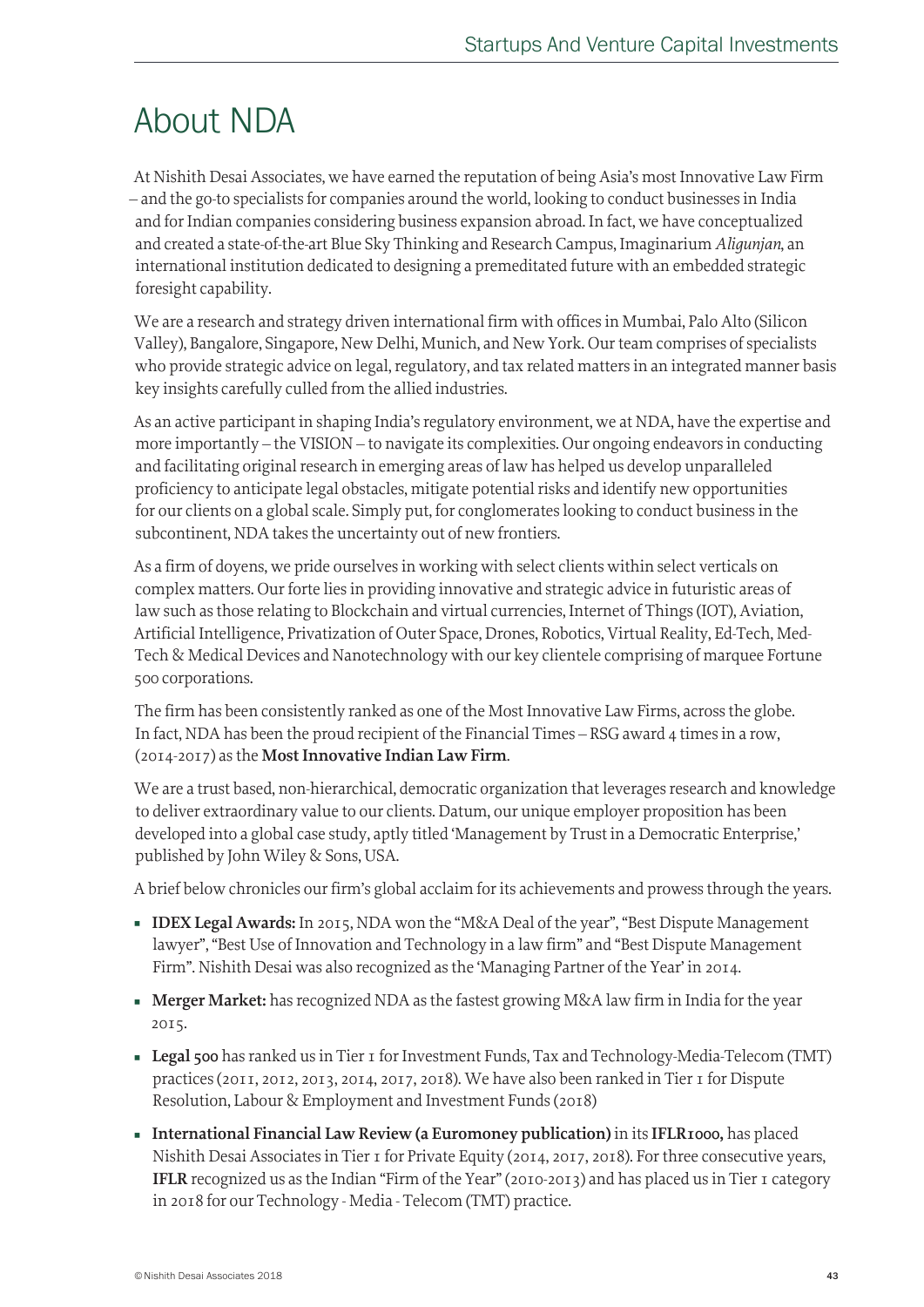- **Chambers and Partners** has ranked us #1 for Tax and Technology-Media-Telecom (2013, 2014, 2015, 2017, 2018); #1 in Employment Law (2015, 2017, 2018); #1 in Private Equity (2013, 2017); #1 for Tax, TMT and Real Estate – FDI (2011); and #1 in Labour and Employment (2018)
- **India Business Law Journal (IBLJ)** has awarded Nishith Desai Associates for Private Equity, Structured Finance & Securitization, TMT, and Taxation in 2015 & 2014; for Employment Law in 2015
- **Legal Era** recognized Nishith Desai Associates as the Best Tax Law Firm of the Year (2013).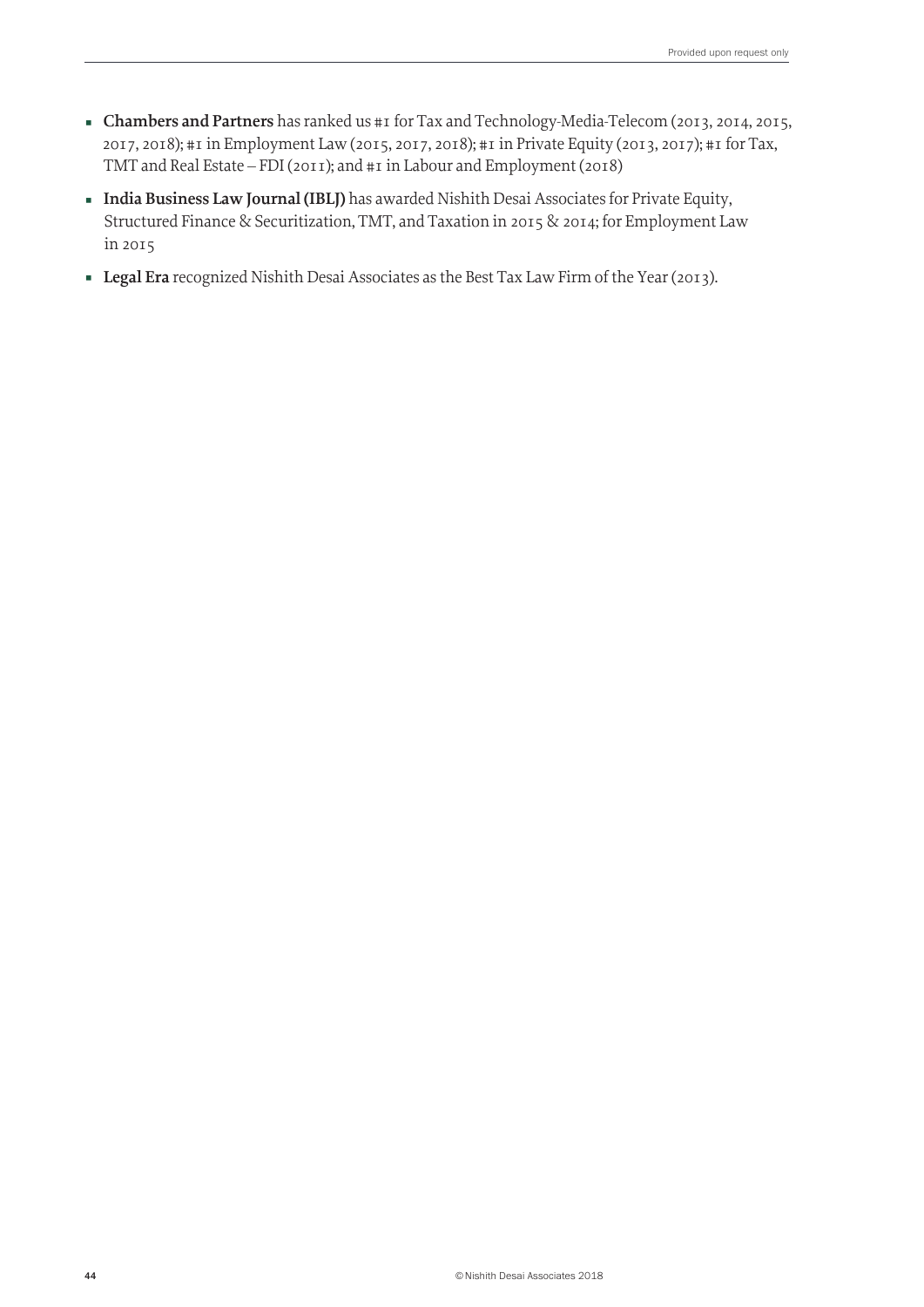**Please see the last page of this paper for the most recent research papers by our experts.**

## Disclaimer

This report is a copy right of Nishith Desai Associates. No reader should act on the basis of any statement contained herein without seeking professional advice. The authors and the firm expressly disclaim all and any liabilitytoanypersonwhohasreadthisreport,or otherwise, in respect of anything, and of consequences of anything done, or omitted to be done by any such person in reliance upon the contents of this report.

## **Contact**

For any help or assistance please email us on ndaconnect@nishithdesai.com or visit us at www.nishithdesai.com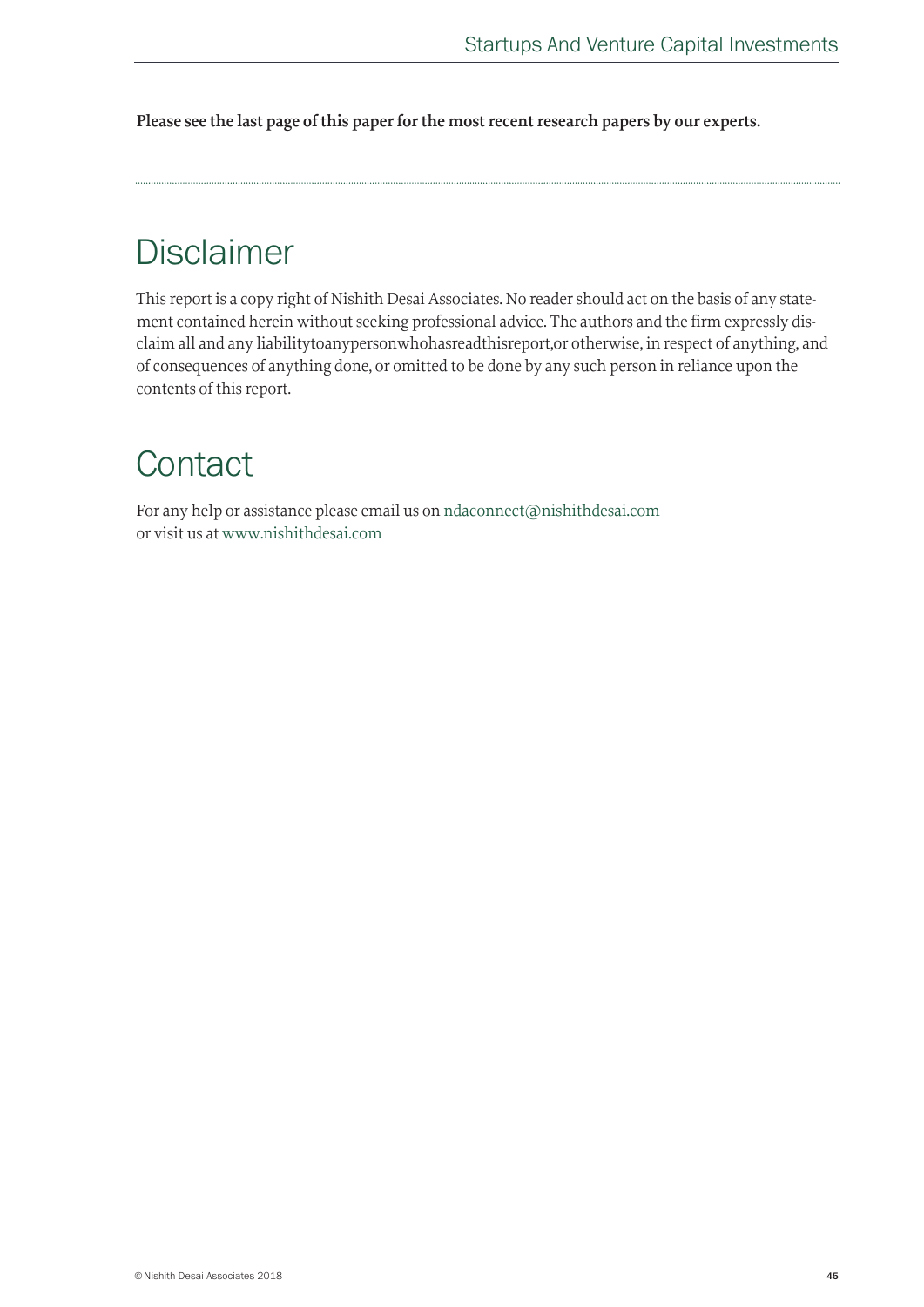| <b>NishtnDes</b><br><b>IVCA</b><br>Fund Formation:<br><b>Attracting Global</b><br>Investors<br>Global, Regulatory and Tax<br><b>Environment Impacting</b><br>india focused funds<br><b>Week State</b> | <b>Fund Formation:</b><br><b>Attracting Global</b><br><b>Investors</b>            | Nahm Desai<br>Social Impact<br>Investing in India<br>A Supplement to Corporate<br>Social Responsibility & Social<br>Business Models in India :<br>A Legal & Tax Perspective | Social Impact<br>Investing in India         | Nenth Design<br>The Curious Case<br>of the Indian<br>Gaming Laws<br>Legal lesure Demystried                                                                                       | <b>The Curious Case</b><br>of the Indian<br><b>Gaming Laws</b> |
|-------------------------------------------------------------------------------------------------------------------------------------------------------------------------------------------------------|-----------------------------------------------------------------------------------|-----------------------------------------------------------------------------------------------------------------------------------------------------------------------------|---------------------------------------------|-----------------------------------------------------------------------------------------------------------------------------------------------------------------------------------|----------------------------------------------------------------|
|                                                                                                                                                                                                       | March 2018                                                                        |                                                                                                                                                                             | <b>July 2018</b>                            | month of the                                                                                                                                                                      | February 2018                                                  |
| Mahith Desai<br><b>Corporate Social</b><br><b>Responsibility &amp;</b><br><b>Social Business</b><br>Models in India<br>A Legal & Tax Perspective                                                      | Corporate Social<br>Responsibility &<br><b>Social Business</b><br>Models in India | Swift india<br>Incorporation of<br>Company / LLP in India<br>FAQS<br>÷<br><b>Sel Will</b>                                                                                   | Incorporation of<br>Company LLP in<br>India | Outbound Acquisitions<br>by India Inc.<br>A Primer on Outbound Acquisitions by<br>Indian Companies With a Focus on<br>United States, United Kingdom and<br>Australia <sup>*</sup> | Outbound<br>Acquisitions by<br>India-Inc                       |
| Men 2021                                                                                                                                                                                              | March 2018                                                                        |                                                                                                                                                                             | April 2017                                  |                                                                                                                                                                                   | September 2014                                                 |
| NationDrive<br>Internet of Things<br>Legal & Tax Isoues                                                                                                                                               | <b>Internet of Things</b>                                                         | Nishitri Desia<br><b>Doing Business</b><br>in India<br>H<br>With Special Reference to Tax:                                                                                  | Doing Business in<br>India                  | Nation Design<br>Private Equity<br>and Private Debt                                                                                                                               | Private Equity<br>and Private Debt<br>Investments in<br>India  |
| insurance (et al.)                                                                                                                                                                                    | January 2017                                                                      | Treaties between India and<br>illi<br><b></b><br><b><i>Internal Street</i></b>                                                                                              | September 2018                              | Investments in India                                                                                                                                                              | March 2018                                                     |

The following research papers and much more are available on our Knowledge Site: **www.nishithdesai.com**

## NDA Insights

| <b>TITLE</b>                                                              | <b>TYPE</b>  | <b>DATE</b>    |
|---------------------------------------------------------------------------|--------------|----------------|
| Blackstone's Boldest Bet in India                                         | M&A Lab      | January 2017   |
| Foreign Investment Into Indian Special Situation Assets                   | M&A Lab      | November 2016  |
| Recent Learnings from Deal Making in India                                | M&A Lab      | June 2016      |
| ING Vysya - Kotak Bank : Rising M&As in Banking Sector                    | M&A Lab      | January 2016   |
| Cairn - Vedanta : 'Fair' or Socializing Vedanta's Debt?                   | M&A Lab      | January 2016   |
| Reliance – Pipavav : Anil Ambani scoops Pipavav Defence                   | M&A Lab      | January 2016   |
| Sun Pharma – Ranbaxy: A Panacea for Ranbaxy's ills?                       | M&A Lab      | January 2015   |
| Reliance - Network18: Reliance tunes into Network18!                      | M&A Lab      | January 2015   |
| Thomas Cook - Sterling Holiday: Let's Holiday Together!                   | M&A Lab      | January 2015   |
| Jet Etihad Jet Gets a Co-Pilot                                            | M&A Lab      | May 2014       |
| Apollo's Bumpy Ride in Pursuit of Cooper                                  | M&A Lab      | May 2014       |
| Diageo-USL 'King of Good Times; Hands over Crown Jewel to Diageo          | M&A Lab      | May 2014       |
| Copyright Amendment Bill 2012 receives Indian Parliament's assent         | IP Lab       | September 2013 |
| Public M&A's in India: Takeover Code Dissected                            | M&A Lab      | August 2013    |
| File Foreign Application Prosecution History With Indian Patent<br>Office | IP Lab       | April 2013     |
| Warburg - Future Capital - Deal Dissected                                 | M&A Lab      | January 2013   |
| Real Financing - Onshore and Offshore Debt Funding Realty in India        | Realty Check | May 2012       |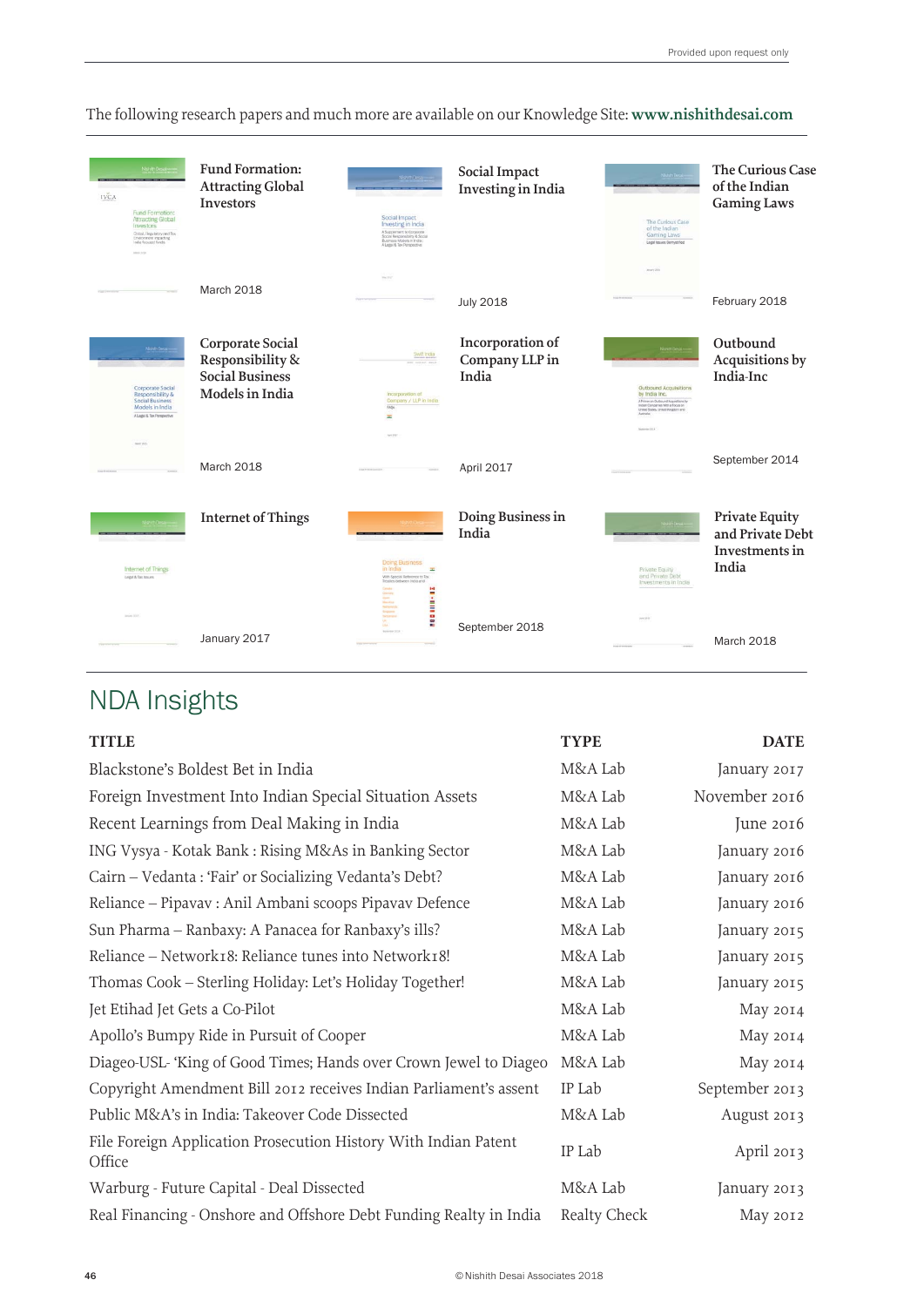## Research @ NDA

**Research is the DNA of NDA.** In early 1980s, our firm emerged from an extensive, and then pioneering, research by Nishith M. Desai on the taxation of cross-border transactions. The research book written by him provided the foundation for our international tax practice. Since then, we have relied upon research to be the cornerstone of our practice development. Today, research is fully ingrained in the firm's culture.

Research has offered us the way to create thought leadership in various areas of law and public policy. Through research, we discover new thinking, approaches, skills, reflections on jurisprudence, and ultimately deliver superior value to our clients.

Over the years, we have produced some outstanding research papers, reports and articles. Almost on a daily basis, we analyze and offer our perspective on latest legal developments through our *"Hotlines"*. These *Hotlines* provide immediate awareness and quick reference, and have been eagerly received. We also provide expanded commentary on issues through detailed articles for publication in newspapers and periodicals for dissemination to wider audience. Our *NDA Insights* dissect and analyze a published, distinctive legal transaction using multiple lenses and offer various perspectives, including some even overlooked by the executors of the transaction.

We regularly write extensive research papers and disseminate them through our website. Although we invest heavily in terms of associates' time and expenses in our research activities, we are happy to provide unlimited access to our research to our clients and the community for greater good.

Our research has also contributed to public policy discourse, helped state and central governments in drafting statutes, and provided regulators with a much needed comparative base for rule making. Our *ThinkTank* discourses on Taxation of eCommerce, Arbitration, and Direct Tax Code have been widely acknowledged.

As we continue to grow through our research-based approach, we are now in the second phase of establishing a four-acre, state-of-the-art research center, just a 45-minute ferry ride from Mumbai but in the middle of verdant hills of reclusive Alibaug-Raigadh district. The center will become the hub for research activities involving our own associates as well as legal and tax researchers from world over. It will also provide the platform to internationally renowned professionals to share their expertise and experience with our associates and select clients.

We would love to hear from you about any suggestions you may have on our research reports.

Please feel free to contact us at **research@nishithdesai.com**